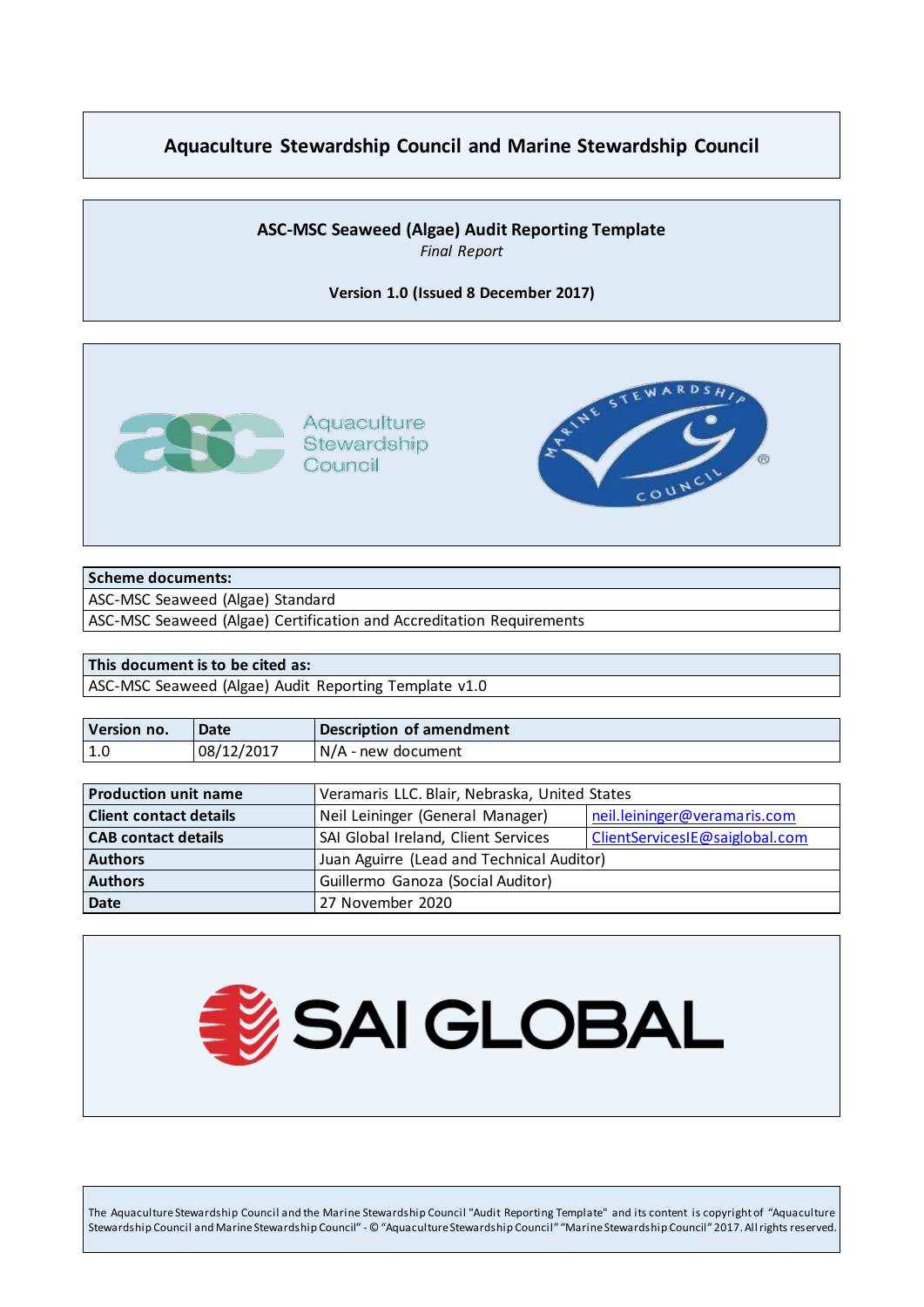

## <span id="page-1-0"></span>**1. Contact details**

| Conformity                                     | Name of CAB:         | <b>SAI Global</b>                                                 |  |
|------------------------------------------------|----------------------|-------------------------------------------------------------------|--|
| Assessment                                     | Lead auditor:        | Juan Aguirre                                                      |  |
| Body (CAB)<br>Point of contact for assessment: |                      | SAI Global, Ireland                                               |  |
|                                                | Email address:       | ClientServicesIE@saiglobal.com                                    |  |
|                                                | <b>Phone Number:</b> | +353 42 932 0912                                                  |  |
|                                                | Mailing address:     | Block 3 & 4, Quayside Business Park, Mill Street, Dundalk, County |  |
|                                                |                      | Louth, Ireland.                                                   |  |
| Client                                         | Name of company:     | Veramaris (USA) LLC                                               |  |
|                                                | Point of contact:    | Neil Leininger                                                    |  |
|                                                | Position:            | <b>General Manager</b>                                            |  |
|                                                | Email address:       | neil.leininger@veramaris.com                                      |  |
|                                                | <b>Phone Number:</b> | +1 402 237 3624                                                   |  |
|                                                | Mailing address:     | P.O. Box 197, 650 Industrial Park Drive, Blair, NE 68008, USA.    |  |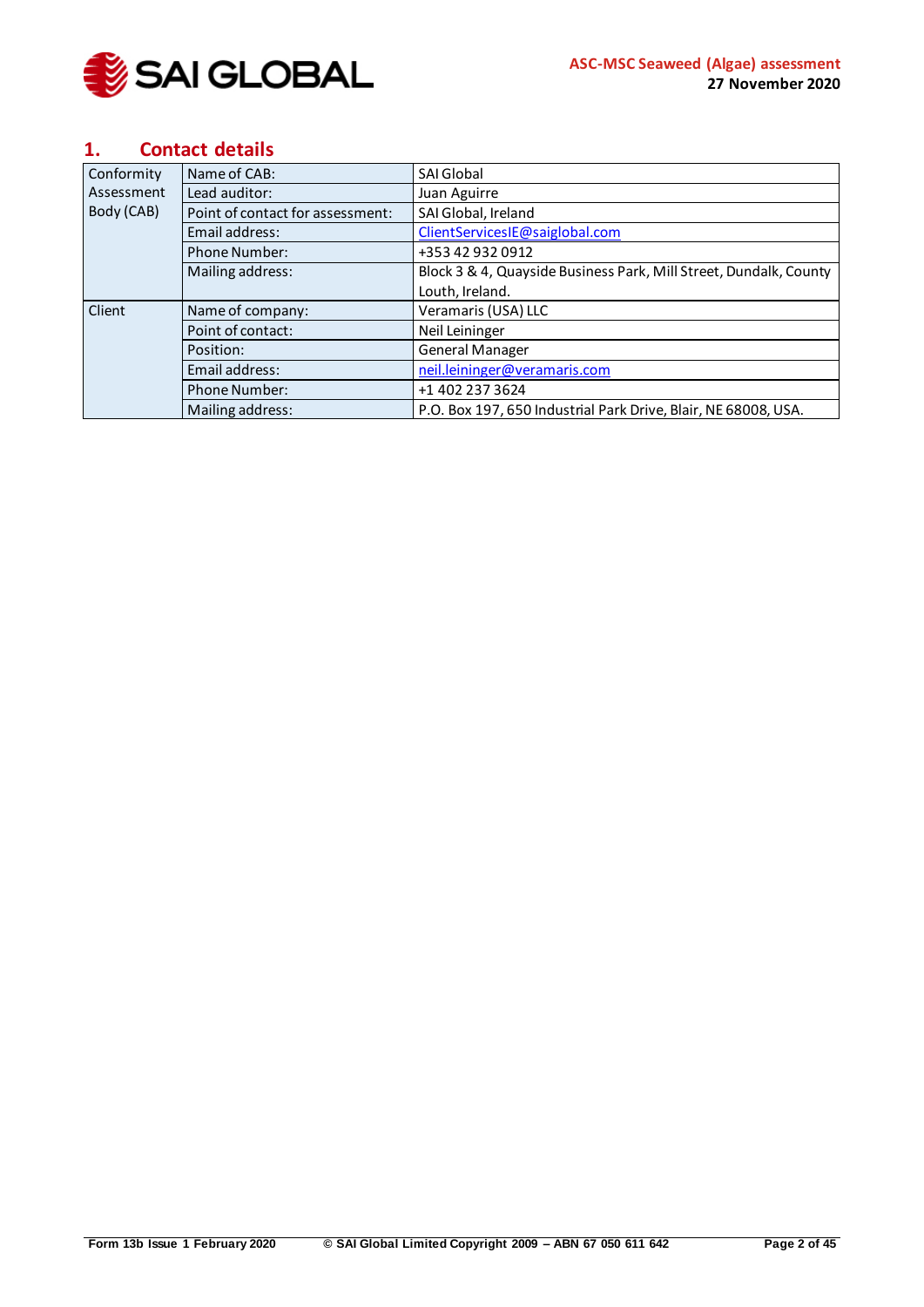

## <span id="page-2-0"></span>**2. Executive Summary**

|                     | A brief description of The scope of the audit was an entirely enclosed, land-based production facility located in Blair, |
|---------------------|--------------------------------------------------------------------------------------------------------------------------|
| the scope of the    | Nebraska USA.                                                                                                            |
| audit               |                                                                                                                          |
|                     | The production unit under assessment was determined to be category $C_{ii}$ , meaning 'Cultivation                       |
|                     | entirely in land-based systems without needing to be supplied with seeds from wild stocks'.                              |
| Main strengths and  | Strengths:                                                                                                               |
| weaknesses of the   | Given its entirely enclosed nature and category C <sub>ii</sub> status, the production unit under assessment             |
| unit of assessment  | has essentially no impact on wild stocks of the algae species being cultured or on the wider                             |
|                     | natural environment including Endangered Threatened and Protected (ETP) species and Other                                |
|                     | species.                                                                                                                 |
|                     |                                                                                                                          |
|                     | Again, given its enclosed nature, the production unit is tightly controlled with outputs managed                         |
|                     | and minimized where appropriate.                                                                                         |
|                     | The facility's initial production capacity of Omega-3 fatty acids rich in EPA (eicosapentaenoic acid)                    |
|                     | and DHA (docosahexaenoic acid) is equivalent to that derived from 1.2 million tons of wild-                              |
|                     | caught fish. Note. EPA and DHA are long-chain omega-3 polyunsaturated fatty acids (O-3s).                                |
|                     |                                                                                                                          |
|                     | <b>Weaknesses:</b>                                                                                                       |
|                     | Some of the consultation processes in place initially fell short of the very specific requirements                       |
|                     | of the ASC-MSC Standard.                                                                                                 |
| A summary of the    | The production unit is largely compliant with the ASC-MSC Standard.                                                      |
| major findings      |                                                                                                                          |
|                     | A number of critical conditions and "non-critical" conditions have been raised that required                             |
|                     | action as outlined in the "Summary of Critical Conditions" and "Summary of Conditions" sections                          |
|                     | of this report.                                                                                                          |
| Audit determination |                                                                                                                          |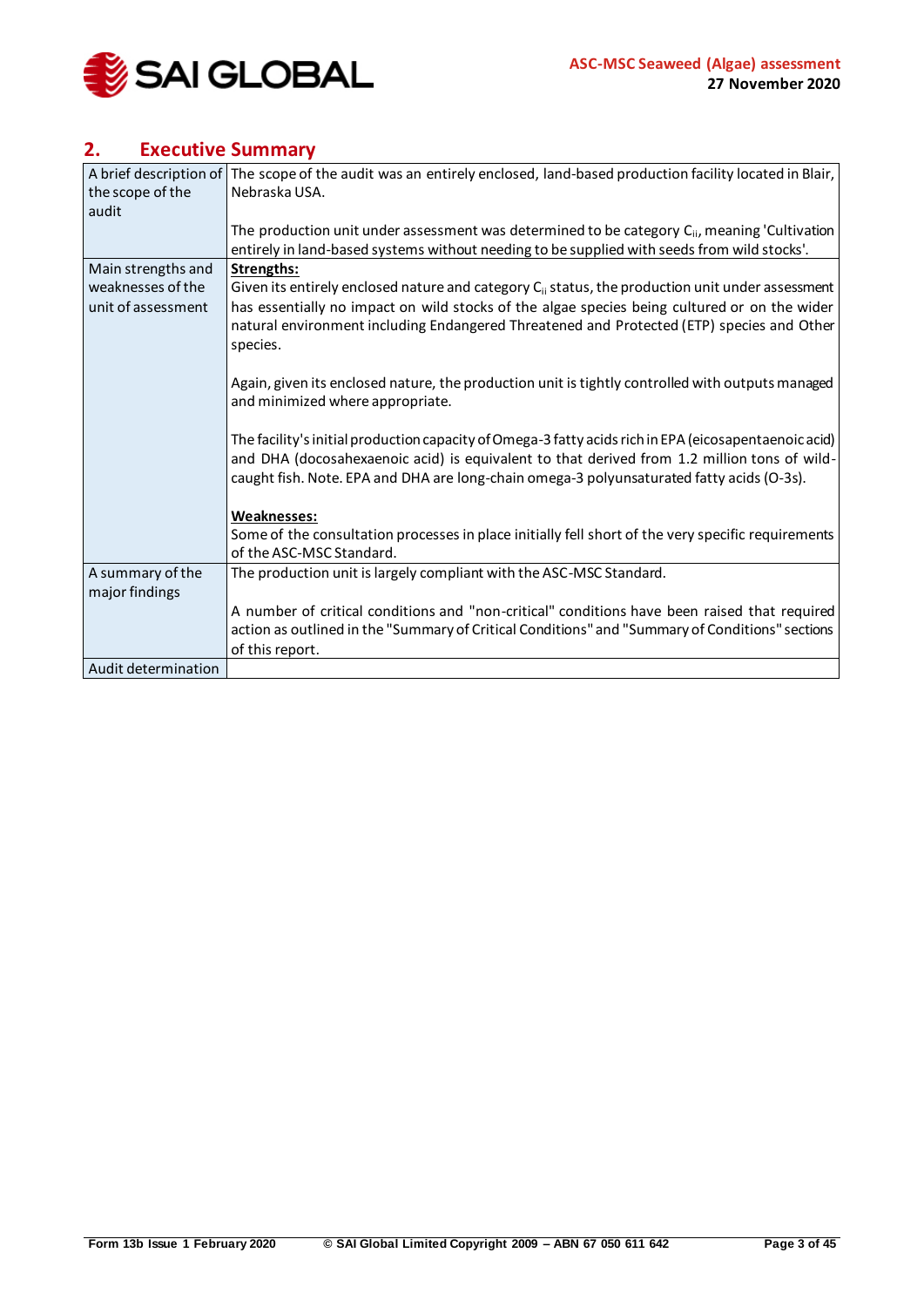

#### <span id="page-3-0"></span>**Table of contents**  $3.$

| 1.  |       |       |                                                                            |  |
|-----|-------|-------|----------------------------------------------------------------------------|--|
| 2.  |       |       |                                                                            |  |
| 3.  |       |       |                                                                            |  |
| 4.  |       |       |                                                                            |  |
| 5.  |       |       |                                                                            |  |
| 6.  |       |       |                                                                            |  |
|     | 6.1.  |       |                                                                            |  |
|     | 6.2.  |       |                                                                            |  |
|     | 6.3.  |       |                                                                            |  |
|     | 6.4.  |       |                                                                            |  |
|     | 6.5.  |       |                                                                            |  |
|     | 6.6.  |       |                                                                            |  |
| 7.  |       |       |                                                                            |  |
|     | 7.1.  |       |                                                                            |  |
|     | 7.2.  |       |                                                                            |  |
|     | 7.3.  |       |                                                                            |  |
|     | 7.4.  |       |                                                                            |  |
|     | 7.5.  |       |                                                                            |  |
| 8.  |       |       |                                                                            |  |
| 9.  |       |       |                                                                            |  |
| 10. |       |       |                                                                            |  |
| 11. |       |       |                                                                            |  |
| 12. |       |       |                                                                            |  |
|     | 13.   |       |                                                                            |  |
|     |       |       |                                                                            |  |
|     | 13.2. |       |                                                                            |  |
|     |       | 13.3. | Annex 3. ASC-MSC Quality Assurance Report and Technical Oversight (TO)  37 |  |
|     |       |       |                                                                            |  |
|     |       |       |                                                                            |  |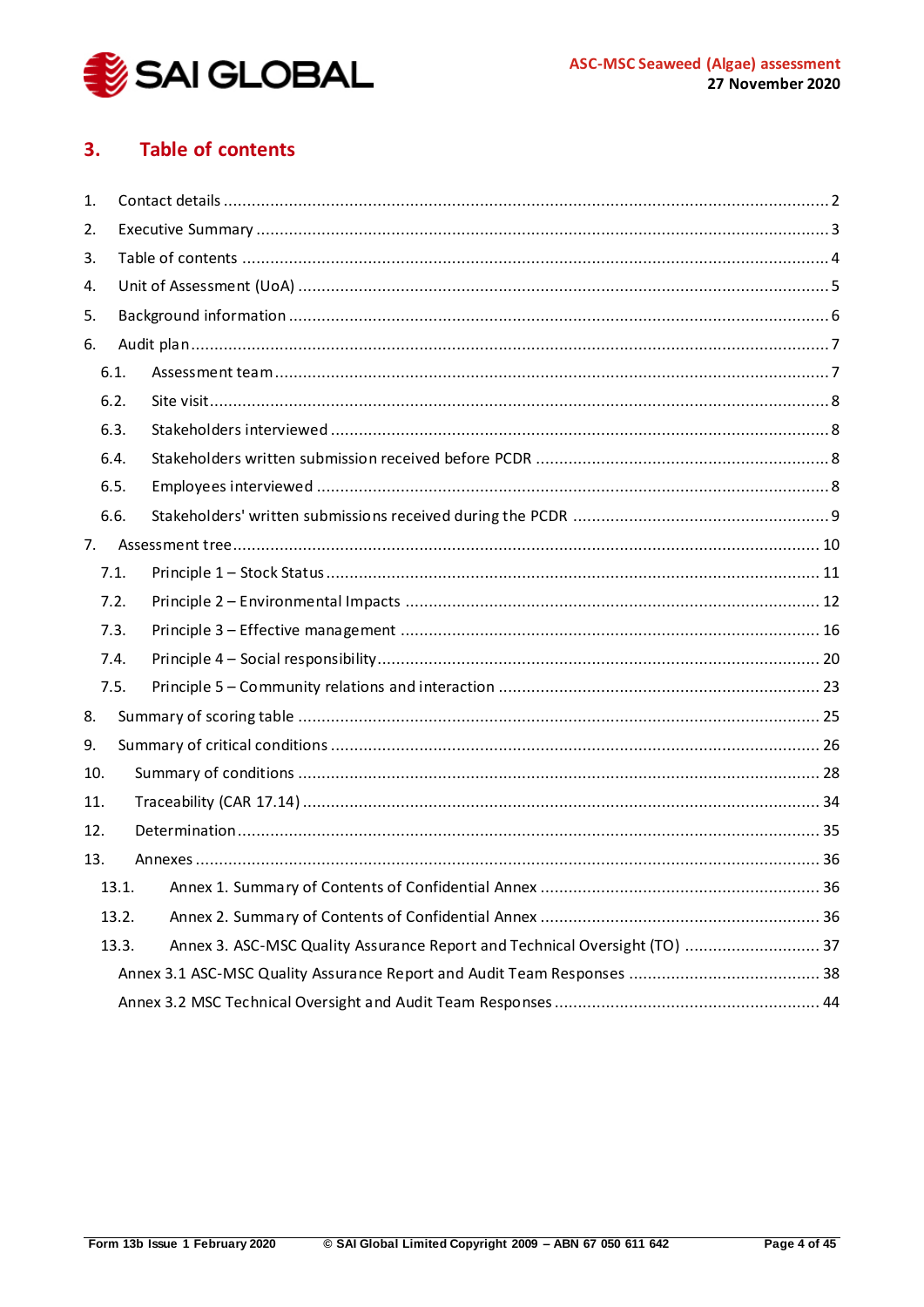

## <span id="page-4-0"></span>**4. Unit of Assessment (UoA)**

The Unit of Assessment (UoA) defines the extent of the specific production unit that is to be assessed for compliance with the ASC-MSC Seaweed (Algae) Standard.

| Name of the production unit          | Veramaris LLC. Blair, Nebraska, United States.                                      |  |
|--------------------------------------|-------------------------------------------------------------------------------------|--|
| Target species common name/s         | No common name.                                                                     |  |
| Species Latin name                   | Schizochytrium spp                                                                  |  |
| Production system                    | Production of omega-3 oils from marine microalgae via a fermentation process        |  |
| Location of the production unit      | Fermentation production facility in Blair, NE located within Evonik of Cargill's    |  |
|                                      | BioRefinery campus (Land Based). Blair is >1,000 km from both the Atlantic and      |  |
|                                      | Pacific Oceans.                                                                     |  |
| <b>Stock Region</b>                  | Not applicable. The production unit is not harvesting natural populations of        |  |
|                                      | seaweeds (categories A, Bi and Ci).                                                 |  |
| Receiving water body                 | Not applicable.                                                                     |  |
| Clients part of the production unit  | Clients part of the production unit Evonik of Cargill's BioRefinery campus cultures |  |
|                                      | the target species under contract from Veramaris LLC.                               |  |
| Facilities                           | Veramaris LLC. fermentation production facility in Blair, NE located within Evonik  |  |
|                                      | of Cargill's BioRefinery campus.                                                    |  |
| Unit of Certification (if different) | Not different.                                                                      |  |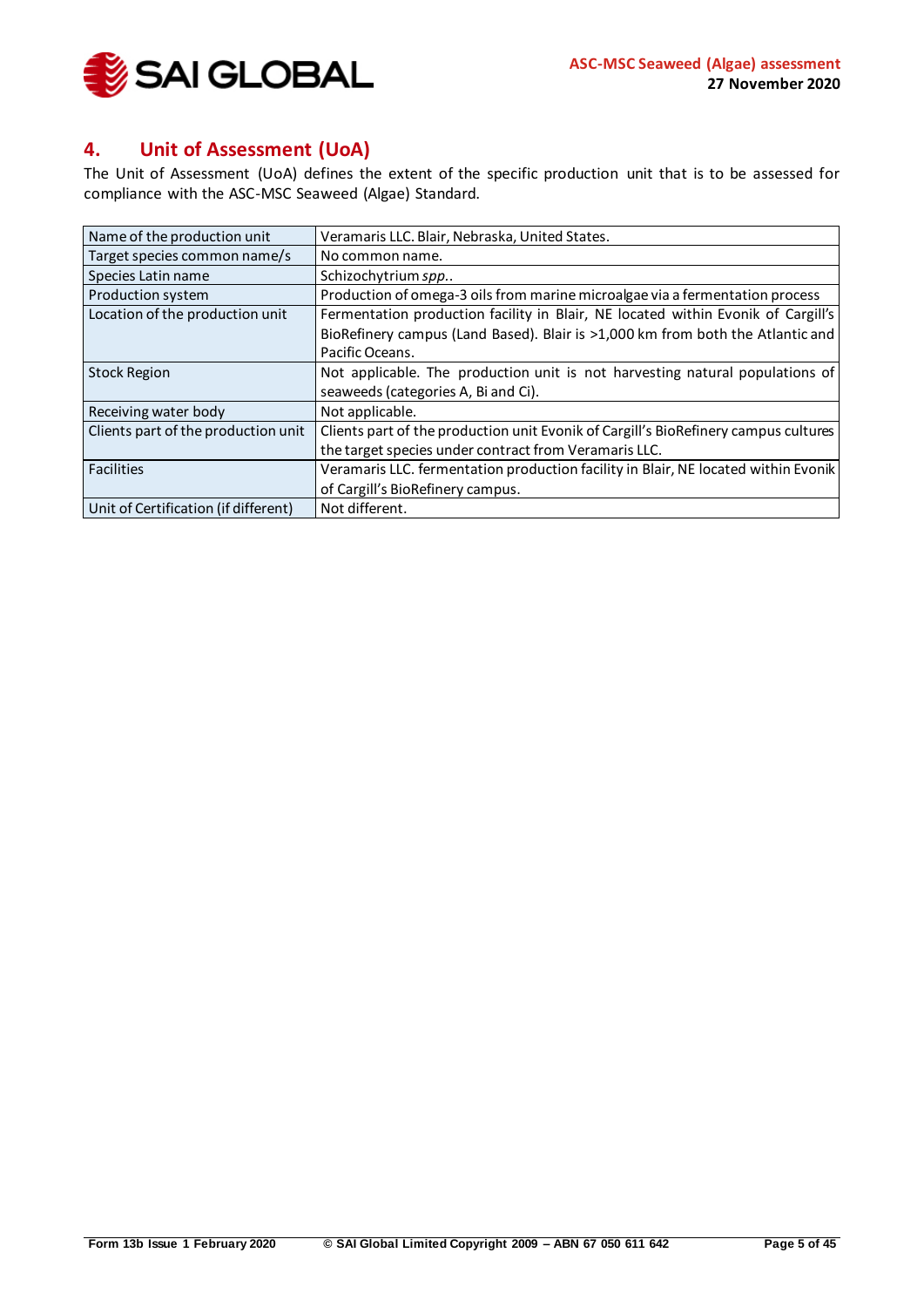

## <span id="page-5-0"></span>**5. Background information**

| Seaweed         | In Accordance with Table 2 of the ASC-MSC Seaweed Standard, the production unit under                                                                                      |  |  |
|-----------------|----------------------------------------------------------------------------------------------------------------------------------------------------------------------------|--|--|
| category        | assessment has been determined to fit into the following category:<br>$C_{ii}$ Cultivation entirely in land-based systems: Supply of seed from wild stocks NOT required or |  |  |
|                 |                                                                                                                                                                            |  |  |
|                 | negligible.                                                                                                                                                                |  |  |
|                 |                                                                                                                                                                            |  |  |
|                 | With this being the category assigned, the PIs to be scored have been determined in accordance                                                                             |  |  |
| History of the  | with Table 3 of the ASC-MSC Standard.<br>The production unit under assessment has been in operation for many years producing amino acids                                   |  |  |
| Production unit | for the agriculture sector. In recent years a portion of the facility has been given over to the                                                                           |  |  |
|                 | production of Omega 3 oils for use in aquaculture feed which is the production process being audited                                                                       |  |  |
|                 | here. Veramaris selected Evonik's existing site in Blair, Nebraska, USA to take advantage of the                                                                           |  |  |
|                 | existing fermentative production capacity at the site and the favorable site infrastructure.                                                                               |  |  |
|                 | Veramaris' production is zero-waste with by-products being used in sustainable applications, such                                                                          |  |  |
|                 | as biogas and cattle feed.                                                                                                                                                 |  |  |
| Harvest season  | Operation of the production unit is year-round and not seasonal.                                                                                                           |  |  |
| Target species  | The production unit under assessment uses a marine microalga (Schizochytrium spp) to produce                                                                               |  |  |
| background      | omega-3 oils via a fermentation process.                                                                                                                                   |  |  |
|                 | Given the entirely enclosed nature of the production unit, there is no stock status as indicated by                                                                        |  |  |
|                 | stock assessments such that a description of the assessment methods, standards, and stock                                                                                  |  |  |
|                 | indicators, biological limits, etc. is not appropriate.                                                                                                                    |  |  |
| Harvest/        | The Veramaris facility's initial production capacity of Omega-3 fatty acids rich in EPA & DHA is                                                                           |  |  |
| production data | equivalent to that derived from 1.2 million tons of wild-caught fish and should meet approx. 15% of                                                                        |  |  |
|                 | the annual global demand for Omega-3 fatty acids from the salmon aquaculture sector.                                                                                       |  |  |
| Ecosystem       | Again, this is an entirely enclosed production unit such that it does no impact the aquatic ecosystem.                                                                     |  |  |
| Background      | No endangered, threatened or protected (ETP) species or other species were identified as being                                                                             |  |  |
|                 | impacted by the UoA.                                                                                                                                                       |  |  |
|                 | Given the entirely enclosed nature of the production unit under assessment, there are no specific                                                                          |  |  |
|                 | constraints such as unwanted catch of species and as such measures taken to reduce specific                                                                                |  |  |
|                 | constraints are not required.                                                                                                                                              |  |  |
|                 | Given the entirely enclosed nature of the production unit under assessment, there are no critical                                                                          |  |  |
|                 | environments or sources of concern and actions required to address impacts on them.                                                                                        |  |  |
|                 | Cumulative impacts do not need consideration within the PIs. The production unit is entirely self-                                                                         |  |  |
| Management      | contained.<br>Production is undertaken, and management measures implemented, in accordance within a                                                                        |  |  |
| system          | legislative framework defined by various international and U.S Federal and State Laws and                                                                                  |  |  |
|                 | Regulations including the following (note this is not an exhaustive list).                                                                                                 |  |  |
|                 |                                                                                                                                                                            |  |  |
|                 | International Laws: International Charter of Human Rights, UN Global Compact, OECD                                                                                         |  |  |
|                 | Guidelines for Multinational Enterprises, International Labor Organization (ILO).                                                                                          |  |  |
|                 |                                                                                                                                                                            |  |  |
|                 | United States Laws: US Department of Labor Laws, Fair Labor Standards Act (FLSA),                                                                                          |  |  |
|                 | Occupational Safety and Health Administration (OSHA), Civil Rights Act, US Environmental                                                                                   |  |  |
|                 | Protection Agency (EPA), Clean Air Act, Clean Water Act. State of Nebraska Labor Laws:<br>Nebraska Wage and Hour Act.                                                      |  |  |
|                 |                                                                                                                                                                            |  |  |
|                 | City of Blair Laws: Local building permits & City of Blair ordinances (Noise ordinance).                                                                                   |  |  |
|                 | Given the enclosed nature of the UoA, decision-making is geared towards internal processes and                                                                             |  |  |
|                 | respond to technical issues and relevant scientific information. The company does not have an                                                                              |  |  |
|                 | impact on natural seaweed populations nor direct impacts on aquatic ecosystems. Information about                                                                          |  |  |
|                 | the production unit is available through company websites and sustainability reports. Arrangements                                                                         |  |  |
|                 | for on-going consultations with interest groups include monthly meetings with relevant community                                                                           |  |  |
|                 | leaders of surrounding areas.                                                                                                                                              |  |  |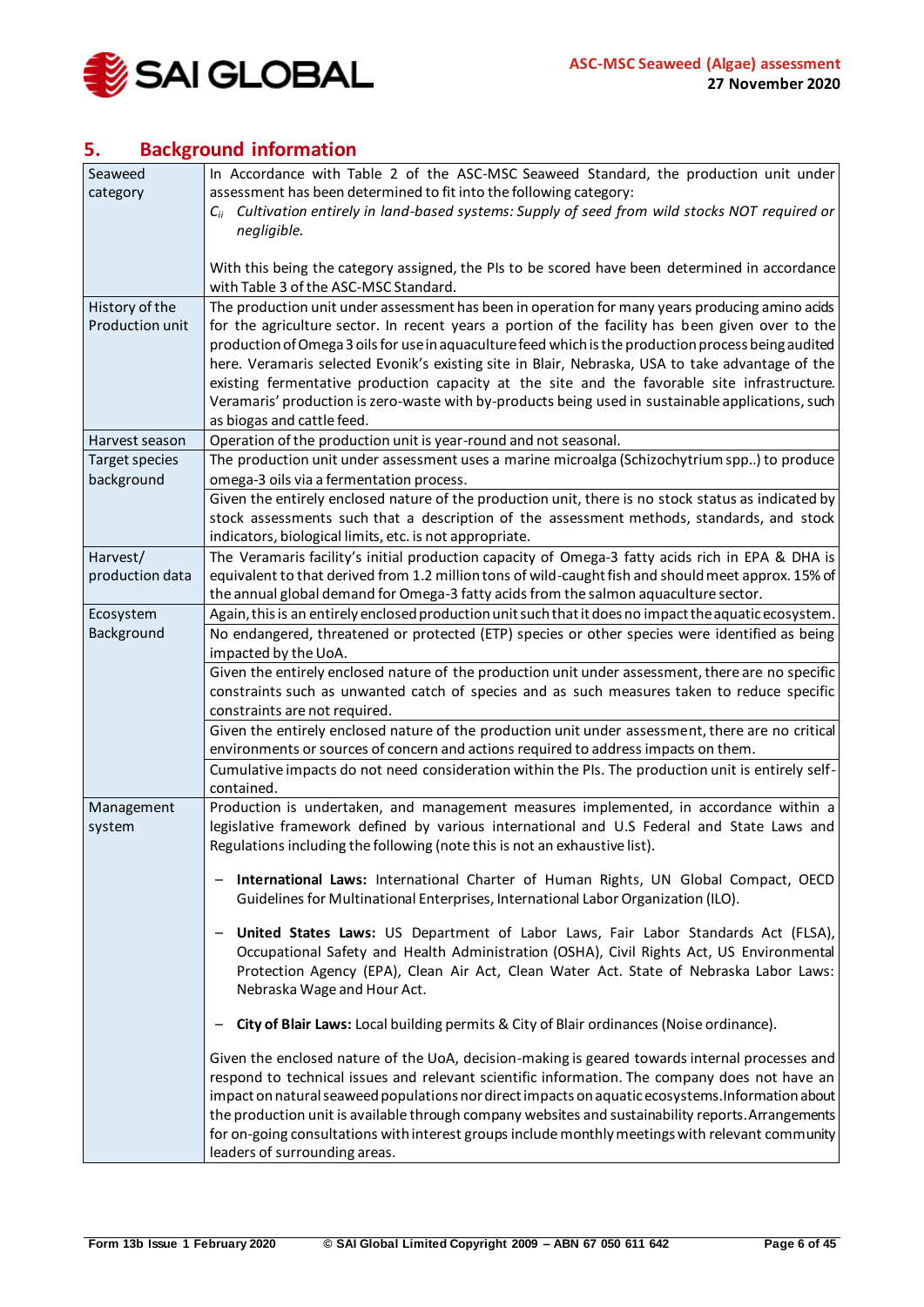

## <span id="page-6-0"></span>**6. Audit plan**

#### <span id="page-6-1"></span>**6.1. Assessment team**

| Assessment team   Name |                  | Summary of qualification                                                                                                                                                                                                                                                                                                                                                                                                                                                                                                                                                                                                                                                                                                                                                                                                                                                                                                                                                                                                                                                                                                                                                                                                                                                              |  |
|------------------------|------------------|---------------------------------------------------------------------------------------------------------------------------------------------------------------------------------------------------------------------------------------------------------------------------------------------------------------------------------------------------------------------------------------------------------------------------------------------------------------------------------------------------------------------------------------------------------------------------------------------------------------------------------------------------------------------------------------------------------------------------------------------------------------------------------------------------------------------------------------------------------------------------------------------------------------------------------------------------------------------------------------------------------------------------------------------------------------------------------------------------------------------------------------------------------------------------------------------------------------------------------------------------------------------------------------|--|
| Team leader            | Juan Aguirre     | As well as being the Lead Auditor, Juan was additionally responsible for<br>technical aspects (i.e. non-social components) of the audit.                                                                                                                                                                                                                                                                                                                                                                                                                                                                                                                                                                                                                                                                                                                                                                                                                                                                                                                                                                                                                                                                                                                                              |  |
|                        |                  | Juan meets the relevant competency criteria in Annex A of the ASC-MSC CAR<br>as follows; he has:<br>- At least a post-high school diploma or equivalent (minimum course<br>duration of two years) in a discipline related to the scope of certification,<br>Knowledge of the purpose and procedure of conducting audits through<br>-<br>extensive auditing experience in ASC and MSC COC.<br>Knowledge of the ASC-MSC Standard and the CAR through passing the<br>$\qquad \qquad -$<br>ASC-MSC lead auditor/team member training course within the last 3<br>years.<br>Been trained and is competent in accordance with SAI Global procedures<br>as needed for the role that he is undertake.<br>Completed well in excess of 25 days of site visit experience in conducting<br>audits.<br>Undertaken well in excess of 2 satisfactory audits as an acting audit team<br>leader, shadowed by and under the supervision of a competent team<br>leader.<br>Conducted well in excess of five ASC audits.<br>Successfully completed a Lead Assessor training course based on ISO 9001<br>principles with a minimum duration of 37 hours.<br>Had an audit peer witnessed by a qualified ASC lead auditor within the last<br>three years.<br>Led no less than 2 ASC audits in the last year. |  |
|                        |                  | Juan has no conflicts of interest in relation to the production unit under<br>assessment.                                                                                                                                                                                                                                                                                                                                                                                                                                                                                                                                                                                                                                                                                                                                                                                                                                                                                                                                                                                                                                                                                                                                                                                             |  |
| Social auditor         | Guillermo Ganoza | Guillermo was responsible for social components of the audit.                                                                                                                                                                                                                                                                                                                                                                                                                                                                                                                                                                                                                                                                                                                                                                                                                                                                                                                                                                                                                                                                                                                                                                                                                         |  |
|                        |                  | Guillermo meets the relevant competency criteria in Annex A of the ASC-MSC<br>CAR as follows; he has:<br>- At least a post-high school diploma or equivalent (minimum course<br>duration of two years) in a discipline related to the scope of certification,<br>Knowledge of the purpose and procedure of conducting audits through<br>$\qquad \qquad -$<br>extensive auditing experience including in ASC.<br>Knowledge of the Standard and CAR through passing the ASC-MSC training<br>course within the last three years.<br>Been trained and is competent in accordance with SAI Global procedures<br>as needed for the role that he is undertaking.<br>Completed a qualifying social audit qualification as specified in ASC CAR<br>§A.4.1.<br>Participated in at least two audits in agriculture or aquaculture including<br>at least two ASC social audits in the past year.<br>Knowledge of local labor and human rights legislation, familiarity with local<br>customs, good spoken and written English (i.e. the primary local language)<br>and is able (through his extensive experience) to manage relationships<br>with workers and managers.<br>Guillermo has no conflicts of interest in relation to the production unit under<br>assessment.                         |  |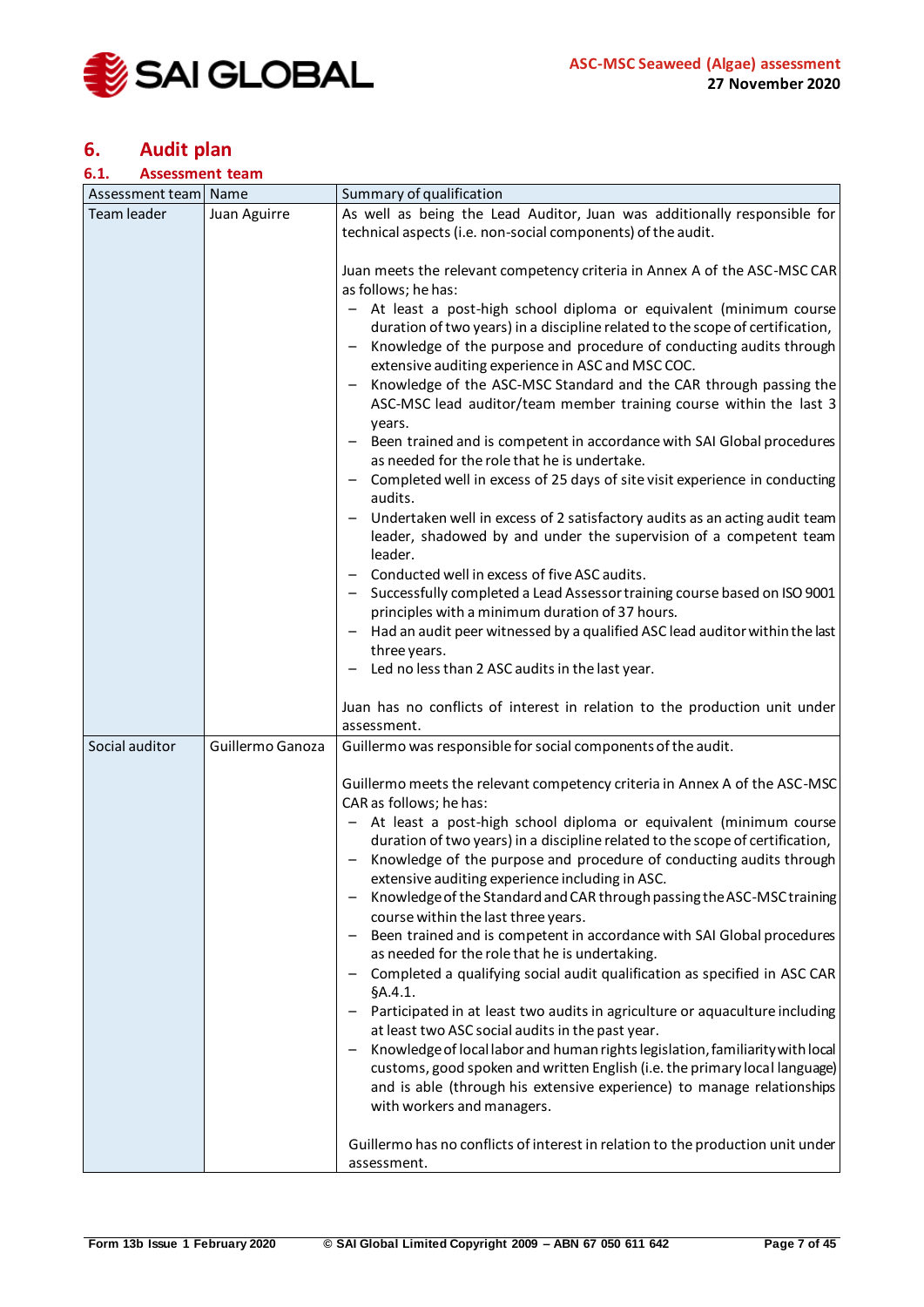

#### <span id="page-7-0"></span>**6.2. Site visit**

| Date of site visit | 22 and 23 June 2020                                                          |
|--------------------|------------------------------------------------------------------------------|
| Location           | Due to the ongoing COVID-19 outbreak the site visit took place remotely in   |
|                    | accordance with relevant ASC and MSC derogations allowing for site visits to |
|                    | be conducted remotely during the COV-19 pandemic.                            |

#### <span id="page-7-1"></span>**6.3. Stakeholders interviewed**

| <b>Name</b> | Organisation        | Position                      | Summary feedback received                         |
|-------------|---------------------|-------------------------------|---------------------------------------------------|
| Cobus Block | Nebraska Department | <b>International Business</b> | They support the company with grants when         |
|             | of Economic         | Manager                       | they request help for a university thesis student |
|             | Development         |                               | who is researching relevant issues regarding      |
|             |                     |                               | processes or microbiology.                        |

#### <span id="page-7-2"></span>**6.4. Stakeholders written submission received before PCDR**

**Note:** While all written submissions from stakeholders received during the audit should be attached as a PDF Annex, there was no substance to the submissions beyond the contact details of the stakeholder. With this being the case these written 'submissions' have not been attached.

| Name             | Organisation                                      | Position                                 | Summary feedback received                                                                                                                                                                                                       |
|------------------|---------------------------------------------------|------------------------------------------|---------------------------------------------------------------------------------------------------------------------------------------------------------------------------------------------------------------------------------|
| Cobus Block      | Nebraska Department<br>of Economic<br>Development | <b>International Business</b><br>Manager | emailed<br>audit<br>Replied<br>email to<br>by<br>announcement stating that he was available for<br>interview regarding Veramaris.<br>Team subsequently met with stakeholder<br>during the site visit portion of the assessment. |
| Karim<br>Kurmaly | Veramaris VOF, Sales   CEO<br>and Marketing       |                                          | This stakeholder is responsible for the sales &<br>marketing of products originating from<br>Veramaris LLC. As such he is part of the client<br>group.                                                                          |

#### <span id="page-7-3"></span>**6.5. Employees interviewed**

Note, according to social auditing best practice, workers' names are kept confidential by inclusion in the confidential Annexes to this report.

| Name      | Organisation              | Position                            | Summary of feedback received                                               |
|-----------|---------------------------|-------------------------------------|----------------------------------------------------------------------------|
| Worker 1  | <b>Evonik Corporation</b> | Downstream technician               | Staff<br>including<br>is<br>management                                     |
| Worker 2  | Evonik Corporation        | Downstream technician               | knowledgeable about their production                                       |
| Worker 3  | Evonik Corporation        | Downstream technician               | systems,<br>resource<br>usage,<br>waste                                    |
| Worker 4  | <b>Evonik Corporation</b> | Downstream technician               | generation and disposal, safety. The                                       |
| Worker 5  | <b>Evonik Corporation</b> | Fermentation technician             | employees know the procedures if there                                     |
| Worker 6  | Evonik Corporation        | Fermentation technician             | are queries or complaints at work. They                                    |
| Worker 7  | Evonik Corporation        | Fermentation technician             | also know how to report an accident                                        |
| Worker 8  | Evonik Corporation        | Fermentation technician             | calling number 3000 to be quickly<br>rescued. They know the correct use of |
| Worker 9  | <b>Evonik Corporation</b> | Fermentation technician             |                                                                            |
| Worker 10 | <b>Evonik Corporation</b> | Fermentation technician             | fire extinguishers according to the fire to                                |
| Worker 11 | <b>Evonik Corporation</b> | Fermentation technician             | be put out. They feel comfortable with                                     |
| Worker 12 | <b>Evonik Corporation</b> | Project Manager                     | the work and the benefits that are given                                   |
| Worker 13 | Veramaris (USA) LLC.      | Production Assistant/Ops Controller | to them.                                                                   |
| Worker 14 | Veramaris (USA) LLC.      | Process development Engineer        |                                                                            |
|           |                           | Downstream Processing               |                                                                            |
| Worker 15 | Veramaris (USA) LLC.      | Process development Engineer        |                                                                            |
|           |                           | Fermentation                        |                                                                            |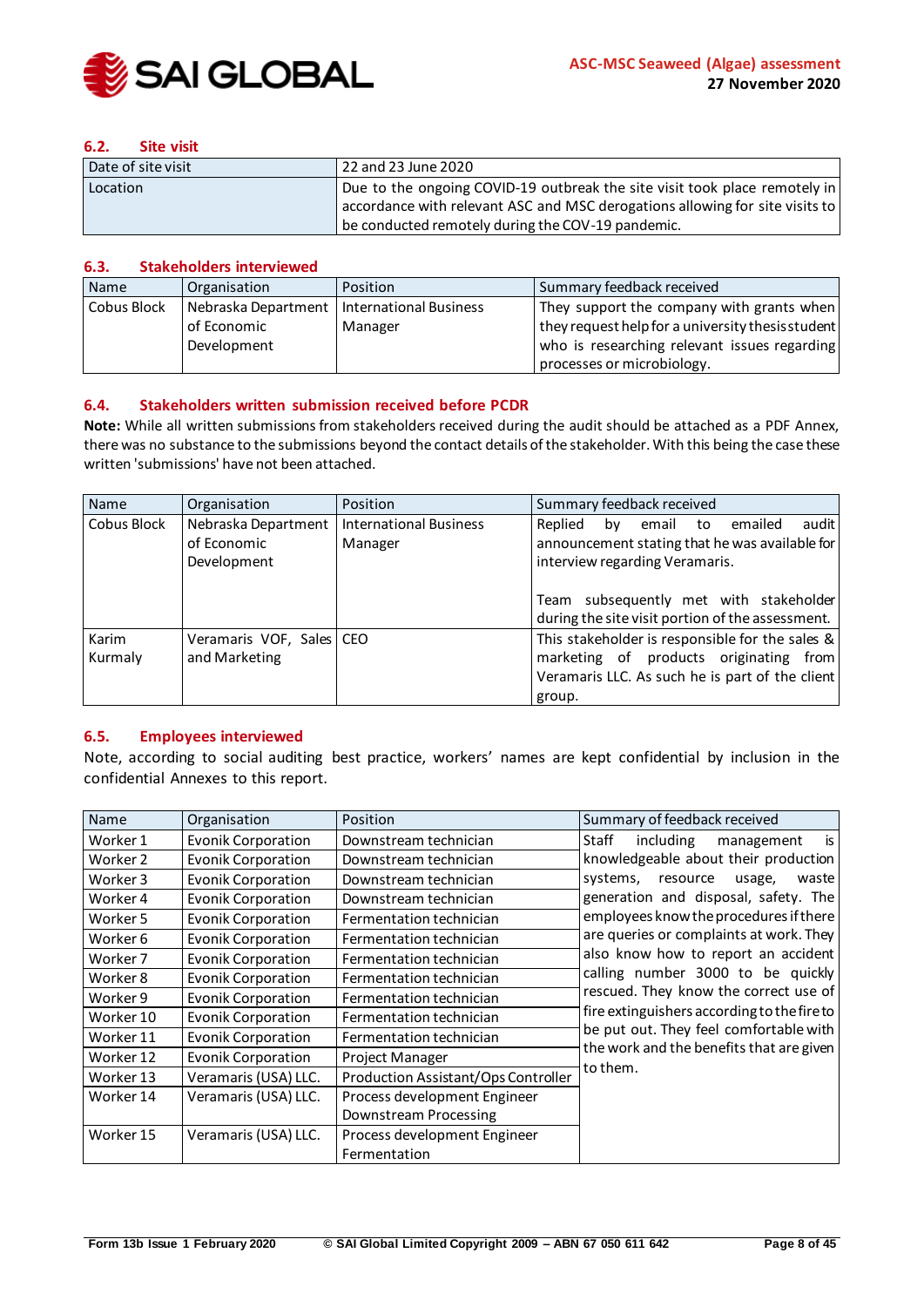

#### <span id="page-8-0"></span>**6.6. Stakeholders' written submissions received during the PCDR**

**Note:** While all written submissions from stakeholders received during the PCDR comment period audit should be annexed hereto, there was no substance to the sole submission received beyond the contact details of the stakeholder. With this being the sole written 'submissions' received at the PCDR stage has not been attached.

| Name | Organisation                       | Position | Summary feedback received                                                                                                                                                                                                 |
|------|------------------------------------|----------|---------------------------------------------------------------------------------------------------------------------------------------------------------------------------------------------------------------------------|
|      | Paul Caldwell   Evonik Corporation |          | Site Director, Cargill Campus   Confirmed that he wished to indicate that he is<br>a stakeholder in the production unit under<br>assessment and wished to be kept informed<br>about each stage of the assessment process. |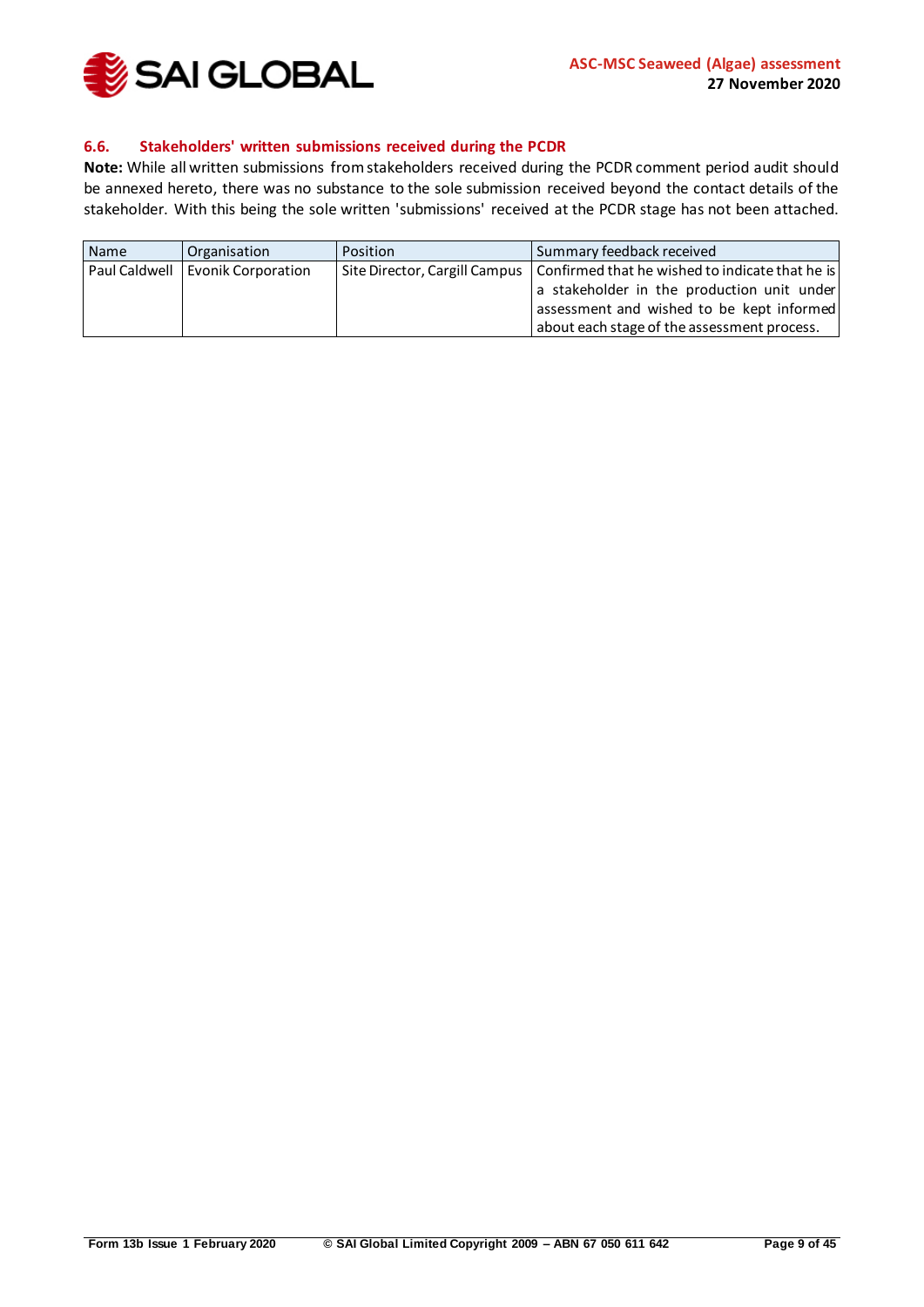## <span id="page-9-0"></span>**7. Assessment tree**

According to ASC-MSC requirements, the final set of PIs to be included in the assessment tree shall be defined depending on the characteristics of the production unit in the UoA, as indicated in Table 3 of the ASC-MSC Standard and unless otherwise indicated, each PI shall be scored.

The applicability of each the Performance Indicator (PI) and scoring issue within the ASC-MSC Seaweed assessment tree has been assessed on the basis of the characteristics of the production unit under assessment. As Veramaris' operations fall into the Cii seaweed production category (cultivation entirely in land-based systems, supply of seed from wild stocks NOT required or negligible), the following PIs are not applicable to this assessment and as such have not been scored:

- PI 1.1 Stock status
- PI 1.2 Harvest strategy
- PI 1.3 Genetic impact on wild stock
- PI 2.1 Habitat
- PI 2.2 Ecosystem structure and function
- PI 2.8 Translocations
- PI 2.9 Introduction of alien species
- PI 5.4 Visibility, positioning and orientation of farms or water-based structures
- PI 5.5 Identification and recovery of substantial gear

**Note.** Only PIs where the ASC-MSC Standard makes specific allowances for non-applicability have been scored as such and all other PIs have been scored in full."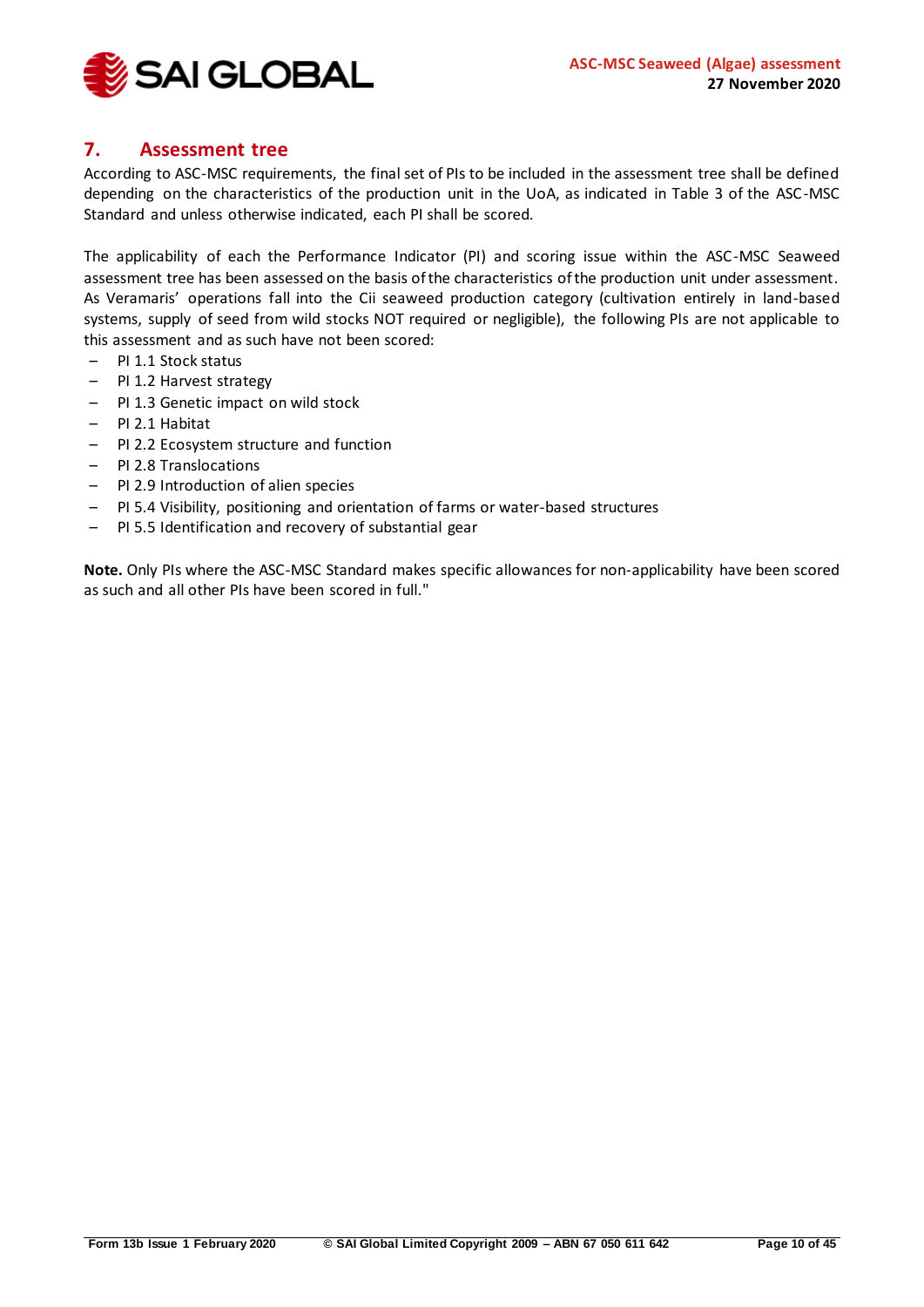

## <span id="page-10-0"></span>**7.1. Principle 1 – Stock Status**

| Principle          |                                      | <b>Scoring Issue</b>                                    | <b>Minimum</b>                                                                                                                                                                                  |           | Met? Justification                                                                                                                                                                                                                                                                                                                                                                                                                                                                                                                                                                     | Target                                                                                                                                                                                                                                                            | Met?      | Justification                                                                                                                                                                                                                                                                                                                                                                                                                                                                  | References | Level             | Condition<br>(if relevant) |
|--------------------|--------------------------------------|---------------------------------------------------------|-------------------------------------------------------------------------------------------------------------------------------------------------------------------------------------------------|-----------|----------------------------------------------------------------------------------------------------------------------------------------------------------------------------------------------------------------------------------------------------------------------------------------------------------------------------------------------------------------------------------------------------------------------------------------------------------------------------------------------------------------------------------------------------------------------------------------|-------------------------------------------------------------------------------------------------------------------------------------------------------------------------------------------------------------------------------------------------------------------|-----------|--------------------------------------------------------------------------------------------------------------------------------------------------------------------------------------------------------------------------------------------------------------------------------------------------------------------------------------------------------------------------------------------------------------------------------------------------------------------------------|------------|-------------------|----------------------------|
| 1. Stock<br>Status | 1.1 Stock<br>Status                  | a. Stock statu:<br>relativeto<br>irreversible<br>impact | Available information indicates that the<br>wild stock is above the point where the<br>harvesting impact is irreversible or very<br>slowly reversible                                           | <b>NA</b> | Not applicable due to Veramaris' operations falling into the Gi The wild stock is at or fluctuating around a leve<br>seaweed production category (cultivation entirely in land-based<br>systems, supply of seed from wild stocks NOT required or<br>negligible).<br>The activity does not depend on wild stocks of seaweed or on stock, which is unlikely to be detectable against<br>seed supplied from them.                                                                                                                                                                         | consistent with MSY (or proxy)<br>OR<br>Available information indicates that harvesting<br>impact causes insignificant change to the wild<br>natural variability for this population, or if<br>detectable is minimal and has no impact on<br>population dynamics. | <b>NA</b> | Not applicable due to Veramaris' operations falling<br>into the Cii seaweed production category (cultivation<br>entirely in land-based systems, supply of seed from<br>wild stocks NOT required or negligible).<br>The activity does not depend on wild stocks of<br>seaweed or on seed supplied from them.                                                                                                                                                                    |            | Not<br>applicable |                            |
|                    | 1.2 Harvest<br>Strategy              | a. Harvest<br>strategy design                           | The harvest strategy is expected to<br>achieve stock management objectives<br>reflected in the stock status target (PI<br>1.1), based on plausible argument.                                    | <b>NA</b> | Not applicable due to Veramaris' operations falling into the Cii<br>seaweed production category (cultivation entirely in land-based<br>systems, supply of seed from wild stocks NOT required or<br>negligible).<br>The activity does not depend on wild stocks of seaweed or on<br>seed supplied from them.                                                                                                                                                                                                                                                                            | The harvest strategy is responsive to the state of<br>the stock and the elements of the harvest<br>strategy work together towards achieving stock<br>management objectives reflected in the stock<br>status target (PI 1.1).                                      | <b>NA</b> | Not applicable due to Veramaris' operations falling<br>into the Cii seaweed production category (cultivation<br>entirely in land-based systems, supply of seed from<br>wild stocks NOT required or negligible).<br>The activity does not depend on wild stocks of<br>seaweed or on seed supplied from them.                                                                                                                                                                    |            | Not<br>applicable |                            |
|                    |                                      | b. Harvest<br>strategy<br>evaluation                    | No minimum level. Go to target level.                                                                                                                                                           |           |                                                                                                                                                                                                                                                                                                                                                                                                                                                                                                                                                                                        | The harvest strategy may not have been fully<br>tested but evidence exists that it is achieving its<br>objectives.                                                                                                                                                | <b>NA</b> | Not applicable due to Veramaris' operations falling<br>into the Cii seaweed production category (cultivation<br>entirely in land-based systems, supply of seed from<br>wild stocks NOT required or negligible).<br>The activity does not depend on wild stocks of<br>seaweed or on seed supplied from them.                                                                                                                                                                    |            | Not<br>applicable |                            |
|                    | 1.3 Genetic<br>mpacton<br>wild stock | a. Genetic                                              | The harvesting or farming activity is<br>unlikely to impact the genetic structure<br>of wild populations.                                                                                       | <b>NA</b> | Not applicable due to Veramaris' operations falling into the Cil The harvesting or farming activity is highly<br>seaweed production category (cultivation entirely in land-based unlikely to impact the genetic structure of wild<br>systems, supply of seed from wild stocks NOT required or populations.<br>negligible).<br>Translocation does not occur, the activity does not require<br>stages cultivated in hatcheries, the system is land-based and<br>there is no contact with, extraction from, or impact on the<br>marine environment which cannot be considered negligible. |                                                                                                                                                                                                                                                                   | <b>NA</b> | Not applicable due to Veramaris' operations falling<br>into the Cii seaweed production category (cultivation<br>entirely in land-based systems, supply of seed from<br>wild stocks NOT required or negligible).<br>Translocation does not occur, the activity does not<br>require stages cultivated in hatcheries, the system is<br>land-based and there is no contact with, extraction<br>from, or impact on the marine environment which<br>cannot be considered negligible. |            | Not<br>applicable |                            |
|                    |                                      | b. Genetic<br>mpact<br>management                       | There are measures in place, which are<br>expected to maintain the genetic<br>structure of the wild population at levels<br>compatible with the target Genetic<br>outcome level of performance. | <b>NA</b> | Not applicable due to Veramaris' operations falling into the Cii<br>seaweed production category (cultivation entirely in land-based<br>systems, supply of seed from wild stocks NOT required of<br>negligible).<br>Translocation does not occur, the activity does not require<br>stages cultivated in hatcheries, the system is land-based and<br>there is no contact with, extraction from, or impact on the<br>marine environment which cannot be considered negligible.                                                                                                            | There is a partial strategy in place, which is<br>expected to maintain the genetic structure of<br>the wild population at levels compatible with the<br>target Genetic outcome level of performance.                                                              | <b>NA</b> | Not applicable due to Veramaris' operations falling<br>into the Cii seaweed production category (cultivation<br>entirely in land-based systems, supply of seed from<br>wild stocks NOT required or negligible).<br>Translocation does not occur, the activity does not<br>require stages cultivated in hatcheries, the system is<br>land-based and there is no contact with, extraction<br>from, or impact on the marine environment which<br>cannot be considered negligible. |            | Not<br>applicable |                            |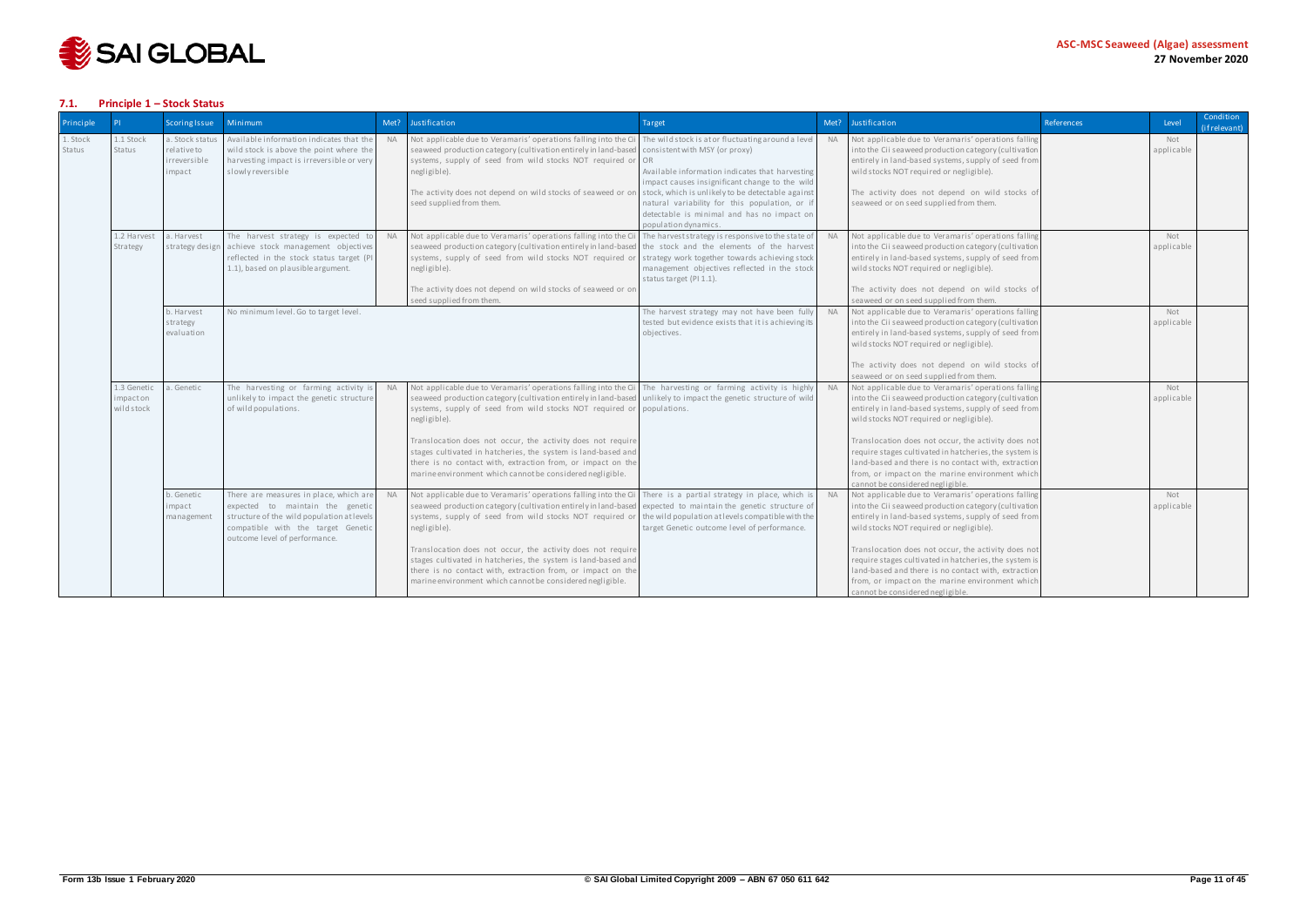

## <span id="page-11-0"></span>**7.2. Principle 2 – Environmental Impacts**

| Principle                 |                                        | <b>Scoring Issue</b>                                                                                                                    | <b>Minimum</b>                                                                                                                                                                                                                                  | Met?       | Justification                                                                                                                                                                                                                                                                                                                                                                                                                                                                                                                                                                                                                                                                                                                                                                                                                                                                                                                                                                                                                                                                                                                                                                                                                                                                                                                                                                                                                                                                                                                                                                                                                                               | Target                                                                                                                        | Met?       | Justification                                                                                                                                                                                                                                                                                                                                                                                                                                                                                                      | References                                                                                                                                                                                                                                                 | Level                   | Condition<br>(if relevant) |
|---------------------------|----------------------------------------|-----------------------------------------------------------------------------------------------------------------------------------------|-------------------------------------------------------------------------------------------------------------------------------------------------------------------------------------------------------------------------------------------------|------------|-------------------------------------------------------------------------------------------------------------------------------------------------------------------------------------------------------------------------------------------------------------------------------------------------------------------------------------------------------------------------------------------------------------------------------------------------------------------------------------------------------------------------------------------------------------------------------------------------------------------------------------------------------------------------------------------------------------------------------------------------------------------------------------------------------------------------------------------------------------------------------------------------------------------------------------------------------------------------------------------------------------------------------------------------------------------------------------------------------------------------------------------------------------------------------------------------------------------------------------------------------------------------------------------------------------------------------------------------------------------------------------------------------------------------------------------------------------------------------------------------------------------------------------------------------------------------------------------------------------------------------------------------------------|-------------------------------------------------------------------------------------------------------------------------------|------------|--------------------------------------------------------------------------------------------------------------------------------------------------------------------------------------------------------------------------------------------------------------------------------------------------------------------------------------------------------------------------------------------------------------------------------------------------------------------------------------------------------------------|------------------------------------------------------------------------------------------------------------------------------------------------------------------------------------------------------------------------------------------------------------|-------------------------|----------------------------|
| Environmen<br>tal Impacts | 2.1 Habitats                           | a. Seaweed-<br>habitat status                                                                                                           | The UoA is unlikely to reduce structure<br>and function of the habitat created by<br>the target seaweed to a point where<br>there would be serious or irreversible<br>harm.                                                                     | <b>NA</b>  | Not applicable due to Veramaris' operations falling into the Cii The UoA is highly unlikely to reduce structure<br>seaweed production category (cultivation entirely in land-based<br>systems, supply of seed from wild stocks NOT required or<br>negligible).<br>It is a land-based system and there is no contact with, extraction<br>from, or impact on the marine environment which cannot be                                                                                                                                                                                                                                                                                                                                                                                                                                                                                                                                                                                                                                                                                                                                                                                                                                                                                                                                                                                                                                                                                                                                                                                                                                                           | and function of the habitat created by the target<br>seaweed to a point where there would be<br>serious or irreversible harm. | <b>NA</b>  | Not applicable due to Veramaris' operations falling<br>into the Cii seaweed production category (cultivation<br>entirely in land-based systems, supply of seed from<br>wild stocks NOT required or negligible).<br>It is a land-based system and there is no contact with,<br>extraction from, or impact on the marine                                                                                                                                                                                             |                                                                                                                                                                                                                                                            | Not<br>applicable       |                            |
|                           |                                        | b. Other<br>commonly<br>encountered<br>ha bi ta t s ta tus                                                                              | The UoA is unlikely to reduce structure<br>and function of other commonly<br>encountered habitats to a point where<br>there would be serious or irreversible<br>harm.                                                                           | <b>NA</b>  | considered negligible.<br>Not applicable due to Veramaris' operations falling into the Cii The UoA is highly unlikely to reduce structure<br>seaweed production category (cultivation entirely in land-based<br>systems, supply of seed from wild stocks NOT required or<br>negligible).<br>It is a land-based system and there is no contact with, extraction                                                                                                                                                                                                                                                                                                                                                                                                                                                                                                                                                                                                                                                                                                                                                                                                                                                                                                                                                                                                                                                                                                                                                                                                                                                                                              | and function of other commonly encountered<br>habitats to a point where there would be serious<br>or irreversible harm.       | <b>NA</b>  | environment which cannot be considered negligible<br>Not applicable due to Veramaris' operations falling<br>into the Cii seaweed production category (cultivation<br>entirely in land-based systems, supply of seed from<br>wild stocks NOT required or negligible).<br>It is a land-based system and there is no contact with,                                                                                                                                                                                    |                                                                                                                                                                                                                                                            | Not<br>applicable       |                            |
|                           |                                        | c. Vulnerable<br>marine<br>Ecosystem<br>(VME) status                                                                                    | The UoA is unlikely to reduce structure<br>and function of the VME habitats to a<br>point where there would be serious or<br>irreversible harm                                                                                                  | <b>NA</b>  | from, or impact on the marine environment which cannot be<br>considered negligible.<br>Not applicable due to Veramaris' operations falling into the Cii The UoA is highly unlikely to reduce structure<br>seaweed production category (cultivation entirely in land-based and function of the VME habitats to a point<br>systems, supply of seed from wild stocks NOT required or<br>negligible).                                                                                                                                                                                                                                                                                                                                                                                                                                                                                                                                                                                                                                                                                                                                                                                                                                                                                                                                                                                                                                                                                                                                                                                                                                                           | where there would be serious or irreversible<br>harm.                                                                         | <b>NA</b>  | extraction from, or impact on the marine<br>environment which cannot be considered negligible<br>Not applicable due to Veramaris' operations falling<br>into the Cii seaweed production category (cultivation<br>entirely in land-based systems, supply of seed from<br>wild stocks NOT required or negligible).                                                                                                                                                                                                   |                                                                                                                                                                                                                                                            | Not<br>applicable       |                            |
|                           | 2.2                                    | a. Ecosystem                                                                                                                            | The UoA is unlikely to disrupt the key                                                                                                                                                                                                          | <b>NA</b>  | It is a land-based system and there is no contact with, extraction<br>from, or impact on the marine environment which cannot be<br>considered negligible.<br>Not applicable due to Veramaris' operations falling into the Cil The UoA is highly unlikely to disrupt the key                                                                                                                                                                                                                                                                                                                                                                                                                                                                                                                                                                                                                                                                                                                                                                                                                                                                                                                                                                                                                                                                                                                                                                                                                                                                                                                                                                                 |                                                                                                                               | <b>NA</b>  | It is a land-based system and there is no contact with,<br>extraction from, or impact on the marine<br>environment which cannot be considered negligible<br>Not applicable due to Veramaris' operations falling                                                                                                                                                                                                                                                                                                    |                                                                                                                                                                                                                                                            | Not                     |                            |
|                           | Ecosystem<br>structure<br>and functior | status                                                                                                                                  | elements<br>underlying ecosystem<br>structure and function to the point where<br>there would be serious or irreversible<br>harm.                                                                                                                |            | seaweed production category (cultivation entirely in land-based elements underlying ecosystem structure and<br>systems, supply of seed from wild stocks NOT required or<br>negligible).                                                                                                                                                                                                                                                                                                                                                                                                                                                                                                                                                                                                                                                                                                                                                                                                                                                                                                                                                                                                                                                                                                                                                                                                                                                                                                                                                                                                                                                                     | function to the point where there would be<br>serious or irreversible harm.                                                   |            | into the Cii seaweed production category (cultivation<br>entirely in land-based systems, supply of seed from<br>wild stocks NOT required or negligible).                                                                                                                                                                                                                                                                                                                                                           |                                                                                                                                                                                                                                                            | applicable              |                            |
|                           |                                        |                                                                                                                                         |                                                                                                                                                                                                                                                 |            | It is a land-based system and there is no contact with, extraction<br>from, or impact on the marine environment which cannot be<br>considered negligible.                                                                                                                                                                                                                                                                                                                                                                                                                                                                                                                                                                                                                                                                                                                                                                                                                                                                                                                                                                                                                                                                                                                                                                                                                                                                                                                                                                                                                                                                                                   |                                                                                                                               |            | It is a land-based system and there is no contact with,<br>extraction from, or impact on the marine<br>environment which cannot be considered negligible                                                                                                                                                                                                                                                                                                                                                           |                                                                                                                                                                                                                                                            |                         |                            |
|                           | 2.3 ETP<br>s peci es                   | a. Effects of<br>the UoA on<br>population/sto<br>cks within<br>national or<br>international<br>limits, where<br>applicable<br>b. Direct | Where national and/or international<br>requirements set limits for impact on ETP<br>species, the effects of the UoA on the<br>population/stock are known and likely to<br>be within these limits.<br>Known direct effects of the UoA are likely | Yes<br>Yes | In ASC-MSC assessments, ETP species are recognized by Where national<br>national legislation and/or a specific list of binding international requirements set limits for impacts on ETP<br>agreements and/or listed under Appendix I of CITES and/or species, the combined effects of the UoAs and<br>amphibians, reptiles, birds or mammals listed in the IUCN Red any other certified seaweed UoA on the<br>list as vulnerable (VU), endangered (EN) or critically endangered   population/stock are known and highly likely to<br>(CE). The primary ETP species legislation of relevance to the be within these limits.<br>production unit under assessment is the U.S. Endangered<br>Species Act (ESA) which provides for the conservation of<br>threatened and endangered species of fish, wildlife, plants, and<br>the habitats for which they depend.A list of Threatened and<br>Endangered Species in Nebraska is available on the U.S. Fish and<br>Wildlife Service website:<br>https://www.fws.gov/nebraskaes/Library/NebraskaT&ESpecie<br><u>s.pdf.</u><br>Veramaris has an environmental site assessment (ESA) in<br>accordance with EPA and ASTM Standard Practice Assessment<br>conducted on February 2017, prior to construction of Evonik's<br>plant. Since the process is land based and entirely enclosed,<br>operations are not expected to impact ETP species. According to<br>the ASC-MSC Seaweed (Algae) Standard v1.01 §8.5, if a UoA has<br>no impact on ETP species PI 2.3 shall be considered to have met<br>the target level; therefore, the minimum level is met.<br>As outlined above, the production unit under assessment is | and/or<br>international<br>Direct effects of the UoA are highly likely to not                                                 | Yes<br>Yes | The production unit under assessment is expected to ESA U.S. Fish and Wildlife<br>have no impact on ETP species. With this being the Service website, Threatened<br>case, and in accordance with ASC-MSC Seaweed and Endangered Species in<br>(Algae) Standard v1.01 §8.5, the production unit Nebraska:<br>under assessment is considered to meet the target   https://www.fws.gov/nebra<br>level for PI 2.3. The target level is met.<br>As outlined above, the production unit under ESA U.S. Fish and Wildlife | skaes/Library/NebraskaT&E<br>Species.pdf<br>Endangered, Threatened,<br>Proposed, and Candidate<br>Species in Nebraska by<br>county (the production unit<br>is in Washington County:<br>https://www.fws.gov/nebra<br>skaes/Library/NECountyMA<br>Y2015.pdf. | <b>Target</b><br>Target |                            |
|                           |                                        | effects                                                                                                                                 | to not hinder recovery of ETP species.                                                                                                                                                                                                          |            | expected to have no impact on ETP species.<br>With this being the case, and in accordance with ASC-MSC<br>Seaweed (Algae) Standard v1.01 §8.5, the production unit under<br>assessment is considered to meet the target level for PI 2.3.                                                                                                                                                                                                                                                                                                                                                                                                                                                                                                                                                                                                                                                                                                                                                                                                                                                                                                                                                                                                                                                                                                                                                                                                                                                                                                                                                                                                                   | hinder recovery of ETP species.                                                                                               |            | assessment is expected to have no impact on ETP Service website, Threatened<br>species.<br>With this being the case, and in accordance with ASC-   https://www.fws.gov/nebra<br>MSC Seaweed (Algae) Standard v1.01 §8.5, the skaes/Library/NebraskaT&E                                                                                                                                                                                                                                                             | and Endangered Species in<br>Nebraska:                                                                                                                                                                                                                     |                         |                            |
|                           |                                        |                                                                                                                                         |                                                                                                                                                                                                                                                 |            | The minimum level is met.                                                                                                                                                                                                                                                                                                                                                                                                                                                                                                                                                                                                                                                                                                                                                                                                                                                                                                                                                                                                                                                                                                                                                                                                                                                                                                                                                                                                                                                                                                                                                                                                                                   |                                                                                                                               |            | production unit under assessment is considered to Species.pdf<br>meet the target level for PI 2.3.<br>The target level is met.                                                                                                                                                                                                                                                                                                                                                                                     | ASC-MSC Seaweed (Algae)<br>Standard v1.01 §8.5                                                                                                                                                                                                             |                         |                            |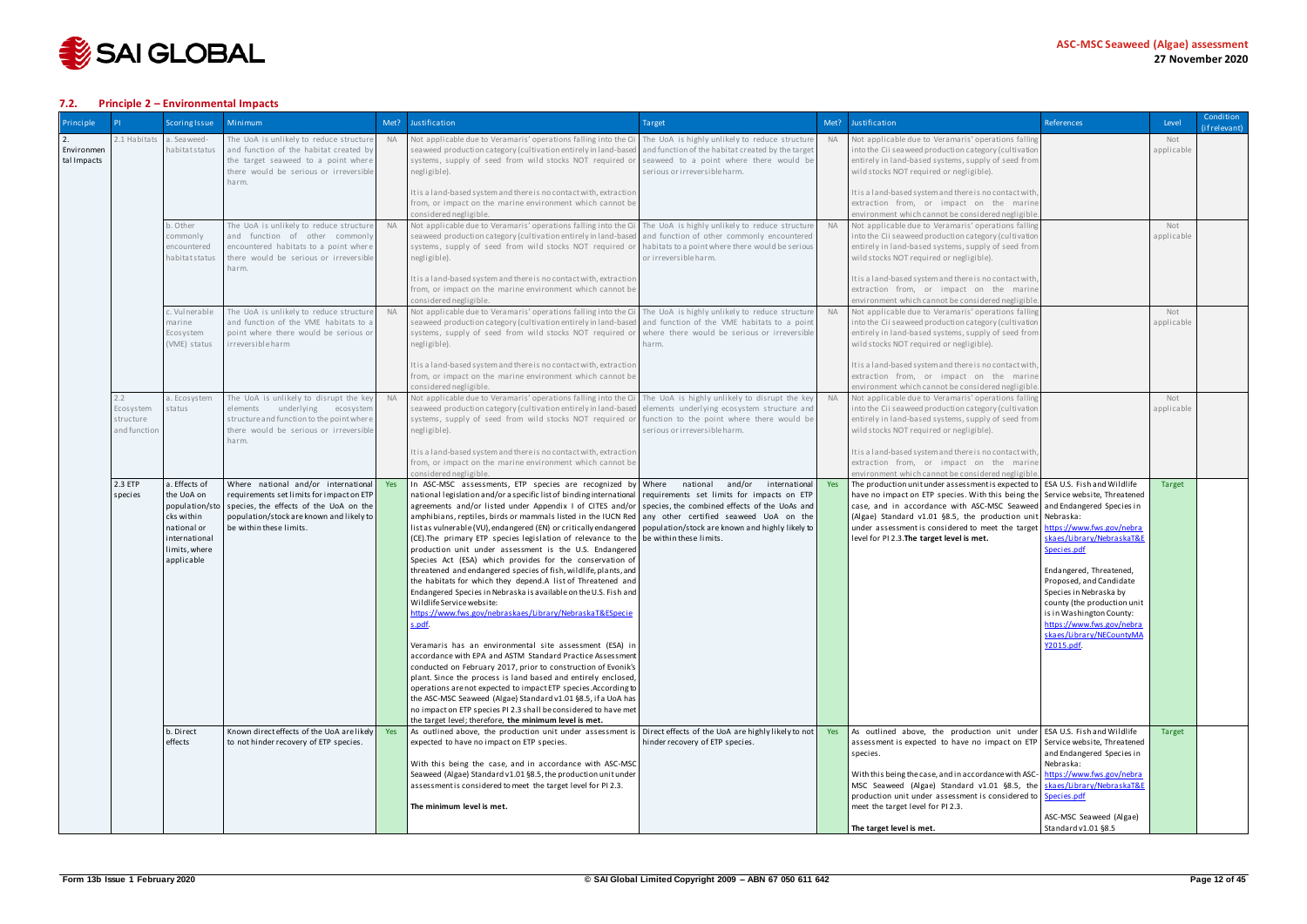

| Principle |           | <b>Scoring Issue</b>                    | Minimum                                                                                   | Met? | Justification                                                                                                                                                                                                       | <b>Target</b>                                                                                                                   | Met? | Justification                                                                                                                                                                                          | <b>References</b>     | Level         | Condition<br>(if relevant) |
|-----------|-----------|-----------------------------------------|-------------------------------------------------------------------------------------------|------|---------------------------------------------------------------------------------------------------------------------------------------------------------------------------------------------------------------------|---------------------------------------------------------------------------------------------------------------------------------|------|--------------------------------------------------------------------------------------------------------------------------------------------------------------------------------------------------------|-----------------------|---------------|----------------------------|
|           |           | c. Indirect<br>effects                  | No minimum level. Go to target level.                                                     |      |                                                                                                                                                                                                                     | Indirect effects have been considered for the<br>UoA and are thought to be highly likely to not<br>create unacceptable impacts. | Yes  | As outlined above, the production unit under ASC-MSC Seaweed (Algae)<br>assessment is expected to have no impact on ETP Standard v1.01 $\S$ 8.5.<br>species.                                           |                       | Target        |                            |
|           |           |                                         |                                                                                           |      |                                                                                                                                                                                                                     |                                                                                                                                 |      | With this being the case, and in accordance with ASC-<br>MSC Seaweed (Algae) Standard v1.01 §8.5, the<br>production unit under assessment is considered to<br>meet the target level for PI 2.3.        |                       |               |                            |
|           |           |                                         |                                                                                           |      |                                                                                                                                                                                                                     |                                                                                                                                 |      |                                                                                                                                                                                                        |                       |               |                            |
|           |           |                                         | There are measures in place that Yes                                                      |      | There are measures in place that minimize the UoA-related There is a strategy in place for managing the                                                                                                             |                                                                                                                                 | Yes  | The target level is met.<br>As the production unit under assessment is expected                                                                                                                        |                       | <b>Target</b> |                            |
|           |           | Management                              | minimize the UoA-related impact on ETP                                                    |      | impact on ETP species, such as effluent and waste management, UoA's impact on ETP species, including                                                                                                                |                                                                                                                                 |      | to have no impact on ETP species, and in accordance                                                                                                                                                    |                       |               |                            |
|           |           | strategy in<br>place                    | species, and it is expected to be highly<br>likely to achieve national and                |      | enclosed operations. Veramaris has -through Evonik, the measures to minimize mortality, which is<br>necessary permits to comply with environmental regulations. As designed to be highly likely to achieve national |                                                                                                                                 |      | with ASC-MSC Seaweed (Algae) Standard v1.01 §8.5,<br>the production unit under assessment is considered                                                                                                |                       |               |                            |
|           |           |                                         | international requirements for the                                                        |      | such the production unit under assessment is expected to have and international requirements for the                                                                                                                |                                                                                                                                 |      | to meet the target level for PI 2.3. The target level is                                                                                                                                               |                       |               |                            |
|           |           |                                         | protection of ETP species.<br><b>OR</b>                                                   |      | no impact on ETP species. With this being the case, and in protection of ETP species.<br>accordance with ASC-MSC Seaweed (Algae) Standard v1.01 OR                                                                  |                                                                                                                                 |      | met.                                                                                                                                                                                                   |                       |               |                            |
|           |           |                                         | Where there are no requirements for                                                       |      | §8.5, the production unit under assessment is considered to                                                                                                                                                         | Where there are no requirements for protection                                                                                  |      |                                                                                                                                                                                                        |                       |               |                            |
|           |           |                                         | protection and rebuilding provided<br>through national ETP legislation or                 |      | meet the target level for PI 2.3. The minimum level is met.                                                                                                                                                         | and rebuilding provided through national ETP<br>legislation or international agreements, there is                               |      |                                                                                                                                                                                                        |                       |               |                            |
|           |           |                                         | international agreements, there are                                                       |      |                                                                                                                                                                                                                     | a strategy in place that is expected to ensure the                                                                              |      |                                                                                                                                                                                                        |                       |               |                            |
|           |           |                                         | measures in place that are expected to<br>ensure the UoA does not hinder the              |      |                                                                                                                                                                                                                     | UoA does not hinder the recovery of ETP species.                                                                                |      |                                                                                                                                                                                                        |                       |               |                            |
|           |           |                                         | recovery of ETP species.                                                                  |      |                                                                                                                                                                                                                     |                                                                                                                                 |      |                                                                                                                                                                                                        |                       |               |                            |
|           |           | Management                              | The measures are considered likely to Yes<br>work, based on plausible argument            |      | As the production unit under assessment is expected to have no<br>impact on ETP species, and in accordance with ASC-MSC the measures/strategy will work, based on                                                   | There is an objective basis for confidence that                                                                                 | Yes  | As the production unit under assessment is expected<br>to have no impact on ETP species, and in accordance                                                                                             |                       | <b>Target</b> |                            |
|           |           | strategy                                |                                                                                           |      | Seaweed (Algae) Standard v1.01 §8.5, the production unit under                                                                                                                                                      | information directly about the UoA and/or the                                                                                   |      | with ASC-MSC Seaweed (Algae) Standard v1.01 §8.5,                                                                                                                                                      |                       |               |                            |
|           |           | evaluation                              |                                                                                           |      | assessment is considered to meet the target level for PI 2.3.                                                                                                                                                       | species involved.                                                                                                               |      | the production unit under assessment is considered<br>to meet the target level for PI 2.3.                                                                                                             |                       |               |                            |
|           |           |                                         |                                                                                           |      | The minimum level is met.                                                                                                                                                                                           |                                                                                                                                 |      |                                                                                                                                                                                                        |                       |               |                            |
|           |           |                                         | No minimum level. Go to target level.                                                     |      |                                                                                                                                                                                                                     | There is some<br>evidence<br>that the                                                                                           | Yes  | The target level is met.<br>As the production unit under assessment is expected                                                                                                                        |                       | Target        |                            |
|           |           | Management<br>strategy<br>implementatio |                                                                                           |      |                                                                                                                                                                                                                     | measures/strategy is being implemented<br>successfully.                                                                         |      | to have no impact on ETP species, and in accordance<br>with ASC-MSC Seaweed (Algae) Standard v1.01 §8.5,<br>the production unit under assessment is considered<br>to meet the target level for PI 2.3. |                       |               |                            |
|           |           |                                         |                                                                                           |      |                                                                                                                                                                                                                     |                                                                                                                                 |      | The target level is met.                                                                                                                                                                               |                       |               |                            |
|           |           | g. Review of                            | There is a review of the potential Yes                                                    |      | As the production unit under assessment is expected to have no There is a regular review of the potential                                                                                                           |                                                                                                                                 | Yes  | As the production unit under assessment is expected                                                                                                                                                    |                       | <b>Target</b> |                            |
|           |           | alternative<br>measures to              | effectiveness and practicality of<br>alternative measures to minimize UoA-                |      | impact on ETP species, and in accordance with ASC-MSC<br>Seaweed (Algae) Standard v1.01 §8.5, the production unit under                                                                                             | effectiveness and practicality of alternative<br>measures to minimize UoA-related mortality of                                  |      | to have no impact on ETP species, and in accordance<br>with ASC-MSC Seaweed (Algae) Standard v1.01 §8.5,                                                                                               |                       |               |                            |
|           |           | minimize<br>mortality of                | related mortality of ETP species.                                                         |      | assessment is considered to meet the target level for PI 2.3.                                                                                                                                                       | ETP species and they are implemented as                                                                                         |      | the production unit under assessment is considered<br>to meet the target level for PI 2.3.                                                                                                             |                       |               |                            |
|           |           | ETP species                             |                                                                                           |      | The minimum level is met.                                                                                                                                                                                           | appropriate.                                                                                                                    |      |                                                                                                                                                                                                        |                       |               |                            |
|           | 2.4 Other | a. Main                                 | Main species are likely to be above Yes                                                   |      | In ASC-MSC assessments, "main" species are those comprising Main species are highly likely to be above                                                                                                              |                                                                                                                                 | Yes  | The target level is met.<br>As the production unit under assessment is expected Veramaris presentation.                                                                                                |                       | Target        |                            |
|           | species   | species stock                           | biologically based limits                                                                 |      | ≥5% or more by weight of the total catch of all species by the biologically based limits                                                                                                                            |                                                                                                                                 |      | to have no impact on Other species, and in                                                                                                                                                             |                       |               |                            |
|           |           | status                                  | OR<br>If the main species are below biologically                                          |      | UoA, or $\geq$ 2% in the case of species classified as "less resilient" OR<br>according to ASC-MSC requirements (ASC-MSC Standard §8.23). If the main species are below biologically based                          |                                                                                                                                 |      | accordance with ASC-MSC Seaweed (Algae) Standard   ASC-MSC Standard §8.23.<br>v1.01 §8.5, the production unit under assessment is                                                                      |                       |               |                            |
|           |           |                                         | based limits, there are measures in place                                                 |      |                                                                                                                                                                                                                     | limits there is either evidence of recovery or a                                                                                |      | considered to meet the target level.                                                                                                                                                                   | ASC-MSC Seaweed §8.5. |               |                            |
|           |           |                                         | expected to ensure that the UoA does<br>not hinder recovery and rebuilding.               |      | Since the production unit under assessment is land based and<br>entirely enclosed, operations are not expected to impact any                                                                                        | demonstrably effective strategy in place<br>between the UoA and any other certified                                             |      | The target level is met.                                                                                                                                                                               |                       |               |                            |
|           |           |                                         |                                                                                           |      | species other than that being cultured.                                                                                                                                                                             | seaweed UoAs which categorize these species as                                                                                  |      |                                                                                                                                                                                                        |                       |               |                            |
|           |           |                                         |                                                                                           |      | According to the ASC-MSC Seaweed (Algae) Standard v1.01<br>§8.5, if a UoA has no impact on Other species, PI 2.4 shall be<br>considered to have met the target level.                                               | main, to ensure that they collectively do not<br>hinder recovery and rebuilding.                                                |      |                                                                                                                                                                                                        |                       |               |                            |
|           |           |                                         |                                                                                           |      | The minimum level is met.                                                                                                                                                                                           |                                                                                                                                 |      |                                                                                                                                                                                                        |                       |               |                            |
|           |           | Management                              | There are measures in place, if necessary, Yes<br>which are expected to maintain or not   |      | As the production unit under assessment is expected to have no There is a partial strategy in place for the UoA, if<br>impact on Other species, and in accordance with ASC-MSC                                      | necessary, that is expected to maintain or to not                                                                               | Yes  | As the production unit under assessment is expected<br>to have no impact on Other species, and in                                                                                                      |                       | <b>Target</b> |                            |
|           |           | strategy in                             | hinder rebuilding of main species at/to                                                   |      | Seaweed (Algae) Standard v1.01 §8.5, the production unit under                                                                                                                                                      | hinder rebuilding of the main species at/to levels                                                                              |      | accordance with ASC-MSC Seaweed (Algae) Standard                                                                                                                                                       |                       |               |                            |
|           |           | place                                   | levels which are highly likely to be above<br>biologically based limits or to ensure that |      | assessment is considered to meet the target level.                                                                                                                                                                  | which are highly likely to be above the<br>biologically based limits or to ensure that the                                      |      | v1.01 §8.5, the production unit under assessment is<br>considered to meet the target level.                                                                                                            |                       |               |                            |
|           |           |                                         | the UoA does not hinder their recovery.                                                   |      | The minimum level is met.                                                                                                                                                                                           | UoA does not hinder their recovery.                                                                                             |      |                                                                                                                                                                                                        |                       |               |                            |
|           |           |                                         |                                                                                           |      |                                                                                                                                                                                                                     |                                                                                                                                 |      | The target level is met.                                                                                                                                                                               |                       |               |                            |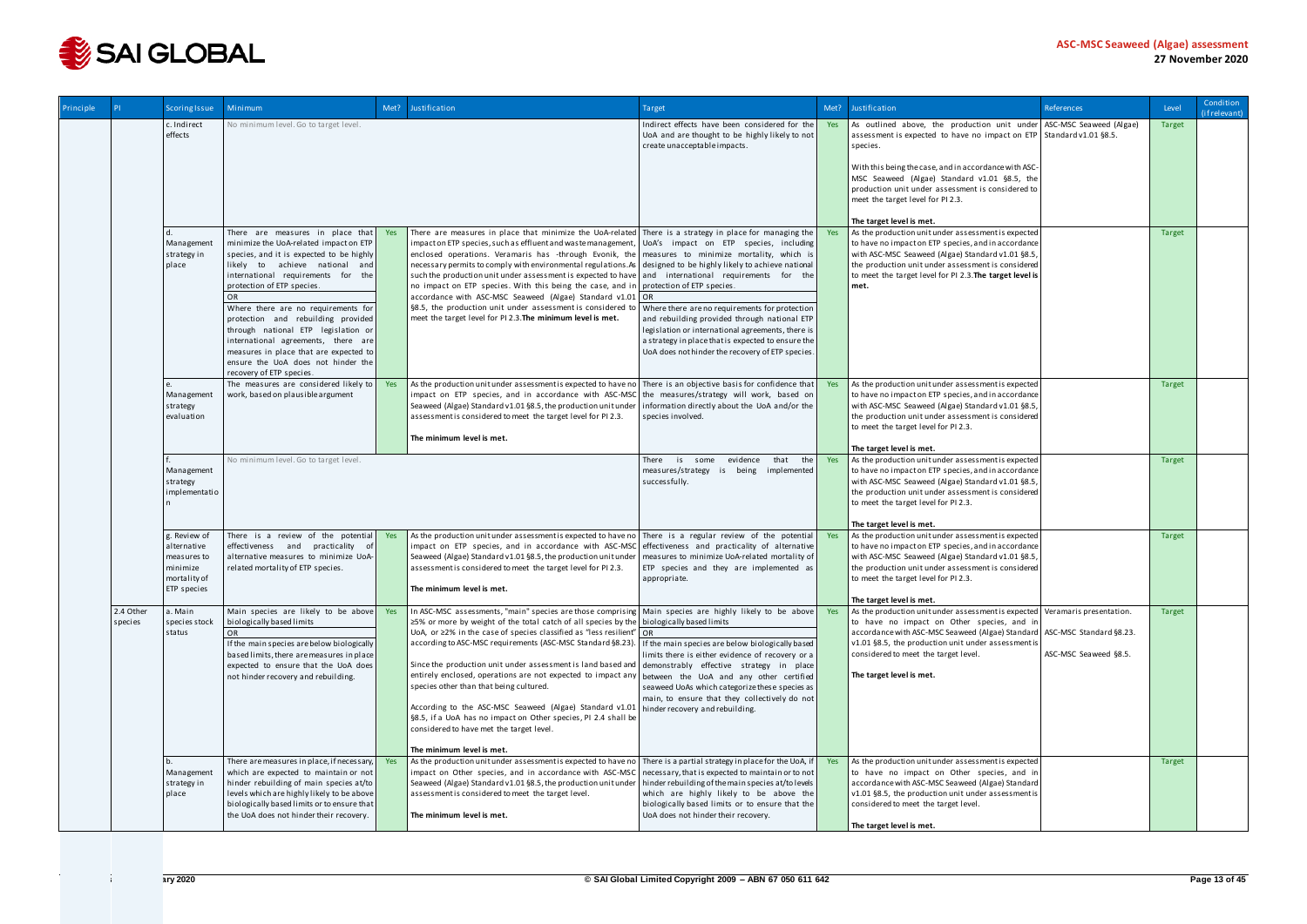

| Principle |                                                        | Scoring Issue                                | Minimum                                                                                                                                                                     | Met? | Justification                                                                                                                                                                                                                                                                                                                                                                                                                                                                                                                           | Target                                                                                                                                                                       |     | Met? Justification                                                                                                                                                                                                                                                                                                                                                                                                                         | References                                                                                                                                                                      | Level         | Condition<br>(if relevant) |
|-----------|--------------------------------------------------------|----------------------------------------------|-----------------------------------------------------------------------------------------------------------------------------------------------------------------------------|------|-----------------------------------------------------------------------------------------------------------------------------------------------------------------------------------------------------------------------------------------------------------------------------------------------------------------------------------------------------------------------------------------------------------------------------------------------------------------------------------------------------------------------------------------|------------------------------------------------------------------------------------------------------------------------------------------------------------------------------|-----|--------------------------------------------------------------------------------------------------------------------------------------------------------------------------------------------------------------------------------------------------------------------------------------------------------------------------------------------------------------------------------------------------------------------------------------------|---------------------------------------------------------------------------------------------------------------------------------------------------------------------------------|---------------|----------------------------|
|           |                                                        | Management<br>strategy<br>evaluation         | The measures are considered likely to<br>work, based on plausible argument (e.g.<br>experience, theory<br>general<br>or<br>comparison with similar UoAs/species).           | Yes  | As the production unit under assessment is expected to have no There is some objective basis for confidence that<br>impact on Other species, and in accordance with ASC-MSC the measures/partial strategy will work, based<br>Seaweed (Algae) Standard v1.01 §8.5, the production unit under<br>assessment is considered to meet the target level.<br>The minimum level is met.                                                                                                                                                         | on some information directly about the UoA<br>and/or species involved.                                                                                                       | Yes | As the production unit under assessment is expected<br>to have no impact on Other species, and in<br>accordance with ASC-MSC Seaweed (Algae) Standard<br>v1.01 §8.5, the production unit under assessment is<br>considered to meet the target level.                                                                                                                                                                                       |                                                                                                                                                                                 | <b>Target</b> |                            |
|           |                                                        | Management<br>strategy<br>implementatio      | No minimum level. Go to target level.                                                                                                                                       |      |                                                                                                                                                                                                                                                                                                                                                                                                                                                                                                                                         | There is some<br>evidence that the<br>measures/partial strategy is being implemented<br>successfully.                                                                        | Yes | The target level is met.<br>As the production unit under assessment is expected<br>to have no impact on Other species, and in<br>accordance with ASC-MSC Seaweed (Algae) Standard<br>v1.01 §8.5, the production unit under assessment is<br>considered to meet the target level.                                                                                                                                                           |                                                                                                                                                                                 | <b>Target</b> |                            |
|           |                                                        | e. Review of<br>alternative<br>measures      | There is a review of the potential<br>effectiveness and practicality of<br>alternative measures to minimize UoA-<br>related mortality of unwanted catch of<br>main species. | Yes  | As the production unit under assessment is expected to have no There is a regular review of the potential<br>impact on Other species, and in accordance with ASC-MSC<br>Seaweed (Algae) Standard v1.01 §8.5, the production unit under<br>assessment is considered to meet the target level.<br>The minimum level is met.                                                                                                                                                                                                               | effectiveness and practicality of alternative<br>measures to minimize UoA-related mortality of<br>unwanted catch of main species and they are<br>implemented as appropriate. | Yes | The target level is met.<br>As the production unit under assessment is expected<br>to have no impact on Other species, and in<br>accordance with ASC-MSC Seaweed (Algae) Standard<br>v1.01 §8.5, the production unit under assessment is<br>considered to meet the target level.<br>The target level is met.                                                                                                                               |                                                                                                                                                                                 | <b>Target</b> |                            |
|           | 2.5 Waste<br>managemen<br>tand<br>pollution<br>control | a. Waste<br>reduction                        | There are some measures in place that<br>can help to reduce waste produced by<br>the UoA.                                                                                   | Yes  | The facility has a waste management plan, waste water is<br>treated at Cargill's wastewater treatment plant, by products are<br>utilized as animal feed ingredient and for soil remediation.<br>Residual water is removed from the oil by centrifugation and<br>the end result is a highly concentrated algal oil and a liquid co-<br>product. The minimum level is met.                                                                                                                                                                | There is a strategy in place, which is expected to<br>reduce waste produced by the UoA.                                                                                      | Yes | There is a company strategy to reduce waste,<br>evidenced through waste management procedures<br>waste control, by-product utilization.<br>The target level is met.                                                                                                                                                                                                                                                                        | https://corporate.evonik.co<br>m/Downloads/Corporate/B<br>PK/Evonik Sustainability Re<br>port 2019.pdf<br>https://www.veramaris.com<br>/what-we-do-<br>detail.html#fermentative | <b>Target</b> |                            |
|           |                                                        | b. Chemicals<br>and<br>hydrocarbon<br>wastes | There are some measures in place that<br>can help to reduce chemical and<br>hydrocarbon wastes produced by the<br>UoA.                                                      | Yes  | There are some measures in place that can help to reduce There is a strategy in place, which is expected to<br>chemical and hydrocarbon wastes produced by the UoA. Plant reduce chemical and hydrocarbon waste<br>provided evidence of used oil disposal, air permit regarding produced by the UoA.<br>modification of existing Evonik plant to produce EHA and DPA,<br>invoices for used oil disposal e.g. Green for Life Environmental<br>waybill for removal of 1000 gallons of used oil, on 10/15/19.<br>The minimum level is met. |                                                                                                                                                                              | Yes | Veramaris has a strategy to produce algal oil through   https://corporate.evonik.co<br>an environmentally sound process. There<br>description of their process in their website. PK/Evonik Sustainability Re<br>Https://www.veramaris.com/what-we-do-<br>detail.html#fermentative and in Evonik's 2019<br>sustainability report, with a goal to reduce Scope 1<br>and 2 emissions by 50% in 2025, and Scope 3.<br>The target level is met. | m/Downloads/Corporate/B<br>port 2019.pdf<br>https://www.veramaris.com<br>/what-we-do-<br>detail.html#fermentative<br>Green for Life                                             | <b>Target</b> |                            |
|           |                                                        | . Chemicals<br>and<br>hydrocarbon<br>spills  | There are some measures in place that<br>can help to prevent spills of chemicals<br>and hydrocarbons originating from the<br>UoA.                                           | Yes  | There are procedures in place to prevent spills of chemicals and There is a spill prevention and response plan in<br>hydrocarbons. Personnel has been trained in spill prevention, place for chemicals and hydrocarbons<br>there is spill recovery equipment.<br>The minimum level is met.                                                                                                                                                                                                                                              | originating from the UoA.                                                                                                                                                    | Yes | During the remote video tour of the facility and Remote video tour.<br>through staff interviews it was evident that there is a<br>spill prevention and response plan in place for Training calendar for 2020.<br>chemicals and hydrocarbons at Evonik/Veramaris<br>operation.<br>The target level is met.                                                                                                                                  | Environmental waybill<br>Staff interviews.                                                                                                                                      | <b>Target</b> |                            |
|           | $2.6$ Pest(s)<br>and<br>disease(s)<br>managemen        | a. Spread of<br>pest(s) and<br>disease(s)    | There is a partial strategy that is expected   Yes<br>to prevent the spread of pest(s) and<br>disease(s).                                                                   |      | Veramaris starts its process with pure cultures. Staff insures There is a strategy that is expected to prevent<br>that cultures are clean and free of pathogens in order to obtain the spread of pest(s) and disease(s).<br>successful batches of the final product. There is no discharge of<br>live organisms to the outside environment.<br>The minimum level is met.                                                                                                                                                                |                                                                                                                                                                              |     | A strategy to prevent diseases is essential to the Remote video tour.<br>operation. There is no contact between live cultured<br>species and the environment, algae cells are Training calendar for 2020.<br>destroyed in order to obtain the end product,<br>effluent water is heat treated and goes to a Staffinterviews.<br>treatment plant.<br>The target level is met.                                                                |                                                                                                                                                                                 | Target        |                            |
|           | 2.7 Energy<br>efficiency                               | a. Energy use<br>monitoring                  | There is some information about energy<br>use of the production unit.                                                                                                       | Yes  | There is information about energy use of the facility. Equipment<br>is monitored and controlled permanently.<br>The minimum level is met.                                                                                                                                                                                                                                                                                                                                                                                               | There is evidence of energy use monitoring<br>relative to production and ongoing effort to<br>improve efficiency.                                                            |     | There is evidence of energy use monitoring relative   SuRe2, ESHQ Reporting<br>to production, Through Evonik, Veramaris has set   Manual 4.0<br>targets for energy use reduction.<br>The target level is met.                                                                                                                                                                                                                              |                                                                                                                                                                                 | Target        |                            |
|           |                                                        | Maintenance<br>records of<br>equipment       | There are maintenance records for<br>equipment.                                                                                                                             | Yes  | There are complete maintenance records of equipment.<br>The minimum level is met.                                                                                                                                                                                                                                                                                                                                                                                                                                                       | Maintenance records for equipment are up to<br>date and available.                                                                                                           | Yes | Maintenance records for equipment are up to date   Remote video tour.<br>and available. Maintenance is managed through a<br>software which has information about repairs, Staff interviews.<br>scheduled repairs. Maintenance manager explained<br>maintenance program.<br>The target level is met.                                                                                                                                        |                                                                                                                                                                                 | Target        |                            |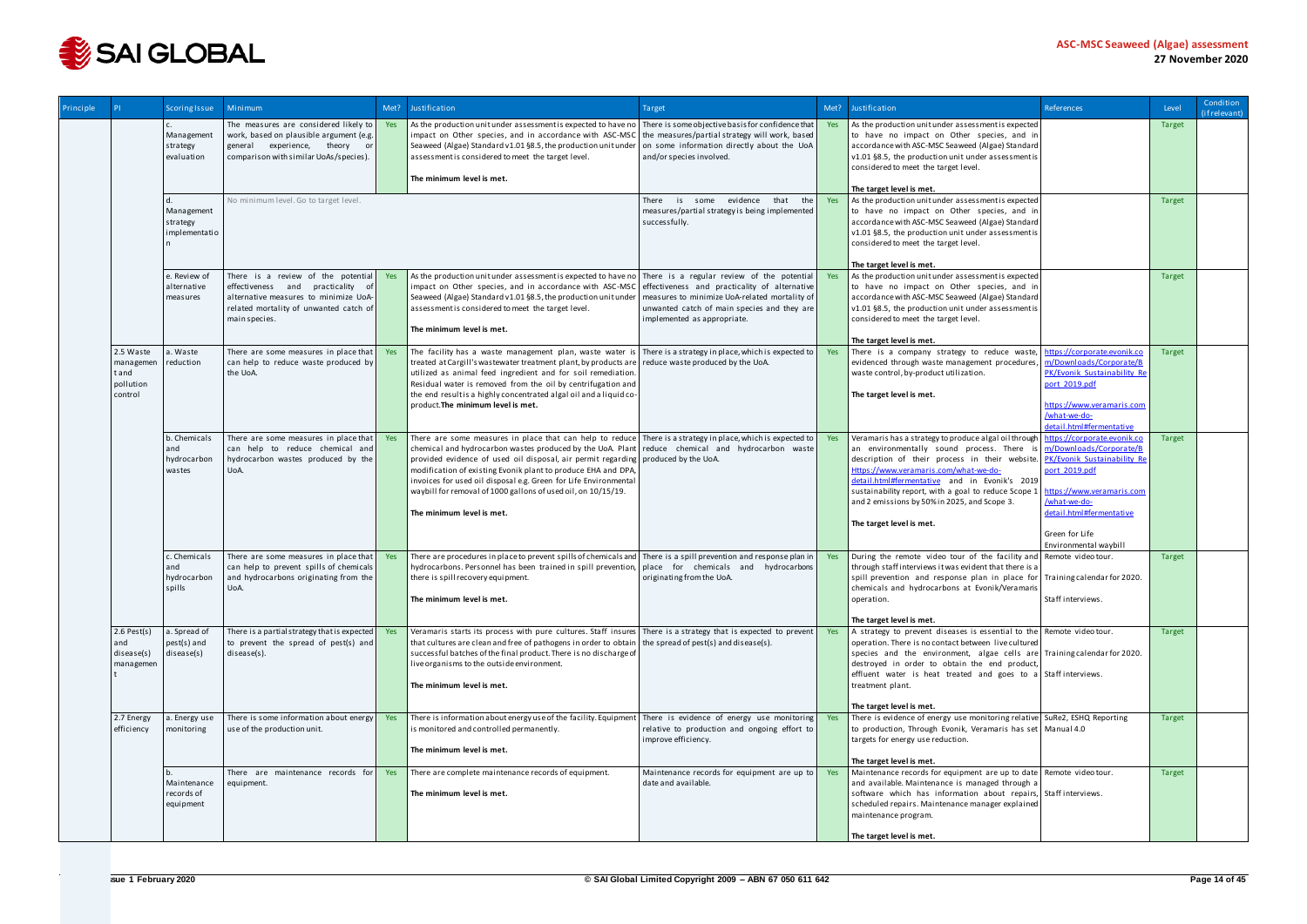

| Principle |                            | Scoring Issue                                          | Minimum                                                                                                                                                                                                                                                  | Met?      | Justification                                                                                                                                                                                                                                                                                                                                                                                                                                                                                                                                           | Target                                                                                  | Met? | Justification                                                                                                                                                                                                                                                                                                                                                                                                 | References | Level             | Condition<br>(if relevant) |
|-----------|----------------------------|--------------------------------------------------------|----------------------------------------------------------------------------------------------------------------------------------------------------------------------------------------------------------------------------------------------------------|-----------|---------------------------------------------------------------------------------------------------------------------------------------------------------------------------------------------------------------------------------------------------------------------------------------------------------------------------------------------------------------------------------------------------------------------------------------------------------------------------------------------------------------------------------------------------------|-----------------------------------------------------------------------------------------|------|---------------------------------------------------------------------------------------------------------------------------------------------------------------------------------------------------------------------------------------------------------------------------------------------------------------------------------------------------------------------------------------------------------------|------------|-------------------|----------------------------|
|           |                            | a. Impact of<br>Translocatio translocation<br>activity | The translocation activity is unlikely to<br>introduce diseases, pests, pathogens, or<br>non-native species into the surrounding<br>ecosystem.                                                                                                           | <b>NA</b> | Not applicable due to Veramaris' operations falling into the Cil The translocation activity is highly unlikely to<br>seaweed production category (cultivation entirely in land-based introduce diseases, pests, pathogens, or non-<br>systems, supply of seed from wild stocks NOT required or native species into the surrounding ecosystem.<br>negligible).<br>Translocation does not occur, the system is land-based and<br>there is no contact with, extraction from, or impact on the<br>marine environment which cannot be considered negligible. |                                                                                         |      | Not applicable due to Veramaris' operations falling<br>into the Cii seaweed production category (cultivation<br>entirely in land-based systems, supply of seed from<br>wild stocks NOT required or negligible).<br>Translocation does not occur, the system is land-<br>based and there is no contact with, extraction from,<br>or impact on the marine environment which cannot<br>be considered negligible. |            | Not<br>applicable |                            |
|           |                            | Translocation<br>management<br>strategy<br>evaluation  | There is a partial strategy in place that is<br>expected to protect the surrounding<br>ecosystem from the translocation activity<br>at levels compatible with the<br>translocation outcome target level of<br>performance defined in SIa (target level). | <b>NA</b> | Not applicable due to Veramaris' operations falling into the Cil There is a strategy in place that is expected to<br>seaweed production category (cultivation entirely in land-based protect the surrounding ecosystem from the<br>systems, supply of seed from wild stocks NOT required or translocation activity at levels compatible with<br>negligible).<br>Translocation does not occur, the system is land-based and<br>there is no contact with, extraction from, or impact on the<br>marine environment which cannot be considered negligible.  | the translocation outcome target level of<br>performance defined in SIa (target level). |      | Not applicable due to Veramaris' operations falling<br>into the Cii seaweed production category (cultivation<br>entirely in land-based systems, supply of seed from<br>wild stocks NOT required or negligible).<br>Translocation does not occur, the system is land-<br>based and there is no contact with, extraction from,<br>or impact on the marine environment which cannot<br>be considered negligible. |            | Not<br>applicable |                            |
|           | 2.9<br>of alien<br>species | Introduction Management                                | There is a partial strategy in place to<br>prevent progression of ecosystem<br>of alien species impacts from occurring due to the<br>presence of the alien species.                                                                                      |           | Not applicable due to Veramaris' operations falling into the Cil There is a strategy in place to prevent<br>seaweed production category (cultivation entirely in land-based progression of ecosystem impacts from<br>systems, supply of seed from wild stocks NOT required or occurring due to the presence of the alien<br>negligible).<br>The UoA does not target an alien species.                                                                                                                                                                   | species.                                                                                |      | Not applicable due to Veramaris' operations falling<br>into the Cii seaweed production category (cultivation<br>entirely in land-based systems, supply of seed from<br>wild stocks NOT required or negligible).<br>The UoA does not target an alien species.                                                                                                                                                  |            | Not<br>applicable |                            |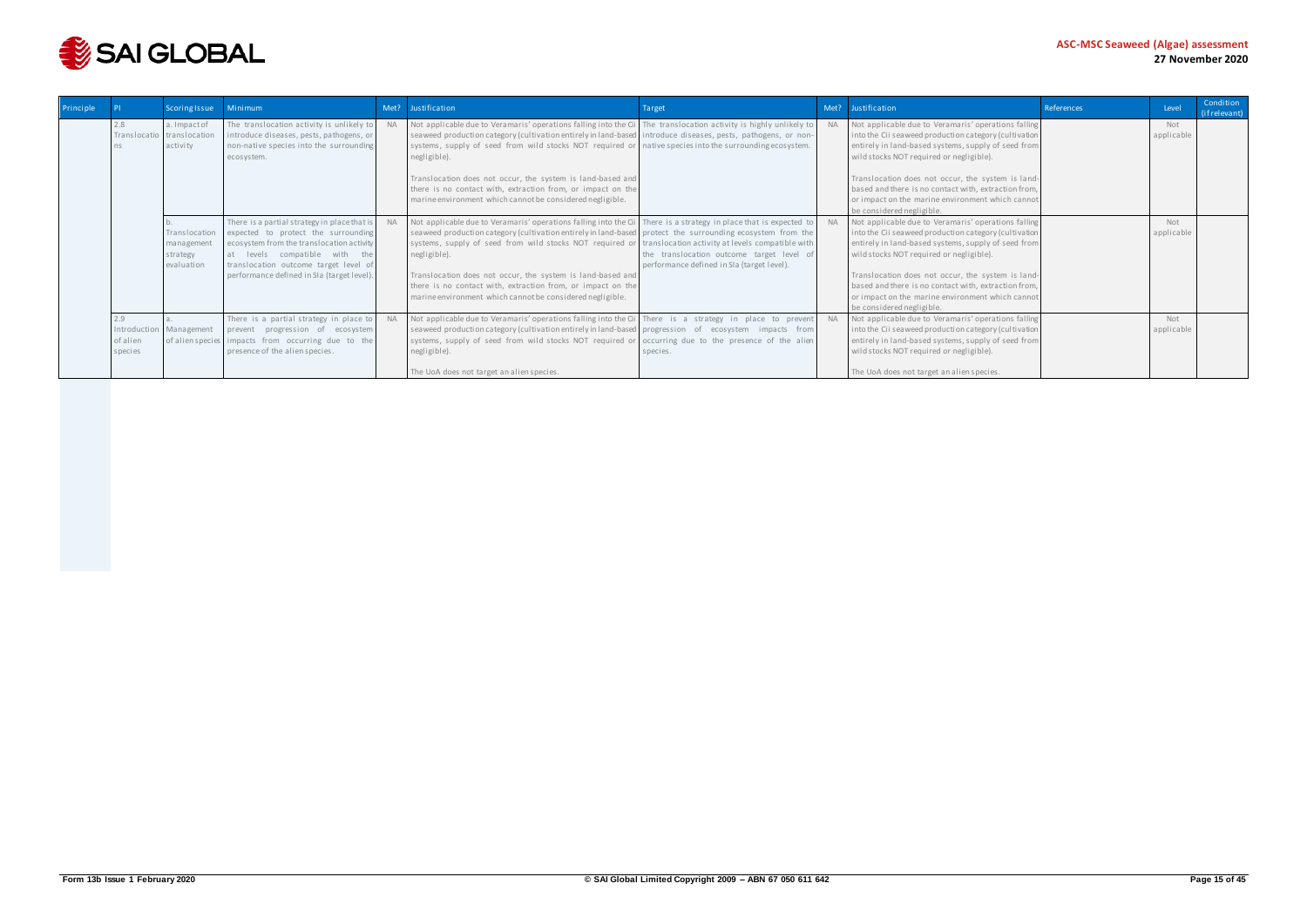

## <span id="page-15-0"></span>**7.3. Principle 3 – Effective management**

| Principle    | <b>PI</b>              | <b>Scoring Issue</b>         | Minimum                                                                | Met? | Justification                                                                                                                       | <b>Target</b>                                                                   | Met? | Justification                                                                                             | References                                        | Level  | Condition<br>(if relevant) |
|--------------|------------------------|------------------------------|------------------------------------------------------------------------|------|-------------------------------------------------------------------------------------------------------------------------------------|---------------------------------------------------------------------------------|------|-----------------------------------------------------------------------------------------------------------|---------------------------------------------------|--------|----------------------------|
| 3. Effective | 3.1 Legal              |                              | There is an effective national legal                                   | Yes  | Scoring here is focused on whether or not there is an There is an effective national legal system and                               |                                                                                 | Yes  | The UoA operates under various State and Federal 1.                                                       | USA, Nebraska and Blair                           | Target |                            |
| managemen    | and/or                 | Compatibility                | system and a framework for cooperation                                 |      | appropriate and effective legal and/or customary framework                                                                          | organized and effective cooperation with other                                  |      | Laws of the USA, the State of Nebraska and Blair                                                          | county Laws and                                   |        |                            |
|              | customary<br>framework | of laws or<br>standards with | with other parties, where necessary, to<br>deliver management outcomes |      | capable of delivering sustainability in accordance with P1 and<br>P2, and responsible operations in accordance with P4 and P5.      | parties, where necessary, to deliver<br>management outcomes consistent with the |      | County and must abide by conditions in regulations                                                        | Regulations.                                      |        |                            |
|              |                        | effective                    | consistent with the Principles of this                                 |      |                                                                                                                                     | Principles of this standard.                                                    |      | and permits.                                                                                              | EPA and Nebraska                                  |        |                            |
|              |                        | management                   | standard.                                                              |      | The production unit under assessment is not subject to                                                                              |                                                                                 |      | State and Federal structures provide for organized                                                        | Department of                                     |        |                            |
|              |                        |                              |                                                                        |      | international cooperation.                                                                                                          |                                                                                 |      | cooperation between entities where necessary and                                                          | Environmental Quality                             |        |                            |
|              |                        |                              |                                                                        |      |                                                                                                                                     |                                                                                 |      | Veramaris/Evonik cooperate with agencies as                                                               | (NDEQ) websites.                                  |        |                            |
|              |                        |                              |                                                                        |      | The UoA operates under the law of the USA, Nebraska and Blair                                                                       |                                                                                 |      | appropriate.                                                                                              |                                                   |        |                            |
|              |                        |                              |                                                                        |      | county and must abide by conditions in regulations and permits.                                                                     |                                                                                 |      |                                                                                                           | Clean Air Act section                             |        |                            |
|              |                        |                              |                                                                        |      | From an environmental perspective, the facility is governed<br>both from a state level and a federal level.                         |                                                                                 |      | In addition to justification for the minimum level<br>there is evidence of cooperation with other parties | 112(r) and Emergency<br><b>Planning Community</b> |        |                            |
|              |                        |                              |                                                                        |      |                                                                                                                                     |                                                                                 |      | to deliver outcomes consistent with this standard,                                                        | Right-to-Know Act.                                |        |                            |
|              |                        |                              |                                                                        |      | EPA and the Nebraska Department of Environmental Quality                                                                            |                                                                                 |      | there are communication and interactions between                                                          |                                                   |        |                            |
|              |                        |                              |                                                                        |      | (NDEQ) share regulatory oversight of the facility. For example,                                                                     |                                                                                 |      | community and Evonik/Veramaris:                                                                           | Review of permits for                             |        |                            |
|              |                        |                              |                                                                        |      | NDEQ is generally the lead agency on air and water permitting,                                                                      |                                                                                 |      |                                                                                                           | the Veramaris project.                            |        |                            |
|              |                        |                              |                                                                        |      | whereas EPA is responsible for chemical accident provisions of                                                                      |                                                                                 |      | Evonik and Veramaris are active within the                                                                |                                                   |        |                            |
|              |                        |                              |                                                                        |      | the Clean Air Act section 112(r) and the Emergency Planning                                                                         |                                                                                 |      | community. There are multiple ways in which the 5.                                                        | NDEQ Permit File Memo,                            |        |                            |
|              |                        |                              |                                                                        |      | Community Right-to-Know Act.                                                                                                        |                                                                                 |      | community can communicate with Evonik and<br>Veramaris. One way is directly through a face to face        | $02/22/2017$ ).                                   |        |                            |
|              |                        |                              |                                                                        |      | Example evidence of compliance with regulations:                                                                                    |                                                                                 |      | visit, phone call, or email. Another way is via 6. Veramaris building                                     |                                                   |        |                            |
|              |                        |                              |                                                                        |      | A review of the existing permits for the Green Ocean/Veramaris                                                                      |                                                                                 |      | community wide meetings. P.C., Evonik Site                                                                | occupancy permit.                                 |        |                            |
|              |                        |                              |                                                                        |      | project concluded that based on the details, the project did not                                                                    |                                                                                 |      | Manager, is a member of the Washington County                                                             |                                                   |        |                            |
|              |                        |                              |                                                                        |      | require a construction permit modification, and the project did                                                                     |                                                                                 |      | Gateway Development Board (supporting local                                                               | Nebraska Air Quality                              |        |                            |
|              |                        |                              |                                                                        |      | not require a construction permit prior to                                                                                          |                                                                                 |      | business development) and attends meetings                                                                | Reg.s (Title 129) and the                         |        |                            |
|              |                        |                              |                                                                        |      | installation/implementation.<br>A meeting between Evonik, NDEQ, and HDR took place February                                         |                                                                                 |      | regularly (bimonthly meetings). Recently, Veramaris<br>spoke at the Washington County Chamber Ag          | 1970 Clean Air Act.<br>Evidence of community      |        |                            |
|              |                        |                              |                                                                        |      | 22, 2017 regarding the Green Ocean project and the findings of                                                                      |                                                                                 |      | Related Business Day and interacted with business                                                         | wide interactions                                 |        |                            |
|              |                        |                              |                                                                        |      | the January 2017 permit applicability memo. At the time, NDEQ                                                                       |                                                                                 |      | leaders within the community. The Evonik site                                                             | including visits to facility.                     |        |                            |
|              |                        |                              |                                                                        |      | agreed that the Green Ocean project would likely not require                                                                        |                                                                                 |      | contributes monetarily to the community.                                                                  |                                                   |        |                            |
|              |                        |                              |                                                                        |      | any changes to Evonik's air permits and that submitting a                                                                           |                                                                                 |      | (Monetary amount kept confidential by auditor).                                                           |                                                   |        |                            |
|              |                        |                              |                                                                        |      | voluntary minor permit revision would be helpful but not                                                                            |                                                                                 |      |                                                                                                           |                                                   |        |                            |
|              |                        |                              |                                                                        |      | required due to the information provided (NDEQ Permit File                                                                          |                                                                                 |      | Further evidence of cooperation is that the plant was                                                     |                                                   |        |                            |
|              |                        |                              |                                                                        |      | Memo, 02/22/2017).                                                                                                                  |                                                                                 |      | visited by the governor of Nebraska to thank the<br>company for its contribution to the economy of the    |                                                   |        |                            |
|              |                        |                              |                                                                        |      | No change to the prior assessment by the NDEQ is anticipated                                                                        |                                                                                 |      | state through the investments made and creation of                                                        |                                                   |        |                            |
|              |                        |                              |                                                                        |      | due to a similar decrease in emissions resulting from the newest                                                                    |                                                                                 |      | job opportunities.                                                                                        |                                                   |        |                            |
|              |                        |                              |                                                                        |      | pilot testing data.                                                                                                                 |                                                                                 |      |                                                                                                           |                                                   |        |                            |
|              |                        |                              |                                                                        |      |                                                                                                                                     |                                                                                 |      | The target level is met.                                                                                  |                                                   |        |                            |
|              |                        |                              |                                                                        |      | As mentioned above, a new permit was not required, but<br>submitting a voluntary minor permit revision was completed.               |                                                                                 |      |                                                                                                           |                                                   |        |                            |
|              |                        |                              |                                                                        |      | This permit was reviewed by auditor.                                                                                                |                                                                                 |      |                                                                                                           |                                                   |        |                            |
|              |                        |                              |                                                                        |      |                                                                                                                                     |                                                                                 |      |                                                                                                           |                                                   |        |                            |
|              |                        |                              |                                                                        |      | Also, a building occupancy permit was issued showing that the                                                                       |                                                                                 |      |                                                                                                           |                                                   |        |                            |
|              |                        |                              |                                                                        |      | guidelines were followed for the construction of the Veramaris                                                                      |                                                                                 |      |                                                                                                           |                                                   |        |                            |
|              |                        |                              |                                                                        |      | (Green Ocean) plant. This occupancy permit is not given until all                                                                   |                                                                                 |      |                                                                                                           |                                                   |        |                            |
|              |                        |                              |                                                                        |      | open permits are completed along with necessary inspections.<br>This is essentially an end of project confirmation that the city is |                                                                                 |      |                                                                                                           |                                                   |        |                            |
|              |                        |                              |                                                                        |      | approves the finished project.                                                                                                      |                                                                                 |      |                                                                                                           |                                                   |        |                            |
|              |                        |                              |                                                                        |      |                                                                                                                                     |                                                                                 |      |                                                                                                           |                                                   |        |                            |
|              |                        |                              |                                                                        |      | Veramaris/Evonik is regulated by the Nebraska Air Quality                                                                           |                                                                                 |      |                                                                                                           |                                                   |        |                            |
|              |                        |                              |                                                                        |      | Regulations (Title 129) and the Clean Air Act of 1970. Because                                                                      |                                                                                 |      |                                                                                                           |                                                   |        |                            |
|              |                        |                              |                                                                        |      | of the new Veramaris plant, Evonik applied to the State of                                                                          |                                                                                 |      |                                                                                                           |                                                   |        |                            |
|              |                        |                              |                                                                        |      | Nebraska for a voluntary minor permit revision which was<br>granted in 2019. Prior to start-up of the plant the air emissions       |                                                                                 |      |                                                                                                           |                                                   |        |                            |
|              |                        |                              |                                                                        |      | were estimated using small scale runs (evidence provided).                                                                          |                                                                                 |      |                                                                                                           |                                                   |        |                            |
|              |                        |                              |                                                                        |      | Stack testing was recently completed, and results showed                                                                            |                                                                                 |      |                                                                                                           |                                                   |        |                            |
|              |                        |                              |                                                                        |      | (official report pending) that emissions were lower than what is                                                                    |                                                                                 |      |                                                                                                           |                                                   |        |                            |
|              |                        |                              |                                                                        |      | allowed in the current air permit.                                                                                                  |                                                                                 |      |                                                                                                           |                                                   |        |                            |
|              |                        |                              |                                                                        |      |                                                                                                                                     |                                                                                 |      |                                                                                                           |                                                   |        |                            |
|              |                        |                              |                                                                        |      | Management is consistent with that of a private industrial                                                                          |                                                                                 |      |                                                                                                           |                                                   |        |                            |
|              |                        |                              |                                                                        |      | operation and is appropriate to the context, size, scale and<br>intensity of the UoA.                                               |                                                                                 |      |                                                                                                           |                                                   |        |                            |
|              |                        |                              |                                                                        |      |                                                                                                                                     |                                                                                 |      |                                                                                                           |                                                   |        |                            |
|              |                        |                              |                                                                        |      | The minimum level is met.                                                                                                           |                                                                                 |      |                                                                                                           |                                                   |        |                            |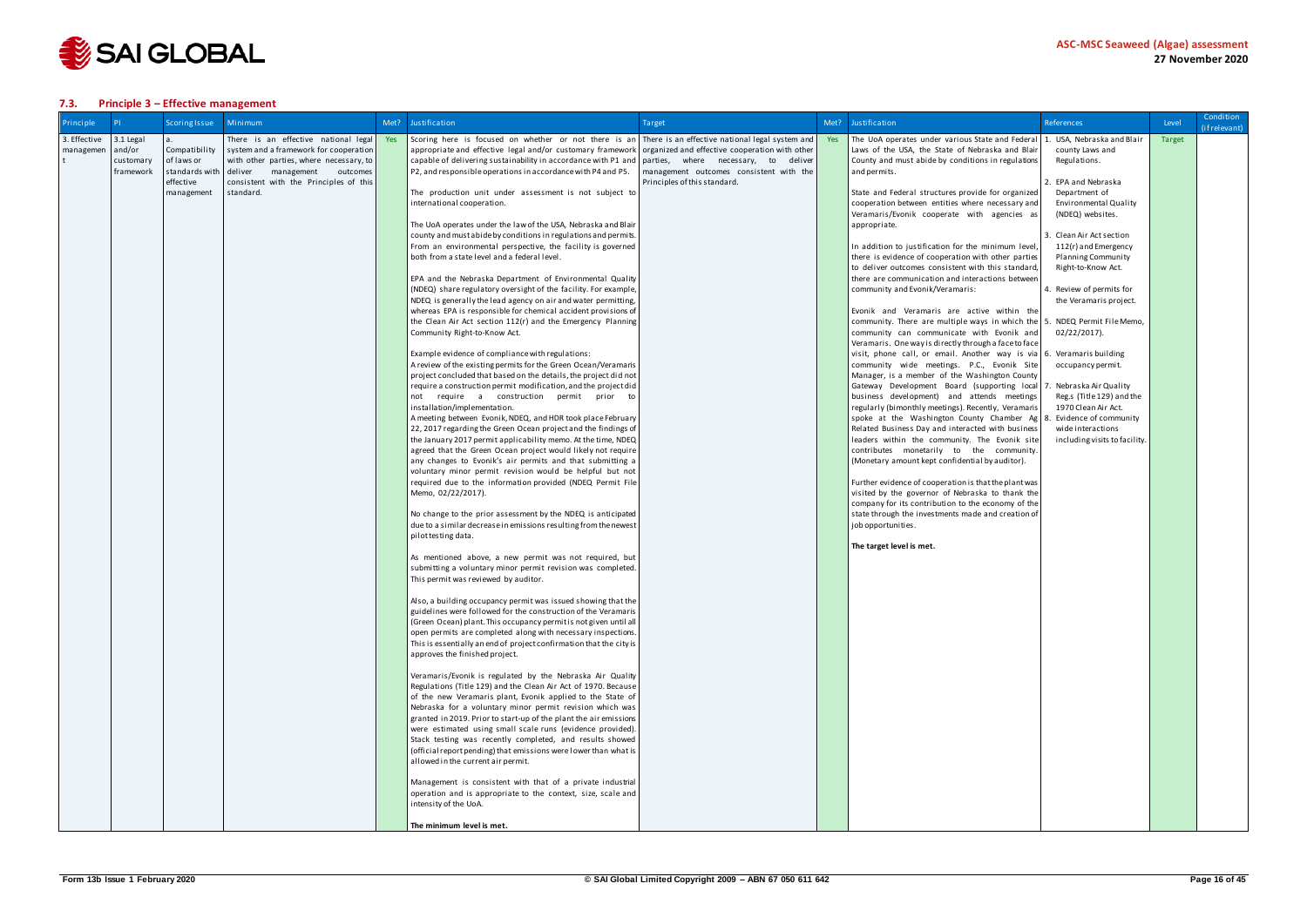

| Principle |                                         | <b>Scoring Issue</b>                                                                                | Minimum                                                                                                                                                                                                                                                                                        | Met?       | Justification                                                                                                                                                                                                                                                                                                                                                                                                                                                                                                                                                                                                                                                                                                                                                                                                                                                                      | <b>Target</b>                                                                                                                                                                                   |     | Met? Justification<br>References                                                                                                                                                                                                                                                                                                                                                                                                                                                                                                                                                                                                                                                                                                                                          | Level         | Condition<br>(if relevant) |
|-----------|-----------------------------------------|-----------------------------------------------------------------------------------------------------|------------------------------------------------------------------------------------------------------------------------------------------------------------------------------------------------------------------------------------------------------------------------------------------------|------------|------------------------------------------------------------------------------------------------------------------------------------------------------------------------------------------------------------------------------------------------------------------------------------------------------------------------------------------------------------------------------------------------------------------------------------------------------------------------------------------------------------------------------------------------------------------------------------------------------------------------------------------------------------------------------------------------------------------------------------------------------------------------------------------------------------------------------------------------------------------------------------|-------------------------------------------------------------------------------------------------------------------------------------------------------------------------------------------------|-----|---------------------------------------------------------------------------------------------------------------------------------------------------------------------------------------------------------------------------------------------------------------------------------------------------------------------------------------------------------------------------------------------------------------------------------------------------------------------------------------------------------------------------------------------------------------------------------------------------------------------------------------------------------------------------------------------------------------------------------------------------------------------------|---------------|----------------------------|
|           |                                         | b. Respect for<br>rights                                                                            | The management system has<br>a<br>mechanism to generally respect the legal<br>rights created explicitly or established by<br>custom of people dependent on<br>harvesting or farming for food or<br>livelihood in a manner consistent with<br>the objectives of Principles of this<br>standard. | Yes        | State and Federal structures include mechanism to respect the The management system has a mechanism to<br>rights of people dependent on harvesting or farming for food or<br>livelihood.<br>With this being said, the UoA is located in a site that has been<br>used for industry for decades. There is no harvesting for food or Principles of this standard.<br>farming in the site and the operation does not impact farming.<br>The minimum level is met.                                                                                                                                                                                                                                                                                                                                                                                                                      | observe the legal rights created explicitly or<br>established by custom of people dependent on<br>harvesting or farming for food or livelihood in a<br>manner consistent with the objectives of | Yes | Management structures include mechanisms to 1. U.S. State and Federal<br>observe the rights of people dependent on<br>structures.<br>harvesting or farming for food or livelihood.<br>2. Evonik ESA Report<br>The facility is located in a site that has been used for<br>industry for decades. There is no harvesting for food<br>or farming in the site. Operation does not impact<br>farming. Company abides by applicable laws and<br>retains legal counsel.<br>The target level is met.                                                                                                                                                                                                                                                                              | <b>Target</b> |                            |
|           | 3.2<br>Decision-<br>making<br>processes | a. Objectives                                                                                       | Objectives to guide decision-making<br>which are consistent with achieving the<br>outcomes expressed in the Principles of<br>this standard, are implicit within the<br>production unit specific management<br>system.                                                                          | Yes        | Given the enclosed nature of the production unit, numerous Short and long-term objectives, which are Yes<br>outcomes expressed in the various Principles of the Standard consistent with achieving the outcomes<br>are not particularly relevant. Objectives of relevance are<br>therefore focused primarily in the area of the social Principles.<br>Company objectives are efficient and profitable production of management system<br>algal oil from microalgal cultures. This objective guides<br>management decision and operations consistent with achieving<br>the outcomes expressed in relevant principles of the ASC-MSC<br>standard.                                                                                                                                                                                                                                    | expressed in the Principles of this standard, are<br>explicit within the production unit specific                                                                                               |     | Short- and long-term objectives, such as increasing   https://corporate.evonik.co<br>efficiency of oil production, with less energy usage m/Downloads/Corporate/B<br>and less waste and emissions are explicitly stated in   PK/Evonik Sustainability Re<br>company website, presentation and evidenced by port 2019.pdf<br>interviews with managers.<br>https://www.veramaris.com<br>/what-we-do-<br>The target level is met.<br>detail.html#fermentative<br>Green for Life                                                                                                                                                                                                                                                                                              | <b>Target</b> |                            |
|           |                                         | b. Decision-<br>making<br>process                                                                   | There are some decision-making<br>processes in place that result in measures<br>and strategies to achieve the production<br>unit specific objectives.                                                                                                                                          | <b>Yes</b> | The minimum level is met.<br>As expected for a private enterprise, there is an organizational There are established decision-making<br>structure and decision-making processes in place that result in processes that result in measures and strategies<br>measures and strategies to achieve the production unit specific to achieve the production unit specific<br>objectives. Interviews with employees (including managers) objectives.<br>demonstrated that these processes are duly followed.<br>Therefore, the audit team is satisfied that some decision-<br>making processes are in place that result in measures and<br>strategies to achieve the production unit specific objectives.<br>The minimum level is met.                                                                                                                                                     |                                                                                                                                                                                                 | Yes | Environmental waybill<br>Company structure is geared to optimal production   https://corporate.evonik.co<br>of oil while minimizing waste, thus decisions are m/Downloads/Corporate/B<br>PK/Evonik Sustainability Re<br>based on technical and financial issues.<br>port 2019.pdf<br>It was confirmed during interviews with employees<br>(including managers) that there are established https://www.veramaris.com<br>decision-making processes that result in measures   /what-we-do-<br>detail.html#fermentative<br>and strategies to achieve the production unit specific<br>objectives (i.e. optimal production of algal oil while<br>minimizing waste).                                                                                                             | <b>Target</b> |                            |
|           |                                         | Responsivenes<br>s of decision-<br>making<br>processes                                              | Decision-making processes respond to<br>serious issues identified in relevant<br>research, monitoring, evaluation and<br>consultation, in a transparent, timely and<br>adaptive manner and take some account<br>of the wider implications.                                                     | Yes        | Decision making is geared towards internal processes and Decision-making processes respond to all issues<br>respond to technical issues and relevant scientific information.<br>The company does not have an impact on natural seaweed<br>populations nor direct impacts on aquatic ecosystems. There is<br>evidence of agendas and minutes of meetings held with the $\vert$ the wider implications of decisions.<br>local community. There is no evidence of serious issues being<br>identified in relevant research, monitoring, evaluation and<br>consultation requiring responses in a transparent, timely and<br>adaptive manner while taking account of the wider implications.<br>It was however confirmed during interviews with employees<br>(including managers) that decision-making processes generally<br>respond to identified issues.<br>The minimum level is met. | identified in relevant research, monitoring,<br>evaluation and consultation, in a transparent,<br>timely and adaptive manner and take account of                                                | Yes | The target level is met.<br>Decision making is geared towards internal https://corporate.evonik.co<br>processes and respond to technical issues and m/Downloads/Corporate/B<br>relevant scientific information. The company does PK/Evonik Sustainability Re<br>not have an impact on natural seaweed populations port 2019.pdf<br>nor direct impacts on aquatic ecosystems. It was<br>however confirmed during employee interviews that   https://www.veramaris.com<br>decision-making processes are generally responsive /what-we-do-<br>deta <u>il.html#fermentative</u><br>to identified issues.<br>The target level is met.                                                                                                                                          | <b>Target</b> |                            |
|           |                                         | d. Use of<br>precautionary<br>approach                                                              |                                                                                                                                                                                                                                                                                                | Yes        | No minimum level is specified for this PI.                                                                                                                                                                                                                                                                                                                                                                                                                                                                                                                                                                                                                                                                                                                                                                                                                                         | Decision-making processes use the<br>precautionary approach and are based on best<br>available information.                                                                                     | Yes | Decision-making in terms of the production process https://corporate.evonik.co<br>is based on best available information. A m/Downloads/Corporate/B<br>precautionary approach in the intent of conservation   PK/Evonik Sustainability Re<br>and management objectives is not required for this port 2019.pdf<br>land based, enclosed facility with no direct contact<br>with aquatic ecosystems.<br>https://www.veramaris.com<br>/what-we-do-<br>detail.html#fermentative<br>The target level is met.                                                                                                                                                                                                                                                                    | Target        |                            |
|           |                                         | Accountability<br>and<br>transparency<br>management<br>system and<br>decision-<br>making<br>process | Some information on the production<br>unit's performance and management<br>action is generally available on request to<br>stakeholders.                                                                                                                                                        | Yes        | Information about the production unit is available through Information on the production unit's Yes<br>company website and sustainability reports. According to performance and management action is<br>Evonik Code of Conduct, it is committed to open, timely, available on request, and explanations are<br>uniformand reliable communication with all stakeholders. Since provided for any actions or lack of action<br>this is a private enterprise operating in a land-based facility, associated with findings and relevant<br>with proprietary information, information available to<br>stakeholders is deemed sufficient. The minimum level is met.                                                                                                                                                                                                                       | recommendations emerging from research,<br>monitoring evaluation and review activity.                                                                                                           |     | Information about the production unit is available https://corporate.evonik.co<br>through company website and sustainability m/Downloads/Corporate/B<br>reports. Veramaris - through Evonik stated that PK/Evonik Sustainability Re<br>providing transparent information and engaging in port 2019.pdf<br>dialog is part of its environmental responsibility and<br>considers this as essential elements of corporate https://www.veramaris.com<br>conductEvonik informs its customers of the correct /what-we-do-<br>use and possible impact of its products on peopleand detail.html#fermentative<br>the environment in compliance with legal<br>requirements. The company also cooperates as Evonik Code of Conduct<br>appropriate with state agencies and educational | Target        |                            |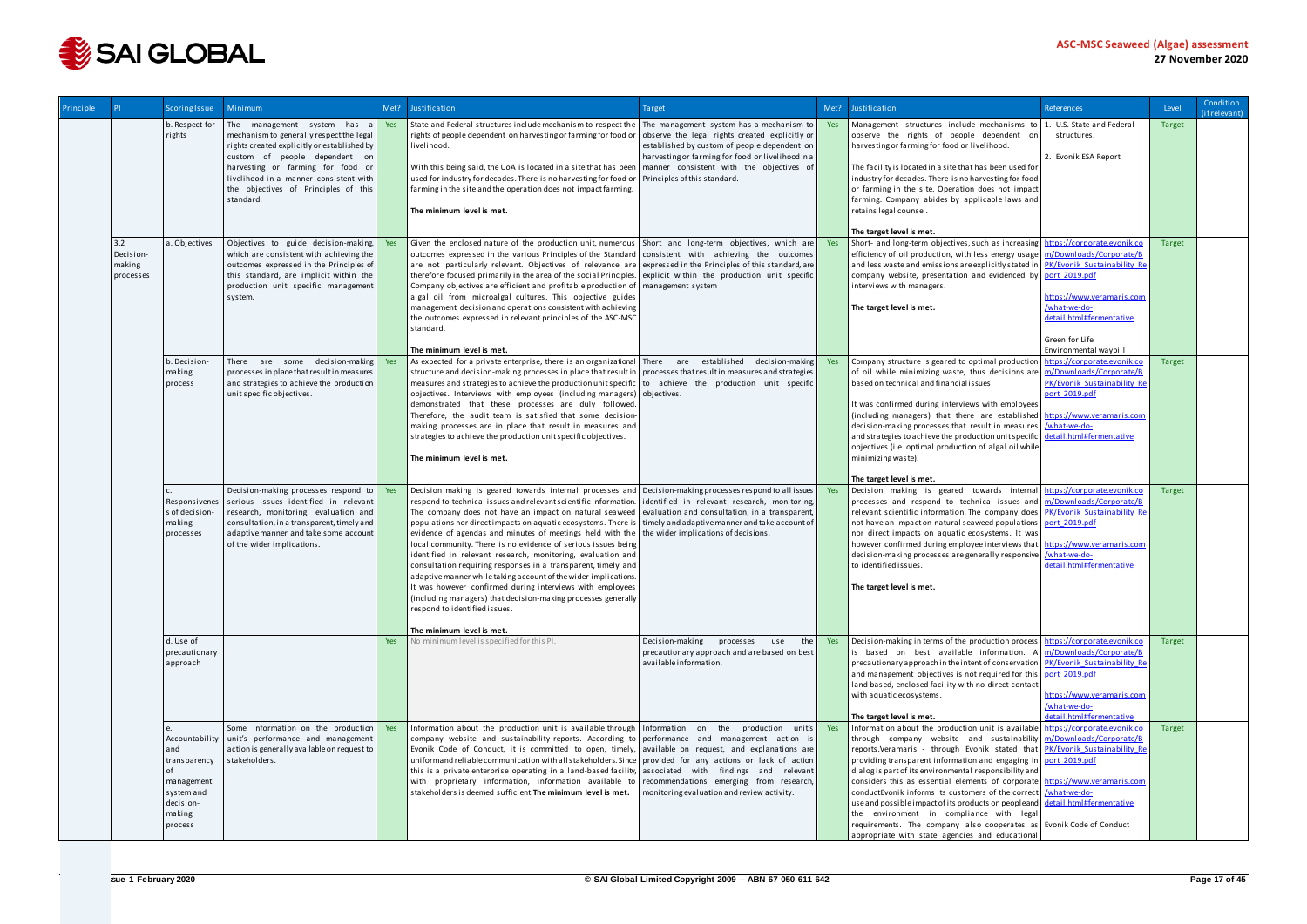

| Principle |                                 | <b>Scoring Issue</b>       | Minimum                                                                                                                                                                                                                                                         | Met? | Justification                                                                                                                                                                                                                                                                                                                                                                                                                                                                                                                                                                                                                                                                                                                                                                                                                                                                                                                                                                                                                                                                                                                                                                                                                                                                                                                                                                                                                                                                                                                                                                                                                                                                                                                                                                                                                                                                                                                                                                                                                                                                                                                                                                                                                                                                                                                                                           | Target                                                                                                                                                                                  | Met? Justification                                                                                                                                                                                                                                                                                                                                                                                                                                                                                                                                                                                                                                                                                                                                                                                                                                                                                                                                                                                                                                                                                                                                                                                                                                                       | References                                                                                                                                                                                                                                                                                     | Level         | Condition<br>(if relevant) |
|-----------|---------------------------------|----------------------------|-----------------------------------------------------------------------------------------------------------------------------------------------------------------------------------------------------------------------------------------------------------------|------|-------------------------------------------------------------------------------------------------------------------------------------------------------------------------------------------------------------------------------------------------------------------------------------------------------------------------------------------------------------------------------------------------------------------------------------------------------------------------------------------------------------------------------------------------------------------------------------------------------------------------------------------------------------------------------------------------------------------------------------------------------------------------------------------------------------------------------------------------------------------------------------------------------------------------------------------------------------------------------------------------------------------------------------------------------------------------------------------------------------------------------------------------------------------------------------------------------------------------------------------------------------------------------------------------------------------------------------------------------------------------------------------------------------------------------------------------------------------------------------------------------------------------------------------------------------------------------------------------------------------------------------------------------------------------------------------------------------------------------------------------------------------------------------------------------------------------------------------------------------------------------------------------------------------------------------------------------------------------------------------------------------------------------------------------------------------------------------------------------------------------------------------------------------------------------------------------------------------------------------------------------------------------------------------------------------------------------------------------------------------------|-----------------------------------------------------------------------------------------------------------------------------------------------------------------------------------------|--------------------------------------------------------------------------------------------------------------------------------------------------------------------------------------------------------------------------------------------------------------------------------------------------------------------------------------------------------------------------------------------------------------------------------------------------------------------------------------------------------------------------------------------------------------------------------------------------------------------------------------------------------------------------------------------------------------------------------------------------------------------------------------------------------------------------------------------------------------------------------------------------------------------------------------------------------------------------------------------------------------------------------------------------------------------------------------------------------------------------------------------------------------------------------------------------------------------------------------------------------------------------|------------------------------------------------------------------------------------------------------------------------------------------------------------------------------------------------------------------------------------------------------------------------------------------------|---------------|----------------------------|
|           |                                 |                            |                                                                                                                                                                                                                                                                 |      |                                                                                                                                                                                                                                                                                                                                                                                                                                                                                                                                                                                                                                                                                                                                                                                                                                                                                                                                                                                                                                                                                                                                                                                                                                                                                                                                                                                                                                                                                                                                                                                                                                                                                                                                                                                                                                                                                                                                                                                                                                                                                                                                                                                                                                                                                                                                                                         |                                                                                                                                                                                         | institutions. Since this is a private enterprise, it is<br>appropriate that certain proprietary information is<br>not shared, but the information that is shared is<br>deemed sufficient.                                                                                                                                                                                                                                                                                                                                                                                                                                                                                                                                                                                                                                                                                                                                                                                                                                                                                                                                                                                                                                                                                |                                                                                                                                                                                                                                                                                                |               |                            |
|           |                                 | f. Approach to<br>disputes | Although the management authority or $\sqrt{2}$ Yes<br>production unit may be subject to<br>continuing court challenges, it is not<br>indicating a disrespect or defiance of the<br>law by repeatedly violating the same law<br>or regulation necessary for the |      | Company has had no disputes since it began operations<br>according to interviews and records.<br>The minimum level is met.                                                                                                                                                                                                                                                                                                                                                                                                                                                                                                                                                                                                                                                                                                                                                                                                                                                                                                                                                                                                                                                                                                                                                                                                                                                                                                                                                                                                                                                                                                                                                                                                                                                                                                                                                                                                                                                                                                                                                                                                                                                                                                                                                                                                                                              | The management system or production unit is Yes<br>attempting to comply in a timely fashion with<br>judicial or administrative tribunal decisions<br>arising from any legal challenges. | The target level is met.<br>Company retains legal counsel. There are no current<br>nor have there been any legal challenges. Company<br>has had no disputes since it began operations<br>according to interviews and records.<br>The target level is met.                                                                                                                                                                                                                                                                                                                                                                                                                                                                                                                                                                                                                                                                                                                                                                                                                                                                                                                                                                                                                |                                                                                                                                                                                                                                                                                                | <b>Target</b> |                            |
| 3.3       | Compliance<br>and<br>enforcemen | a. MCS<br>implementatio    | sustainability of the production unit.<br>Monitoring, control and surveillance Yes<br>(MCS) mechanisms exist, and are<br>implemented in the production unit and<br>there is a reasonable expectation that<br>they are effective.                                |      | Veramaris as part of Evonik abides by the corporate compliance $\vert$ A monitoring, control and surveillance system $\vert$ Yes<br>management system. There is permanent 24hr, 7 days a week $\vert$ (MCS) has been implemented in the production<br>monitoring and control. Company has internal regulations and   unit and has demonstrated an ability to enforce<br>codes of conduct, as well as production targets, and KPI. relevant management measures, strategies<br>Compliance is implemented through corporate structure and and/or rules.<br>chain of command. The minimum level is met.                                                                                                                                                                                                                                                                                                                                                                                                                                                                                                                                                                                                                                                                                                                                                                                                                                                                                                                                                                                                                                                                                                                                                                                                                                                                                                                                                                                                                                                                                                                                                                                                                                                                                                                                                                    |                                                                                                                                                                                         | There are corporate measures and strategies which   Veramaris Code of<br>include Code of conduct for employees, suppliers, a Conduct. Evonik<br>whistle-blower policy There is evidence, after Sustainability report.<br>reviewing records and interviews with staff, that<br>there is permanent 24hr, 7 days a week monitoring<br>and control. Company has internal regulations and<br>codes of conduct, as well as production targets, and<br>KPI. Compliance is implemented through corporate<br>structure and chain of command. Evonik site Blair<br>has certifications that apply to and cover the algal oil<br>that is produced for Veramaris. The certifications<br>that Evonik site Blair has that applies to Veramaris<br>are: FAMI-QS, ISO 9001, ISO 14001, and RC 14001.<br>The target level is met.                                                                                                                                                                                                                                                                                                                                                                                                                                                          |                                                                                                                                                                                                                                                                                                | <b>Target</b> |                            |
|           |                                 | b. Sanctions               | Sanctions to deal with non-compliance Yes<br>exist and there is some evidence that<br>they are applied.                                                                                                                                                         |      | Since the Veramaris plant started construction in the summer Sanctions to deal with non-compliance exist, are $\vert$ Yes<br>of 2017 and started production in May 2019 and up to the time   consistently applied and thought to provide<br>of the audit, there have not been any disciplinary actions given<br>to any of the Veramaris/Evonik employees, and site rules or the<br>Code of Conduct have not been violated.<br>Veramaris/Evonik does have a disciplinary protocol but it hasn't<br>ever been needed in the Blair, Nebraska plant. In addition, if the<br>Code of Conduct is violated, consequences are as follows:<br>Veramaris has a Code of Conduct which is an integral part of the<br>employment relationship with every employee. Violating this<br>Code of Conduct can have serious consequences for employees,<br>for example, disciplinary action under employment law,<br>including termination of employment, or claims for<br>compensation by Veramaris or third parties. If violating this<br>Code of Conduct also constitutes a criminal offense, such<br>violation may also result in criminal proceedings, which could<br>lead to the employee being fined or imprisoned. Since Evonik<br>site Blair produces for Veramaris, Evonik site Blairis responsible<br>to make sure that they comply with the relevant regulations for<br>effluent and emissions. For example, if Evonik doesn't comply<br>with conditions in the air permits issued by the Nebraska<br>Department of Environmental Quality (NDEQ) or if water<br>effluent exceeds the Cargill limits, then any fines or sanctions<br>issued to Evonik site Blair because of Veramaris would then get<br>passed along to Veramaris.<br>Veramaris provided evidence that laws are enforced and that<br>there are effective mechanisms for enforcement by citing two<br>cases where actions have been taken by regulators against<br>other companies in the state of Nebraska for non-compliance:<br>an energy company received several notices and orders to come<br>into compliance for infractions under the purview of the<br>Nebraska Department of Environmental Quality and EPA;<br>another company, a food processor, was heavily fined for U.S.<br>Department of Labor's Occupational Safety and Health<br>Administration (OSHA) violations.<br>The minimum level is met. | effective deterrence.                                                                                                                                                                   | Veramaris' parent company Evonik has a House of 1<br>Compliance structure which has been established to<br>define minimum Group-wide standards for the<br>relevant compliance management systems to ensure   2. Veramaris/Evonik<br>that these standards are implemented. Decision-<br>making, exchange of experience, and coordination of<br>the joint activities all take place in the Compliance<br>Committee, which is comprised of the heads of the<br>individual departments, who are independently<br>responsible for their subject area, and the head of<br>Corporate Audit. The Chief Compliance Officer is the<br>chair of the Compliance Committee and coordinates<br>its activities.<br>The topics of environment, safety, and health are<br>combined in a separate corporate division. The Code<br>of Conduct is an integral part of the employment<br>relationship with every employee. (See 3.3b)<br>minimum level evidence).<br>Veramaris investigates all alleged violations and<br>treats all information with the greatest possible<br>confidentiality. Veramaris does not tolerate any<br>disadvantage to employees who report possible or<br>actual violations or cooperate in the investigation of<br>such violations.<br>The target level is met. | Veramaris Code of<br>Conduct.<br>disciplinary protocol.<br>Evidence of Nebraska<br>Department of<br><b>Environmental Quality</b><br>and EPA enforcement<br>proceedings.<br>Evidence of U.S.<br>Department of Labor's<br>Occupational Safety and<br>Health Administration<br>(OSHA) violations. | <b>Target</b> |                            |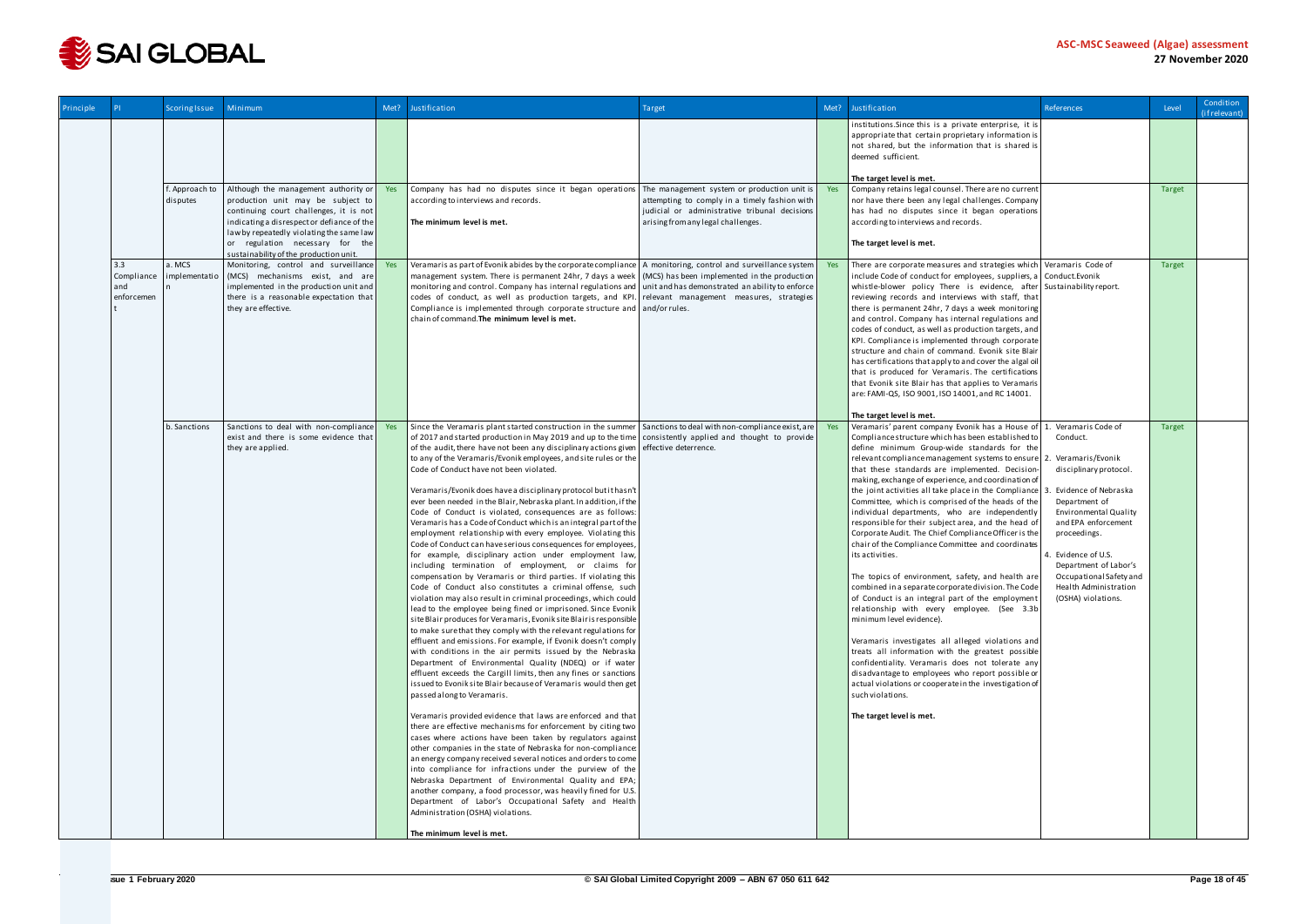

| Principle | <b>Scoring Issue</b>                | Minimum                                                                                                                                                              | Met? | Justification                                                                                                                                                                                                                                                                                                                                                                                                                                                                                                                                   | Target                                                                                                                                              |     | Met? Justification                                                                                                                                                                                                                                                                                                                                                                                                                                                                                                                              | References                                                                                                           | Level         | Condition<br>(if relevant) |
|-----------|-------------------------------------|----------------------------------------------------------------------------------------------------------------------------------------------------------------------|------|-------------------------------------------------------------------------------------------------------------------------------------------------------------------------------------------------------------------------------------------------------------------------------------------------------------------------------------------------------------------------------------------------------------------------------------------------------------------------------------------------------------------------------------------------|-----------------------------------------------------------------------------------------------------------------------------------------------------|-----|-------------------------------------------------------------------------------------------------------------------------------------------------------------------------------------------------------------------------------------------------------------------------------------------------------------------------------------------------------------------------------------------------------------------------------------------------------------------------------------------------------------------------------------------------|----------------------------------------------------------------------------------------------------------------------|---------------|----------------------------|
|           |                                     |                                                                                                                                                                      |      |                                                                                                                                                                                                                                                                                                                                                                                                                                                                                                                                                 |                                                                                                                                                     |     |                                                                                                                                                                                                                                                                                                                                                                                                                                                                                                                                                 |                                                                                                                      |               |                            |
|           | c. Compliance                       | Production units comply with the<br>management system under assessment,<br>including, when required, providing<br>information necessary for effective<br>management. | Yes  | Production unit is part of a corporate structure and Some evidence exists to demonstrate<br>management system are involved directly in day to day 24-hour production units comply with the management<br>operations. See also 3.3b.<br>The minimum level is met.                                                                                                                                                                                                                                                                                | system under assessment, including, when<br>required, providing information of importance<br>to the effective management of the production<br>unit. |     | Production unit is part of a corporate structure and<br>management systems are involved directly in day to<br>day 24-hour operations. Important information is<br>monitored and provided permanently by staff. See<br>$3.3b$ also.<br>The target level is met.                                                                                                                                                                                                                                                                                  |                                                                                                                      | <b>Target</b> |                            |
|           | d. Systematic<br>-nor<br>compliance |                                                                                                                                                                      | Yes  | There is no evidence of systematic non-compliance.<br>Veramaris/Evonik hasn't received any fines, sanctions, or<br>regulatory offenses to date. Since the Veramaris plant started<br>construction in the summer of 2017 and started production in<br>May 2019 all rules and regulations have been followed and<br>there is no record of any offenses. An internet search conducted<br>by the auditor for possible lawsuits or reports of infractions<br>committed by Veramaris did not reveal any such findings.<br>l The minimum level is met. | There is no evidence of systematic non-<br>compliance.                                                                                              | Yes | There is no evidence of systematic non-compliance.<br>Auditor also reviewed the 2019 Corporate<br>Governance report of Veramaris' parent company 6. Internet search for<br>Evonik (headquartered in Germany), which includes<br>a declaration of compliance with the German<br>Corporate Governance Code pursuant to section 161<br>of the German Stock Corporation Act. This report   7.<br>also includes descriptions of internal compliance<br>mechanisms and goals, code of conduct,<br>whistleblower policies.<br>The target level is met. | 2019 Evonik Corporate<br>Governance report.<br>evidence of non-<br>compliance.<br>Information provided by<br>client. | Target        |                            |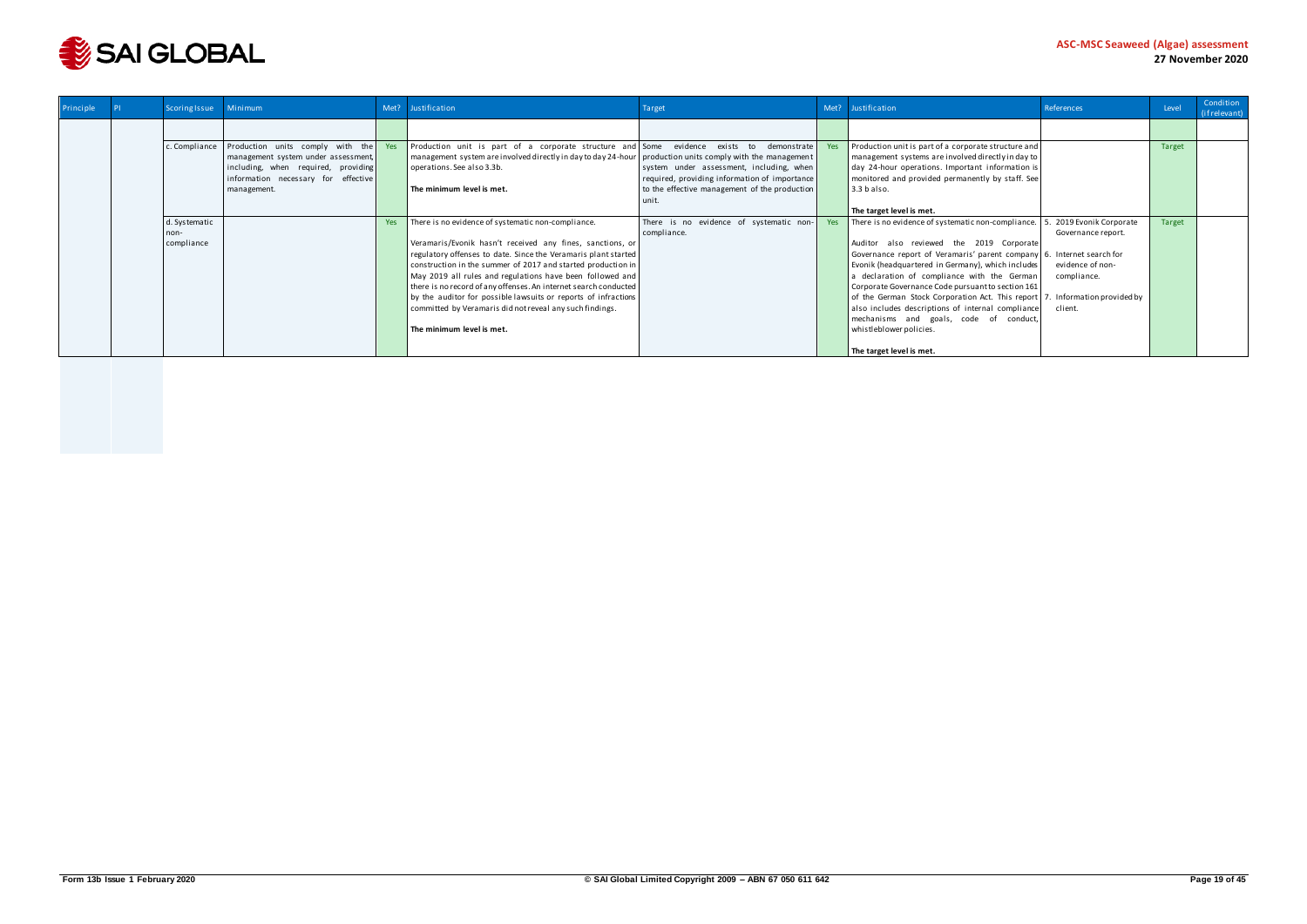

#### <span id="page-19-0"></span>**7.4. Principle 4 – Social responsibility**

| Principle                        |                                                 | <b>Scoring Issue</b>                                                            | <b>Minimum</b>                                                                                                                                                                                                                       | Met?       | Justification                                                                                                                                                                                                                                                                                                                                                                                                                                                                                                                                                                                                                                                                                                                                                                                                 | Target                                                                                                                                                                                                                                                                                     | Met?           | Justification<br>References                                                                                                                                                                                                                                                                                                                                                                                                                                                                                                                                                                                                                                                                                                                                                                       |                                                                                                                                                                                                                                                  | Level         | Condition<br>(if relevant) |
|----------------------------------|-------------------------------------------------|---------------------------------------------------------------------------------|--------------------------------------------------------------------------------------------------------------------------------------------------------------------------------------------------------------------------------------|------------|---------------------------------------------------------------------------------------------------------------------------------------------------------------------------------------------------------------------------------------------------------------------------------------------------------------------------------------------------------------------------------------------------------------------------------------------------------------------------------------------------------------------------------------------------------------------------------------------------------------------------------------------------------------------------------------------------------------------------------------------------------------------------------------------------------------|--------------------------------------------------------------------------------------------------------------------------------------------------------------------------------------------------------------------------------------------------------------------------------------------|----------------|---------------------------------------------------------------------------------------------------------------------------------------------------------------------------------------------------------------------------------------------------------------------------------------------------------------------------------------------------------------------------------------------------------------------------------------------------------------------------------------------------------------------------------------------------------------------------------------------------------------------------------------------------------------------------------------------------------------------------------------------------------------------------------------------------|--------------------------------------------------------------------------------------------------------------------------------------------------------------------------------------------------------------------------------------------------|---------------|----------------------------|
| 4. Social<br>responsibilit labor | 4.1 Child                                       | a. Child labor                                                                  | No incidences of child labor or young<br>worker abuse are found to have<br>occurred.                                                                                                                                                 | Yes        | In accordance with Evonik Corporation policies and fear of not There is evidence that the risk of child labor and<br>complying with US federal or state laws, the company hidden<br>the full name of 15 workers in the operator's licenses, drive<br>licenses, and passportIDs submitted copies. The auditor cross-<br>information with an Excel table provided by the company to<br>check the dates of birth. No evidence of younger worker than<br>15 years old were observed.<br>The minimum level is met.                                                                                                                                                                                                                                                                                                 | young worker abuse has been minimized.                                                                                                                                                                                                                                                     | No.            | No Policy was presented, stating that the $\vert$ 1. US federal or state laws.<br>organization is against child labor and will not hire<br>any child under 15 years of age. The company 2. Records of dates of birth<br>attached the Evonik Code of Conduct document, of employees.<br>where it is mentioned that the company follows the<br>principles of the ILO against all forms of child labor<br>and forced labor. However, the information is<br>insufficient to meet the target level.                                                                                                                                                                                                                                                                                                    |                                                                                                                                                                                                                                                  | Minimum       |                            |
|                                  | 4.2 Forced,<br>bonded or<br>compulsory<br>labor | a. Incidences<br>and risk of<br>forced,<br>bonded or<br>compulsory<br>labor     | No incidences of forced, bonded or<br>compulsory labor are found to have<br>occurred.                                                                                                                                                | <b>Yes</b> | The Contract Agreement presented by the company as evidence There is evidence that the risk of forced, bonded<br>was an Offer letter duly signed by 15 workers before going or compulsory labor has been minimized.<br>through the control exams to be hired. The document shows<br>two items that mention a Pay Time Off-PTO policy and a Global<br>Compensation Plan to meet the requirements detailed in the<br>minimum level on not withhold any part of the salary, freedom<br>to leave the workplace when not working and manage their own<br>non-working time.                                                                                                                                                                                                                                         |                                                                                                                                                                                                                                                                                            | N <sub>o</sub> | The target level is not met.<br>There was no evidence of a Policy against forced, 1. Contract agreements<br>bonded and compulsory labor in place. The Evonik signed by workers.<br>Global Social Policy briefly mentions the word<br>Freedom of engagement and that the company<br>opposes any use of forced or compulsory labor.<br>However, the target level requests a Policy that<br>details the subject to be shared with the workers<br>through training that was not evidenced.                                                                                                                                                                                                                                                                                                            |                                                                                                                                                                                                                                                  | Minimum       |                            |
|                                  | 4.3<br>Discriminati                             | a. Incidences<br>andriskof<br>discrimination                                    | No incidences of discrimination are<br>found to have occurred.                                                                                                                                                                       | Yes        | The minimum level is met.<br>There were no cases of job promotion. People are hired in a There is evidence that the risk of discrimination<br>position already established by the company as mentioned in<br>the Offer letter. No records of discrimination complaints were has been minimized.<br>found.<br>The minimum level is met.                                                                                                                                                                                                                                                                                                                                                                                                                                                                        | covering all aspects of potential discrimination                                                                                                                                                                                                                                           | Yes            | The target level is not met.<br>Policy entitled: Anti-Harassment, Anti-<br>Discrimination, Anti-Retaliation and Anti-Bulling 2. Anti-Harassment, Anti-<br>Policy, version N #4, June 2020 was evidenced. The<br>document presents the mechanism of Incident<br>reporting and Investigation process on page 4 of the<br>policy. An induction with topics of interest is given to<br>new workers by human resources.<br>15 records of the "New Hire Orientation Checklist &<br>Acknowledgment" were attached, detailing that a<br>training was carried out on all company policies<br>(Evonik Anti-Harassment/Anti-Bullying, Equal<br>Employment Opportunity, Paid Time Off, Substance<br>Abuse, Smoking & Tobacco). In addition, there is also<br>a policy entitled: Equal employment opportunity. | 1. Offer letters.<br>Discrimination, Anti-<br>Retaliation and Anti-<br>Bulling Policy, version N<br>#4, June 2020<br>Induction processes,<br>"New Hire Orientation<br>Checklist &<br>Acknowledgment".<br>Equal employment<br>opportunity policy. | Target        |                            |
|                                  | 4.4 Health,<br>safety and<br>insurance          | a. Safe and<br>healthy<br>working and<br>living<br>environment<br>for workers   | The employer provides a safe and healthy<br>working and living environment (where<br>accommodation is provided) for workers.                                                                                                         | Yes        | In the virtual tour of the facilities, it was possible to observe the $\vert$ No target specified for this PI. If minimum in met $\vert$<br>emergency exits duly marked, the fire extinguishers hanging at the target should be considered met.<br>a regulatory height with signage, the evacuation assembly point<br>near the parking area, emergency lights, first aid kit, safe<br>drinking water, correct use of protective equipment - PPEs in<br>downstream and fermentation areas.<br>Accommodation is not provided for workers.<br>The minimum level is met.                                                                                                                                                                                                                                          |                                                                                                                                                                                                                                                                                            | Yes            | The target level is met.<br>No target is specified for this PI. As the minimum is $\vert$ 1. Virtual tour of facility.<br>met, the target is considered met.<br>The target level is met.                                                                                                                                                                                                                                                                                                                                                                                                                                                                                                                                                                                                          |                                                                                                                                                                                                                                                  | Target        |                            |
|                                  |                                                 | b. Health and<br>safety records<br>and corrective<br>action                     | There is evidence that health and safety<br>related accidents and violations are<br>recorded and corrective action is taken<br>when necessary. No immediate and<br>serious dangers to personnel health or<br>safety were identified. |            | The head of the Environment, Safety, Health (ESH) area showed   Hazards to personnel health and safety are<br>evidence of 03 incidents or accidents that occurred in the known. Accidents are analyzed for root causes.<br>company's facilities (downstream and fermentation plant) so The root causes are addressed and remediated<br>far this year 2020. The root cause, the preventive and corrective to prevent future accidents of a similar nature.<br>actions were evidenced e.g. First Aid for employee who cuts on   All incidences including minor accidents are<br>the top of right knuckle while cutting graphite gasket, included. Records are complete and accurate.<br>prevention talks and the purchase of a new scissor for handling<br>with the use of gloves.<br>The minimum level is met. |                                                                                                                                                                                                                                                                                            |                | The root cause, the preventive and corrective 1.<br>actions were evidenced e.g. First Aid for employee<br>who cuts on the top of right knuckle while cutting<br>graphite gasket, prevention talks and the purchase of 2.<br>a new scissor for handling with the use of gloves.<br>The target level is met.                                                                                                                                                                                                                                                                                                                                                                                                                                                                                        | Records of incidents or<br>accidents that occurred<br>in company's facilities.<br>Root cause, preventive<br>and corrective actions<br>related to<br>incidents/accidents.                                                                         | Target        |                            |
|                                  |                                                 | Occupational<br>health and<br>safety<br>assessment<br>and personnel<br>training | There is evidence that personnel are<br>trained effectively on health and safety<br>topics related to their role,<br>responsibilities and activities.                                                                                | Yes        | OHS trains two different topics every month for Fermentation   Formal and regular training courses are<br>and Downstream operations e.g. Troubleshooting dust<br>collectors, chillers, hybrid system operation.<br>The minimum level is met.                                                                                                                                                                                                                                                                                                                                                                                                                                                                                                                                                                  | undertaken. Risk assessments are documented<br>and/or certified. Personnel are appointed to<br>apply health and safety risk assessment, which<br>may include an overseeing management<br>committee, first aiders and/or fire marshals.<br>Special risks associated with changing workplace | Yes            | The internal risk assessment is basically carried out 1. Records of training.<br>for the correct use of the machinery and equipment<br>used in the two audited areas. It was checked that<br>damages can occur to the workers who operate the<br>machines. The document was not attached in the<br>shared folder files, the auditor had to review it<br>through the screen shared by the client. OSHA                                                                                                                                                                                                                                                                                                                                                                                             |                                                                                                                                                                                                                                                  | <b>Target</b> |                            |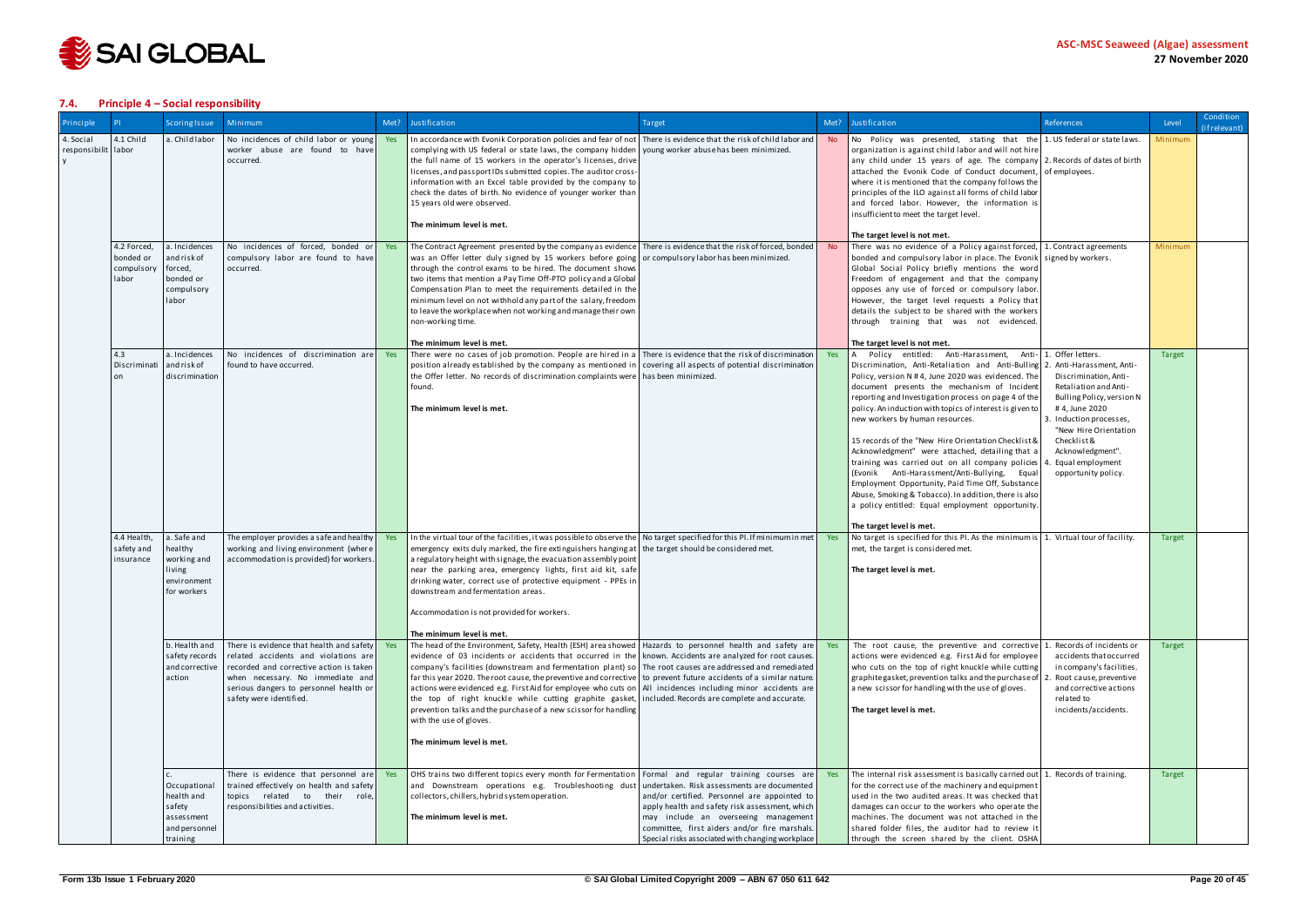

| Principle |                                                               | <b>Scoring Issue</b>                                                                                | Minimum                                                                                                                                                                                           | Met? | Justification                                                                                                                                                                                                                                                                                                                                                                                                                                                                                                                                                                                                                                                                                                                                                                                                                                                                                                                                                                                               | <b>Target</b>                                                                                                                                                          |           | Met? Justification                                                                                                                                                                                                                                                                                                                                                                                                                                                                                                                                                                              | References                                                                                                                                                                            | Level         | Condition<br>(if relevant) |
|-----------|---------------------------------------------------------------|-----------------------------------------------------------------------------------------------------|---------------------------------------------------------------------------------------------------------------------------------------------------------------------------------------------------|------|-------------------------------------------------------------------------------------------------------------------------------------------------------------------------------------------------------------------------------------------------------------------------------------------------------------------------------------------------------------------------------------------------------------------------------------------------------------------------------------------------------------------------------------------------------------------------------------------------------------------------------------------------------------------------------------------------------------------------------------------------------------------------------------------------------------------------------------------------------------------------------------------------------------------------------------------------------------------------------------------------------------|------------------------------------------------------------------------------------------------------------------------------------------------------------------------|-----------|-------------------------------------------------------------------------------------------------------------------------------------------------------------------------------------------------------------------------------------------------------------------------------------------------------------------------------------------------------------------------------------------------------------------------------------------------------------------------------------------------------------------------------------------------------------------------------------------------|---------------------------------------------------------------------------------------------------------------------------------------------------------------------------------------|---------------|----------------------------|
|           |                                                               |                                                                                                     |                                                                                                                                                                                                   |      |                                                                                                                                                                                                                                                                                                                                                                                                                                                                                                                                                                                                                                                                                                                                                                                                                                                                                                                                                                                                             | or worker condition, such as expectant mothers,<br>will have due consideration.                                                                                        |           | administers the Occupational Safety and Health Act<br>(OSH). Safety and health conditions in most private<br>industries are regulated by OSHA or OSHA-approved<br>state plans. Nebraska is under federal OSHA<br>jurisdiction that covers most private sector workers<br>within the state.                                                                                                                                                                                                                                                                                                      |                                                                                                                                                                                       |               |                            |
|           |                                                               | Organisation<br>responsibility<br>andinsurance<br>provided for<br>personnel<br>accidentor<br>injury | No incidences of workers having to cover<br>their own<br>work-related medical<br>expenses.                                                                                                        | Yes  | No incidents of workers having to cover their own medical Organisation is responsible and there is proof of Yes<br>expenses. 80% of the Interviewees mentioned that they are part<br>of Aetna Medical Plan and all is included by the insurance.<br>The minimum level is met.                                                                                                                                                                                                                                                                                                                                                                                                                                                                                                                                                                                                                                                                                                                               | insurance (accident or injury) for personnel<br>medical costs in a job-related accident or injury,<br>unless otherwise covered. This includes all<br>seasonal workers. |           | The target level is met.<br>The company provides private insurance for its $ 1$ .<br>workers with different Medical Plans. Options are<br>shared through the Annual Enrolment Booklet 2019-<br>2020 that talks about benefits programs. Medical<br>Plans options include Aetna and UnitedHealthcare<br>(UHC). Certificate of Liability Insurance with Liberty<br>Mutual Insurance Company was presented currently<br>until 1/1/2021.<br>The target level is met.                                                                                                                                | Annual Enrolment<br>Booklet 2019-2020.                                                                                                                                                | <b>Target</b> |                            |
|           | 4.5 Fair and<br>decent<br>wages                               | a. Fair and<br>decent wages                                                                         | The organization pays at least the legally<br>required minimum wage. Deductions in<br>pay for disciplinary actions are not<br>allowed and payments are made in a<br>manner convenient to workers. | Yes  | Posters outlining State and Federal Labor laws which are posted   The organization pays a living wage and there<br>within the facility by the breakroom and elevators and in the<br>packaging warehouse breakroom. These show the federal<br>minimum wage to be US \$7.25 per hour (effective July 24, 2019)<br>while the minimum wage in Nebraska is higher at US \$9.00 per<br>hour (effective January 1, 2016).<br>During interviews conducted as part of the site visit portion of<br>this assessment, interviewees stated that they earned more<br>than the minimum.<br>Initially, during the site visit portion of this assessment, the<br>company did not want to give workers wage records for fear of<br>breaking a national standard of the United States of America<br>however, the company later provided payroll records from 2<br>paydays including employee numbers and hourly wages-all<br>employees earned in excess of the legally required minimum<br>wage.<br>The minimum level is met. | are no labor-only contracting relationships.                                                                                                                           | Yes       | The company submitted the living wage calculation<br>for Douglas County, Nebraska. The result was US<br>\$11.37 per hour living wage for an adult with zero $\vert$ 2. Spreadsheet with payroll<br>children. The result for two adults with zero children<br>was US \$9.47 per hour. Payroll records provided by<br>the company show that employees earn in of the 3<br>calculated living wage.<br>Interviewed employees assured that there are no<br>labor-only contracting relationships.<br>The target level is met.                                                                         | 1. US federal or state laws.<br>details.<br>Corresponding pay slips<br>for 5 sample employees.<br>Details of work schedule<br>for Evonik employees.                                   | <b>Target</b> |                            |
|           | 4.6 Freedom<br>association<br>and<br>collective<br>bargaining | a. Freedom of<br>association<br>and collective<br>bargaining                                        | There are no incidences of the<br>production unit restricting worker access<br>to associate or bargain collectively.                                                                              | Yes  | The company describes in its Evonik Global Social Policy about There is evidence that the risk of restrictions to<br>the freedom of association. The Offer letter mentions that the freedom of association and collective bargaining<br>company complies with policies, procedures, and other<br>documents of internal interest of the company. A copy of the<br>Global Social Policy is posted on the notice board near the<br>dining room.<br>The minimum level is met.                                                                                                                                                                                                                                                                                                                                                                                                                                                                                                                                   | has been minimized.                                                                                                                                                    | Yes       | The company makes the effort to receive feedback<br>from its employees at monthly meetings where<br>different topics of interest are discussed. A $\vert$ 2. Offer letters.<br>Performance Improvement Plan (PIP) provides an 3. Performance<br>opportunity for the employee and his supervisor to<br>define the expectations of the job and to monitor the<br>progress toward reaching established goals. This PIP<br>has been developed to help attain acceptable<br>performance and to coach in meeting the<br>expectations that have been set forth in the job.<br>The target level is met. | 1. Evonik Global Social<br>Policy.<br>Improvement Plan (PIP).                                                                                                                         | <b>Target</b> |                            |
|           | 4.7<br>Disciplinary<br>practices                              | a. Disciplinary<br>practices                                                                        | There is a policy in place to ensure Yes<br>against abusive disciplinary practices. No<br>incidences of tolerated abuse have taken<br>place.                                                      |      | The same evidence in PI 4.3 is presented to comply the The risk of potential abuse around discipline<br>indicator. Anti-Harassment, Anti-Discrimination, Anti-   have been minimized. There are clearly outlined<br>Retaliation and Anti-Bulling Policy, version $N \# 4$ , June 2020. An procedures to raise, file and respond to a<br>annually signed copy of the Evonik Corporation North America complaint of abuse in an effective manner.<br>Compliance Program is attached in the employee's folders file. Management and workers are clear on the<br>This compliance is to help employees understand how they can policy and procedures. Training is provided to<br>meet the standards and principles of the Code of Conduct and supervisors on acceptable disciplinary<br>other company Policies.<br>The minimum level is met.                                                                                                                                                                     | measures.                                                                                                                                                              | Yes       | There were no records of harassment in the Human 1. Anti-Harassment, Anti-<br>Resources area. None of the 15 interviewees stated<br>that they had complains or queries about<br>harassmentissues.<br>The target level is met.                                                                                                                                                                                                                                                                                                                                                                   | Discrimination, Anti-<br>Retaliation and Anti-<br>Bulling Policy, version N<br>#4, June 2020.<br>. Signed copies of the<br>Evonik Corporation<br>North America<br>Compliance Program. | <b>Target</b> |                            |
|           | 4.8 Working a. Working<br>hours                               | hours                                                                                               | The organization abides at least to the<br>legally required working and overtime<br>laws. All overtime is voluntary.                                                                              |      | The Evonik Global Social Policy talks about the working hours at   The organization abides by industry norms.<br>page 7, declaring that they observe all applicable national labor   Overtime is not regular. Workers are provided<br>laws, regulations and collective agreements concerning working with at least one day off following every six<br>hours. In absence of any local provision stipulating other consecutive days of working.<br>working hours, they restrict their employees' routine scheduled<br>working hours-in accordance to the International Labor<br>Organization-to 48 hours per week and they aim to provide at                                                                                                                                                                                                                                                                                                                                                                  |                                                                                                                                                                        | <b>No</b> | It was observed the same employee N# 800006, in a<br>working hour summary, with 2 payrolls from May 8th<br>and 22nd exceeding the overtime allowed biweekly 2. International Labor<br>payment hours. The total amount of overtime hours<br>for the first payroll is 42 hours and the second is 50<br>hours. Against ILO you can do 24 hours of extra time<br>in 2 weeks. A collective agreement with the workers<br>was not observed, as indicated in the clarification                                                                                                                         | Evonik Global Social<br>Policy.<br>Organization<br>requirements on working<br>hours.                                                                                                  | Minimum       | 1                          |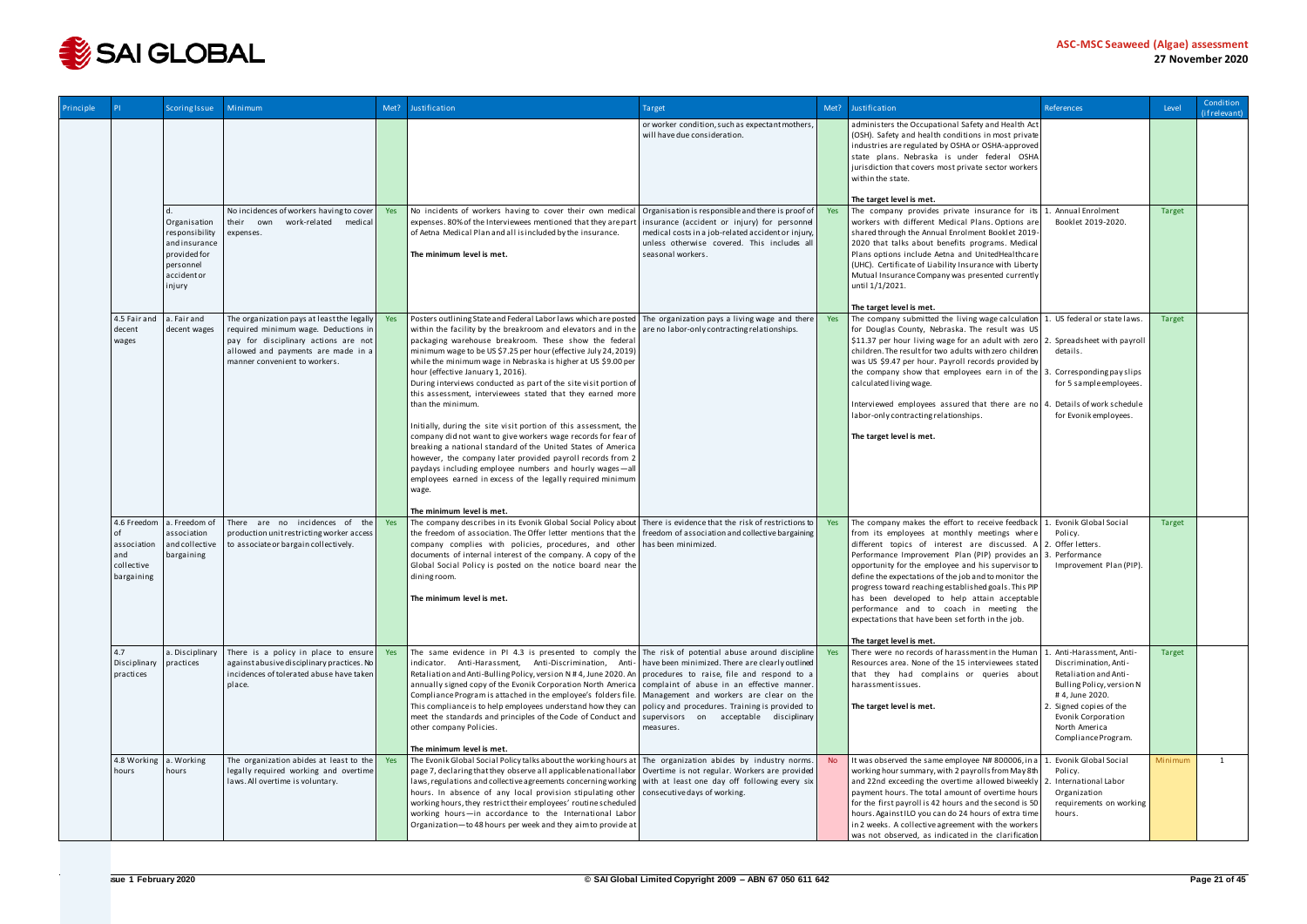

| Principle |                                                  | <b>Scoring Issue</b>                       | Minimum                                                                                                                                                                                                                                                  | Met? | Justification                                                                                                                                                                                                                                                                                                                                                                                                                                                                                                                                                                                                                                                                                                                                                                                                                                                                                                                                                                                                                                                                                                                                                                       | Target                                                                                                                                            | Met? | Justification                                                                                                                                                                                                                                                                                                                                                                                                                                       | References                                                                                                                                                                                       | Level   | Condition<br>(if relevant) |
|-----------|--------------------------------------------------|--------------------------------------------|----------------------------------------------------------------------------------------------------------------------------------------------------------------------------------------------------------------------------------------------------------|------|-------------------------------------------------------------------------------------------------------------------------------------------------------------------------------------------------------------------------------------------------------------------------------------------------------------------------------------------------------------------------------------------------------------------------------------------------------------------------------------------------------------------------------------------------------------------------------------------------------------------------------------------------------------------------------------------------------------------------------------------------------------------------------------------------------------------------------------------------------------------------------------------------------------------------------------------------------------------------------------------------------------------------------------------------------------------------------------------------------------------------------------------------------------------------------------|---------------------------------------------------------------------------------------------------------------------------------------------------|------|-----------------------------------------------------------------------------------------------------------------------------------------------------------------------------------------------------------------------------------------------------------------------------------------------------------------------------------------------------------------------------------------------------------------------------------------------------|--------------------------------------------------------------------------------------------------------------------------------------------------------------------------------------------------|---------|----------------------------|
|           |                                                  |                                            |                                                                                                                                                                                                                                                          |      | least 24 consecutive hours of free time per week; full time<br>employees are entitled to receive paid annual vacation.<br>The Evonik Blair site operates continuously 24hrs a day 365 days<br>a year. In order to do this a number of different working<br>schedules are necessary:<br>• Operational support staff/management: work Monday -<br>Friday (8am - 5pm).<br>Operational technicians: work a rotating shift schedule on 1<br>of 4 crews (A, B, C & D) working 12 hr days (8am - 8pm).<br>$\circ$ Technicians are allotted an extra paid $\frac{1}{2}$ hr per day to<br>change clothes in preparation for their workday.<br>The client provided the shift calendar showing<br>$\circ$<br>scheduled work shifts for the entire 2020 year.<br>Technicians work a rotating schedule 2 days working, 3<br>$\circ$<br>days off, 2 days working, 2 days off, 3 days working, 2<br>days off.<br>Overtime is paid for the hourly workers at 1.5 times their<br>regular wage for the overtime hours worked.<br>• If an hourly employee is scheduled to work on a holiday,<br>they receive 2 times their regular wage for the hours<br>worked that day.<br>The minimum level is met. |                                                                                                                                                   |      | guide on this issue, to meet the target level of the<br>indicator. The finding was a screenshot picture of an<br>excel page taken by the auditor in the audit process.<br>Information provided by the client is confidential and<br>accessible only to SAI Global and, upon request, to<br>the ASC, the MSC or the ASC-MSC's appointed<br>accreditation body (currently Assurance Services<br>International (ASI)).<br>The target level is not met. |                                                                                                                                                                                                  |         |                            |
|           | 4.9 Environ-<br>mental and<br>social<br>training | Environmental<br>awareness and<br>training | Information is delivered to production Yes<br>unit workers about environmental and<br>social issues included in this standard<br>such as disposal of waste, and prevention<br>and management of chemical and<br>hydrocarbon spills, grievance procedure. |      | An Environmental, Safe, Healthy (ESH) training, Process There is evidence of environmental and social<br>development Update (also Biolys), Business Update, CAPEX, awareness and training, in production unit<br>maintenance, updates in fermentation & downstream evidence<br>were observed as a result table of trainings.<br>The minimum level is met.                                                                                                                                                                                                                                                                                                                                                                                                                                                                                                                                                                                                                                                                                                                                                                                                                           | workers, sufficient for them to properly dispose<br>of waste, and prevent and manage chemical and<br>hydrocarbon spills, or to lodge a grievance. |      | No evidence of a policy to ensure continuing Training and other records<br>education of workers was observed.<br>The target level is not met.                                                                                                                                                                                                                                                                                                       | including Environmental,<br>Safe, Healthy (ESH) training,<br>Process development<br>Update (also Biolys),<br>Business Update, CAPEX,<br>maintenance, updates in<br>fermentation &<br>downstream. | Minimum | 2                          |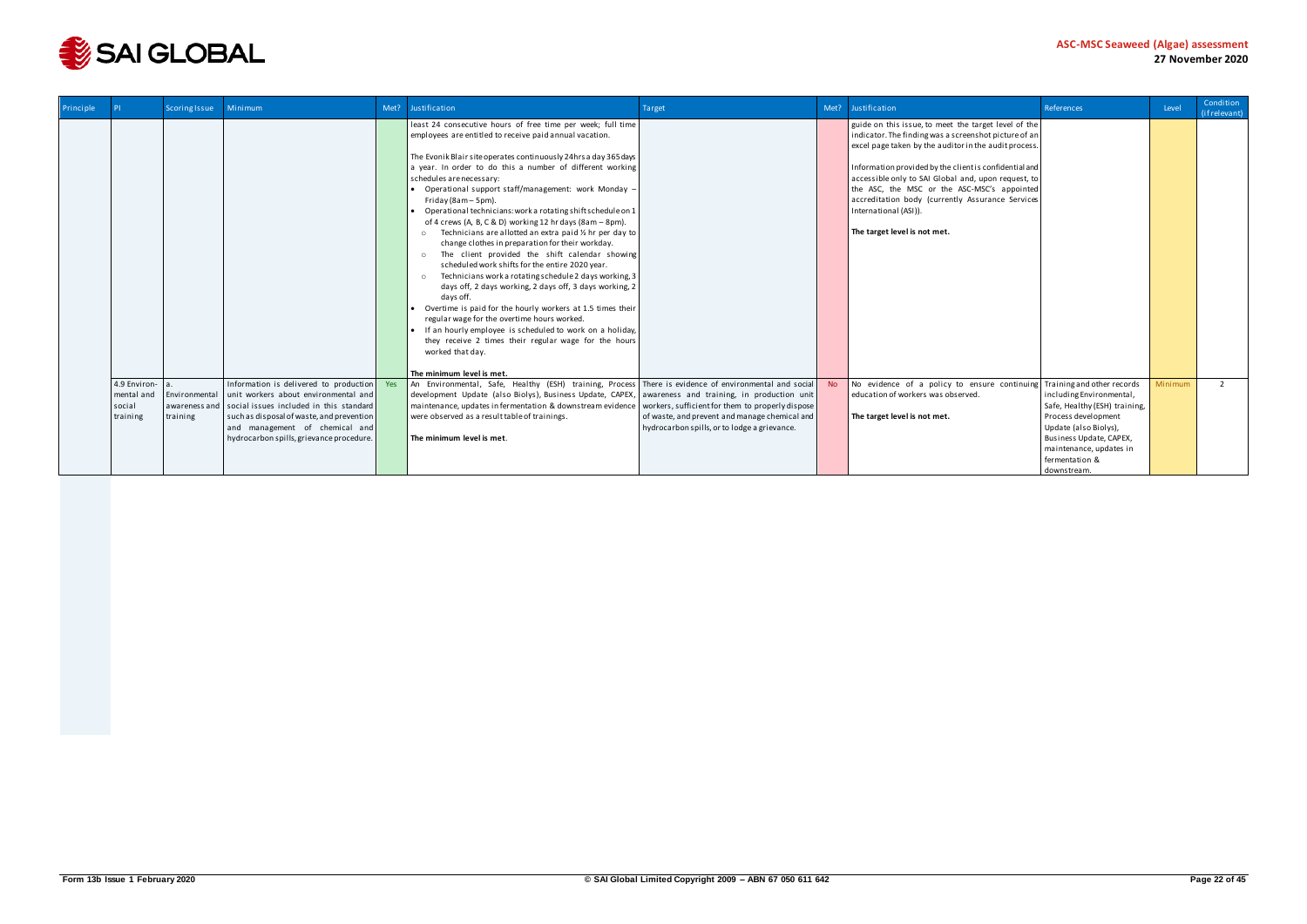

#### <span id="page-22-0"></span>**7.5. Principle 5 – Community relations and interaction**

| The company presented as evidence an Environmental Impact Recommendations of the production unit's<br>An assessment of the production unit<br>In accordance with ASC-MSC CAR §Guidance 17.11.6, 1. Agendas of monthly<br>5.1<br>a. Community<br><b>No</b><br>Community<br>Study, the indicator requests an assessment of the production community impact assessment are being<br>as this scoring issue does not meet the minimum it<br>Community<br>impact<br>community impact is conducted, and if<br>meetings with relevant<br>unit and community impact as the minimum requirement. No implemented and the production unit is shown<br>has not been further scored at the target levels.<br>community leaders.<br>relations<br>determined<br>necessary by<br>mpacts<br>the<br>assessment, an independent p-SIA is<br>study or report was observed that talks about community to have positive social benefits for the<br>and<br>charity budget.<br>interaction<br>Not scored.<br>conducted.<br>impacts induced by the company.<br>community.<br>Meeting agendas are done monthly with relevant community<br>leaders of surrounding living areas as Washington county,<br>Omaha, Harrison, Blair. The purpose of these meetings is to<br>introduce themselves as neighbors and meet their needs to see<br>if they can be supported with a charitable donation. Last year<br>Evonik had an annual budget of US\$ 10,585 to spend in<br>donations.<br>The company does not restrict access to vital community<br>resources. |                                                               | (if relevant)  |
|-----------------------------------------------------------------------------------------------------------------------------------------------------------------------------------------------------------------------------------------------------------------------------------------------------------------------------------------------------------------------------------------------------------------------------------------------------------------------------------------------------------------------------------------------------------------------------------------------------------------------------------------------------------------------------------------------------------------------------------------------------------------------------------------------------------------------------------------------------------------------------------------------------------------------------------------------------------------------------------------------------------------------------------------------------------------------------------------------------------------------------------------------------------------------------------------------------------------------------------------------------------------------------------------------------------------------------------------------------------------------------------------------------------------------------------------------------------------------------------------------------------------------------|---------------------------------------------------------------|----------------|
|                                                                                                                                                                                                                                                                                                                                                                                                                                                                                                                                                                                                                                                                                                                                                                                                                                                                                                                                                                                                                                                                                                                                                                                                                                                                                                                                                                                                                                                                                                                             | <minimum<br>Records of Evonik annual</minimum<br>             | $\overline{3}$ |
|                                                                                                                                                                                                                                                                                                                                                                                                                                                                                                                                                                                                                                                                                                                                                                                                                                                                                                                                                                                                                                                                                                                                                                                                                                                                                                                                                                                                                                                                                                                             |                                                               |                |
|                                                                                                                                                                                                                                                                                                                                                                                                                                                                                                                                                                                                                                                                                                                                                                                                                                                                                                                                                                                                                                                                                                                                                                                                                                                                                                                                                                                                                                                                                                                             |                                                               |                |
| The minimum level is not met.<br>5.2 Conflict<br>a. Resolution<br>There is evidence of agendas and minutes of meetings held with<br>In accordance with ASC-MSC CAR §Guidance 17.11.6,<br>Agendas of monthly<br>The management system incorporates or<br>The management system incorporates or is<br>is subject by law to a mechanism for the<br>subject by law to a transparent mechanism for<br>resolution<br>of disputes<br>the communities. However, nothing is written about complaints<br>as this scoring issue does not meet the minimum it<br>meetings with relevant<br>resolution of legal disputes arising within<br>or suggestions. The stakeholder interviewed explained that the resolution of legal disputes, which is<br>community leaders.<br>has not been further scored at the target levels.<br>2. Stakeholder interviews.<br>the system.<br>complaints they may have about the company and its<br>considered to be effective in dealing with most<br>operations are not an item on the agenda.<br>issues and that is appropriate to the context of<br>Not scored.<br>the UoA.                                                                                                                                                                                                                                                                                                                                                                                                                            | <minimum< td=""><td><math>\overline{4}</math></td></minimum<> | $\overline{4}$ |
| The minimum level is not met.                                                                                                                                                                                                                                                                                                                                                                                                                                                                                                                                                                                                                                                                                                                                                                                                                                                                                                                                                                                                                                                                                                                                                                                                                                                                                                                                                                                                                                                                                               |                                                               |                |
| Organisations and individuals involved in<br>The meeting agendas are done monthly with relevant Functions, roles and responsibilities are<br>b. Roles and<br>The meeting agendas are done monthly with<br>Agendas of monthly<br>Yes<br>Yes<br>responsibilities the management process have been<br>community leaders of surrounding living areas as Washington<br>explicitly defined and well understood for key<br>relevant community leaders of surrounding living<br>meetings with relevant<br>identified. Functions,<br>county, Omaha, Harrison, Blair and other Stakeholders as<br>areas of responsibility and interaction/s.<br>areas as Washington county, Omaha, Harrison, Blair<br>community leaders.<br>roles and<br>responsibilities<br>and other Stakeholders as universities, Nebraska 2. Stakeholder interviews.<br>universities, Nebraska government departments, others.<br>are<br>generally<br>understood.<br>government departments, others.<br>The minimum level is met.                                                                                                                                                                                                                                                                                                                                                                                                                                                                                                                                 | Target                                                        |                |
| The target level is met.<br>. Agendas of monthly<br>c. Consultation The management system includes<br>There is evidence of agendas and minutes of meetings held with<br>The management system includes consultation<br>There is evidence of agendas and minutes of<br><b>No</b>                                                                                                                                                                                                                                                                                                                                                                                                                                                                                                                                                                                                                                                                                                                                                                                                                                                                                                                                                                                                                                                                                                                                                                                                                                             | Minimum                                                       | 5              |
| consultation processes that obtain<br>the communities. However, nothing is written about relevant<br>processes that regularly seek and accept<br>meetings held with the communities. However,<br>meetings with relevant<br>process<br>relevant information from the main<br>relevant information, including local<br>nothing is written about relevant information or<br>information or comments issued by the community.<br>community leaders.<br>communities and knowledge. The management<br>. Stakeholder interviews.<br>affected<br>parties, including local<br>comments issued by the community.<br>communities and knowledge, to inform<br>The minimum level is not met.<br>system demonstrates transparency and<br>consideration of the information obtained.<br>the management system.<br>Not scored.                                                                                                                                                                                                                                                                                                                                                                                                                                                                                                                                                                                                                                                                                                              |                                                               |                |
| In accordance with ASC-MSC CAR §Guidance 17.11.6,<br>d. Participation The consultation process provides<br>There is no consultation process about the production unit No target specified for this PI. If minimum in met<br>Agendas of monthly<br>opportunity for all interested and<br>community impacts. It exists meetings with the community, but the target should be considered met.<br>as this scoring issue does not meet the minimum it<br>meetings with relevant<br>affected parties to be involved.<br>this topic is not mentioned.<br>has not been further scored at the target levels.<br>community leaders.<br>2. Stakeholder interviews.<br>Not scored.                                                                                                                                                                                                                                                                                                                                                                                                                                                                                                                                                                                                                                                                                                                                                                                                                                                      | Minimum                                                       | 6              |
| The minimum level is not met.<br>5.3 Rights of   a. Rights of<br>There is evidence that the rights of<br>Yes<br>There are no indigenous peoples applicable to growing area.<br>No target specified for this PI. If minimum in met<br>Yes<br>No target is specified for this PI. As the minimum is                                                                                                                                                                                                                                                                                                                                                                                                                                                                                                                                                                                                                                                                                                                                                                                                                                                                                                                                                                                                                                                                                                                                                                                                                           | Target                                                        |                |
| indigenous<br>indigenous people are respected by the<br>the target should be considered met.<br>met, the target is considered met.<br>indigenous<br>production unit (where applicable to<br>people<br>people<br>The San tee Sioux Indian Reservation is at the North East state<br>growing area) and attempts are made to<br>line Nebraska with South Dakota. The Winnebago and Omaha<br>The target level is met.                                                                                                                                                                                                                                                                                                                                                                                                                                                                                                                                                                                                                                                                                                                                                                                                                                                                                                                                                                                                                                                                                                           |                                                               |                |
| accommodate their needs.<br>Indian Reservation is also at the North East state line Nebraska<br>with Iowa. The city of Blair is at Center East border line with<br>lowa far away more than 100 miles from the nearest Indian<br>reservation land area.                                                                                                                                                                                                                                                                                                                                                                                                                                                                                                                                                                                                                                                                                                                                                                                                                                                                                                                                                                                                                                                                                                                                                                                                                                                                      |                                                               |                |
| The minimum level is met.                                                                                                                                                                                                                                                                                                                                                                                                                                                                                                                                                                                                                                                                                                                                                                                                                                                                                                                                                                                                                                                                                                                                                                                                                                                                                                                                                                                                                                                                                                   |                                                               |                |
| 5.4 Visibility, a. Compliance<br>Production units allow access for other<br>Not applicable due to Veramaris' operations falling into the Cil Production units proactively facilitate access for<br>Not applicable due to Veramaris' operations falling<br><b>NA</b><br><b>NA</b><br>with<br>resource users as prescribed by custom<br>seaweed production category (cultivation entirely in land-based<br>into the Cii seaweed production category (cultivation<br>positioning<br>other water users.<br>navigational<br>or law.<br>systems, supply of seed from wild stocks NOT required or<br>entirely in land-based systems, supply of seed from<br>and<br>rules and<br>wild stocks NOT required or negligible).<br>orientation<br>negligible).<br>regulations                                                                                                                                                                                                                                                                                                                                                                                                                                                                                                                                                                                                                                                                                                                                                             | Not<br>applicable                                             |                |
| It is a land-based system and the activity does not<br>production<br>It is a land-based system and the activity does not require the<br>use of substantial gear or structures in the wild aquatic<br>require the use of substantial gear or structures in<br>units or<br>the wild aquatic environment.<br>water-based<br>environment.                                                                                                                                                                                                                                                                                                                                                                                                                                                                                                                                                                                                                                                                                                                                                                                                                                                                                                                                                                                                                                                                                                                                                                                       |                                                               |                |
| Not applicable due to Veramaris' operations falling into the Cii<br>Visible structures of production units are<br>Not applicable due to Veramaris' operations falling<br>b. Positioning<br>Visible structures of production units are<br><b>NA</b><br><b>NA</b><br>structures<br>arranged in an orientation and position<br>seaweed production category (cultivation entirely in land-based<br>arranged in a uniform orientation and position,<br>into the Cii seaweed production category (cultivation<br>of production<br>entirely in land-based systems, supply of seed from<br>unit sites<br>as prescribed by custom or law.<br>systems, supply of seed from wild stocks NOT required or<br>except where specified by law.<br>negligible).<br>wild stocks NOT required or negligible).                                                                                                                                                                                                                                                                                                                                                                                                                                                                                                                                                                                                                                                                                                                                  | Not<br>applicable                                             |                |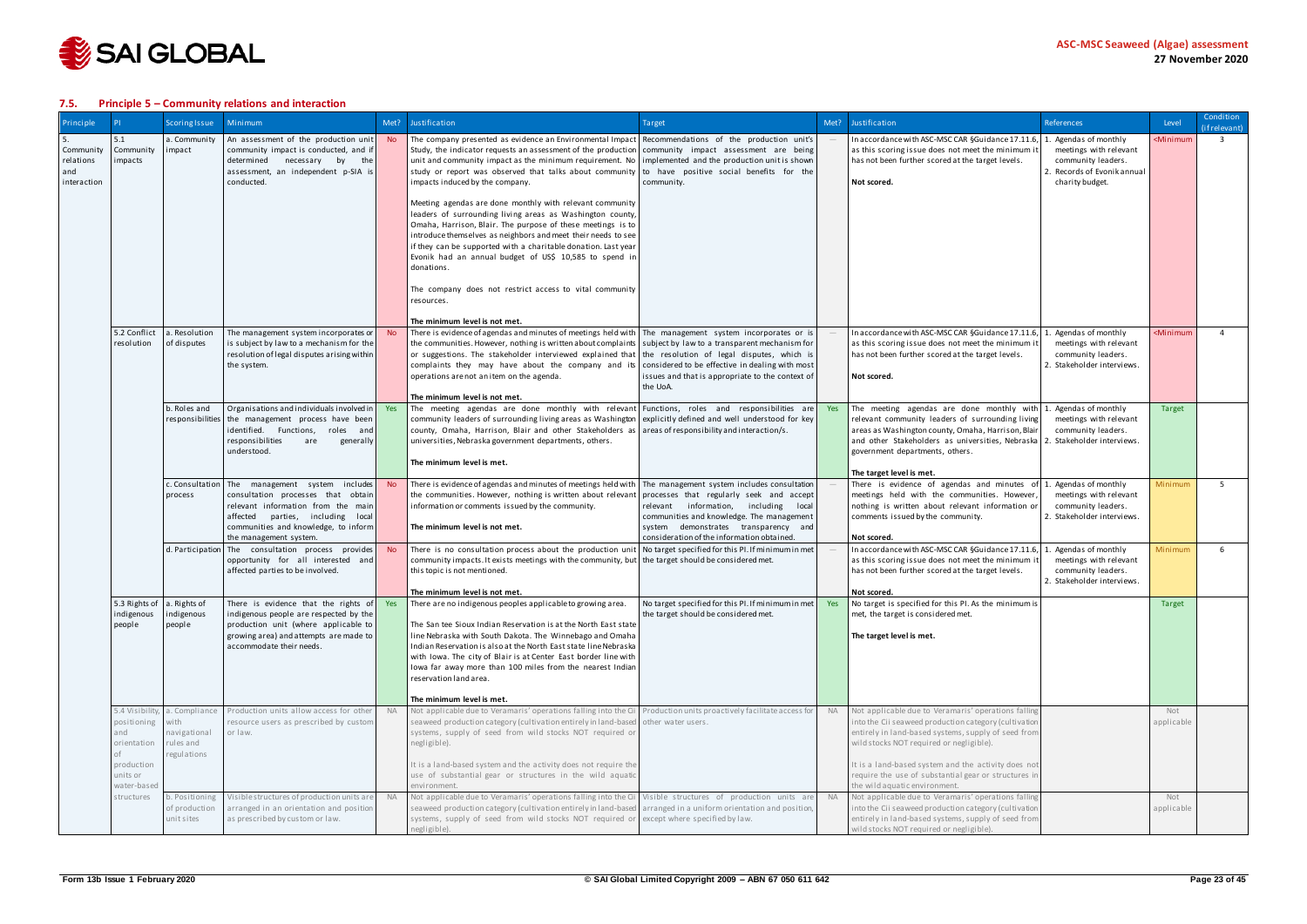

| Principle |                                                             | <b>Scoring Issue</b>                     | Minimum                                                                                                                      | Met?      | Justification                                                                                                                                                                                                                                                      | Target                                                                                                                                                                |           | Met? Justification                                                                                                                                                                                                                                                                                       | References                                                              | Level             | Condition<br>(if relevant) |
|-----------|-------------------------------------------------------------|------------------------------------------|------------------------------------------------------------------------------------------------------------------------------|-----------|--------------------------------------------------------------------------------------------------------------------------------------------------------------------------------------------------------------------------------------------------------------------|-----------------------------------------------------------------------------------------------------------------------------------------------------------------------|-----------|----------------------------------------------------------------------------------------------------------------------------------------------------------------------------------------------------------------------------------------------------------------------------------------------------------|-------------------------------------------------------------------------|-------------------|----------------------------|
|           |                                                             |                                          |                                                                                                                              |           | It is a land-based system and the activity does not require the<br>use of substantial gear or structures in the wild aquatic<br>environment.                                                                                                                       |                                                                                                                                                                       |           | It is a land-based system and the activity does not<br>require the use of substantial gear or structures in<br>the wild aquatic environment.                                                                                                                                                             |                                                                         |                   |                            |
|           | 5.5<br>Identificatio<br>n and<br>recovery of<br>substantial | Identification<br>of substantial<br>gear | There is evidence that all substantial gear<br>is identifiable to production unit.                                           | <b>NA</b> | Not applicable due to Veramaris' operations falling into the Cil No target specified for this PI. If minimum in met<br>seaweed production category (cultivation entirely in land-based<br>systems, supply of seed from wild stocks NOT required or<br>negligible). | the target should be considered met.                                                                                                                                  | <b>NA</b> | Not applicable due to Veramaris' operations falling<br>into the Cii seaweed production category (cultivation<br>entirely in land-based systems, supply of seed from<br>wild stocks NOT required or negligible).                                                                                          |                                                                         | Not<br>applicable |                            |
|           | gear                                                        |                                          |                                                                                                                              |           | It is a land-based system and the activity does not require the<br>use of substantial gear or structures in the wild aquatic<br>environment.                                                                                                                       |                                                                                                                                                                       |           | It is a land-based system and the activity does not<br>require the use of substantial gear or structures in<br>the wild aquatic environment.                                                                                                                                                             |                                                                         |                   |                            |
|           |                                                             | b. Gear<br>recovery                      | There is evidence that gear recovery i<br>conducted by the production unit.                                                  | <b>NA</b> | Not applicable due to Veramaris' operations falling into the Cii The production unit ensures that they maintain<br>seaweed production category (cultivation entirely in land-based<br>systems, supply of seed from wild stocks NOT required or<br>negligible).     | the proper equipment and /or mechanisms for<br>recovering lost gear.                                                                                                  | <b>NA</b> | Not applicable due to Veramaris' operations falling<br>into the Cii seaweed production category (cultivation<br>entirely in land-based systems, supply of seed from<br>wild stocks NOT required or negligible).                                                                                          |                                                                         | Not<br>applicable |                            |
|           |                                                             |                                          |                                                                                                                              |           | It is a land-based system and the activity does not require the<br>use of substantial gear or structures in the wild aquatic<br>environment                                                                                                                        |                                                                                                                                                                       |           | It is a land-based system and the activity does not<br>require the use of substantial gear or structures in<br>the wild aquatic environment                                                                                                                                                              |                                                                         |                   |                            |
|           |                                                             | c. Floatuse                              | Float use is recorded by the production<br>unit. Floats are securely attached so that<br>they do not become loose.           | <b>NA</b> | Not applicable due to Veramaris' operations falling into the Cii<br>seaweed production category (cultivation entirely in land-based<br>systems, supply of seed from wild stocks NOT required or<br>negligible).                                                    | No target specified for this PI. If minimum in met<br>the target should be considered met.                                                                            | <b>NA</b> | Not applicable due to Veramaris' operations falling<br>into the Cii seaweed production category (cultivation<br>entirely in land-based systems, supply of seed from<br>wild stocks NOT required or negligible).                                                                                          |                                                                         | Not<br>applicable |                            |
|           |                                                             |                                          |                                                                                                                              |           | It is a land-based system and the activity does not require the<br>use of substantial gear or structures in the wild aquatic<br>environment                                                                                                                        |                                                                                                                                                                       |           | It is a land-based system and the activity does not<br>require the use of substantial gear or structures in<br>the wild aquatic environment.                                                                                                                                                             |                                                                         |                   |                            |
|           | 5.6 Noise,<br>light and<br>odor                             | a. Noise, light<br>and odor              | There are some measures that can help   Yes<br>minimize operational noise, light and<br>odor as appropriate to local custom. |           | The production unit prepared a graphic showing the noise<br>generated by each machinery of downstream and fermentation<br>area. The minimum level is met.                                                                                                          | There is evidence that noise, light and odor<br>originating from the production unit are<br>minimized in areas where it may impact others<br>or as prescribed by law. |           | The noise measurement values are shown in<br>Decibels of the areas where the equipment and<br>machinery are located. However, no written 2.<br>explanation or interpretation of results is presented<br>to know if the noise has been managed to minimize<br>and meet the target level of the indicator. | Records of noise<br>generated.<br>Records of locations of<br>machinery. | Minimum           | $\overline{7}$             |
|           | 5.7<br>Abandoned                                            | a. Abandoned<br>production               | There is a mechanism in place for clearing<br>up any unused production units.                                                | Yes       | There are no abandoned or unused production units on land or<br>any water-based structure requiring clearing up.                                                                                                                                                   | No target specified for this PI. If minimum in met   Yes<br>the target should be considered met.                                                                      |           | The target level is not met.<br>No target is specified for this PI. As the minimum is<br>met, the target is considered met.                                                                                                                                                                              |                                                                         | <b>Target</b>     |                            |
|           | production<br>units                                         | units                                    |                                                                                                                              |           | The minimum level is met.                                                                                                                                                                                                                                          |                                                                                                                                                                       |           | The target level is met.                                                                                                                                                                                                                                                                                 |                                                                         |                   |                            |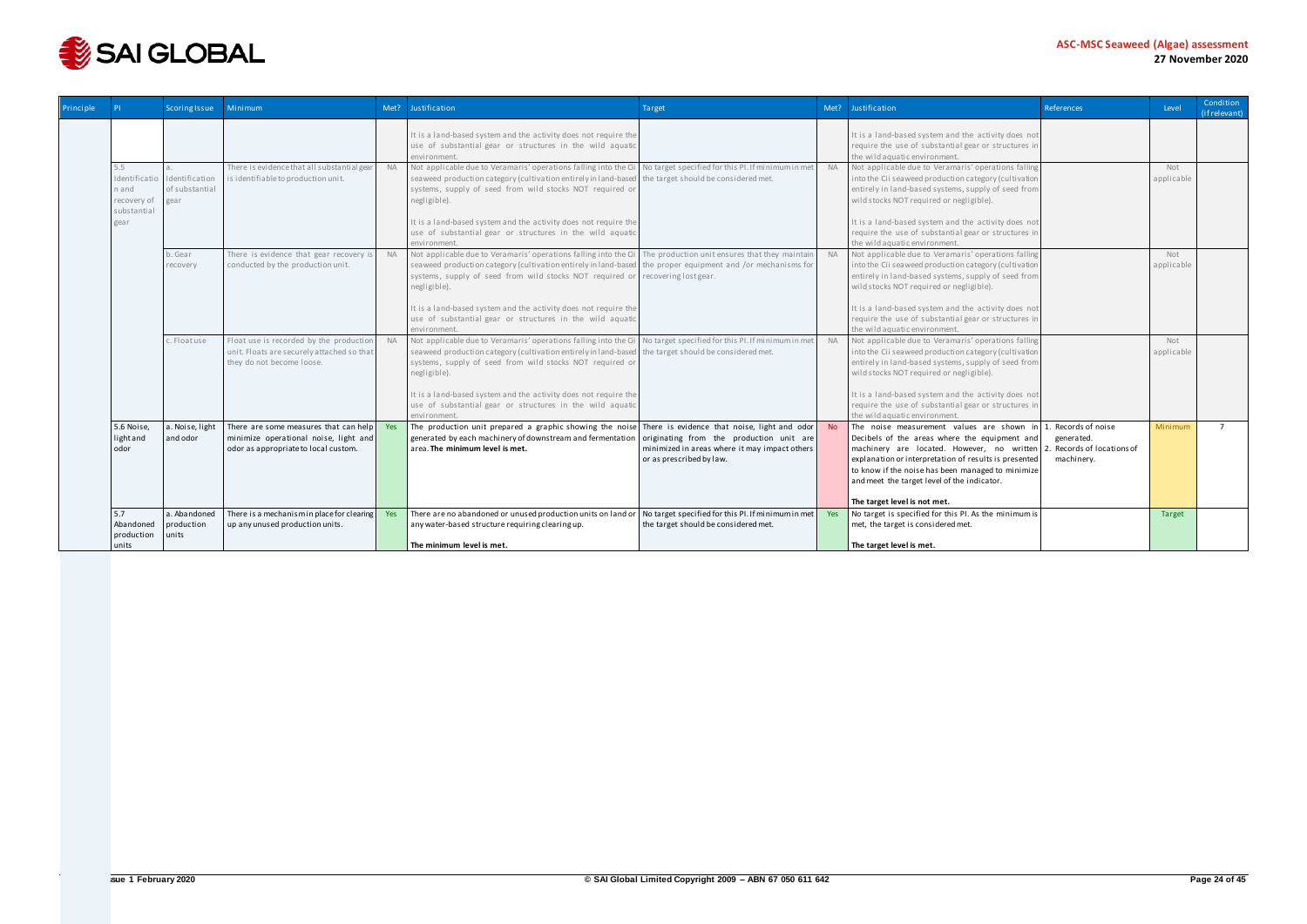

## <span id="page-24-0"></span>**8. Summary of scoring table**

|                |          |                                                                               |                                                                                                          | At Client Draft report      |                                  | At Public Comment Draft Report (PCDR) |                      |                                                                 |  |
|----------------|----------|-------------------------------------------------------------------------------|----------------------------------------------------------------------------------------------------------|-----------------------------|----------------------------------|---------------------------------------|----------------------|-----------------------------------------------------------------|--|
| Principle      |          | Performance Indicator                                                         | Level                                                                                                    | No. of<br><b>Conditions</b> | Pass?                            |                                       | No. of<br>Conditions | Pass?                                                           |  |
|                | $PI$ 1.1 | <b>Stock Status</b>                                                           | Not applicable                                                                                           |                             |                                  | Not applicable                        |                      |                                                                 |  |
| $\mathbf{1}$   | PI 1.2   | Harvest strategy                                                              | Not applicable                                                                                           | <b>NA</b>                   | <b>NA</b>                        | Not applicable                        | <b>NA</b>            | <b>NA</b>                                                       |  |
|                | PI 1.3   | Genetic impact on wild stock                                                  | Not applicable                                                                                           |                             |                                  | Not applicable                        |                      |                                                                 |  |
|                | PI 2.1   | Habitat                                                                       | Not applicable                                                                                           |                             |                                  | Not applicable                        |                      |                                                                 |  |
|                | PI 2.2   | Ecosystem structure and function                                              | Not applicable                                                                                           |                             |                                  | Not applicable                        |                      |                                                                 |  |
|                | PI 2.3   | ETP species                                                                   |                                                                                                          |                             |                                  | <b>Target</b>                         |                      |                                                                 |  |
| $\overline{2}$ | PI 2.4   | Other species                                                                 | <b>Target</b>                                                                                            | $\mathbf{0}$                | <b>Yes</b>                       | <b>Target</b>                         | $\mathbf{0}$         | <b>Yes</b>                                                      |  |
|                | PI 2.6   | Pest(s) and disease(s) and management                                         | <b>Target</b>                                                                                            |                             |                                  | <b>Target</b>                         |                      |                                                                 |  |
|                | PI 2.7   | Energy efficiency                                                             | <b>Target</b>                                                                                            |                             |                                  | <b>Target</b>                         |                      |                                                                 |  |
|                | PI 2.8   | Translocations                                                                | Not applicable                                                                                           |                             |                                  | Not applicable                        |                      |                                                                 |  |
|                | PI 2.9   | Introduction of alien species                                                 | Not applicable                                                                                           |                             |                                  | Not applicable                        |                      |                                                                 |  |
|                | PI 3.1   | Legal and/or customary framework                                              | <b>Target</b>                                                                                            |                             |                                  | <b>Target</b>                         |                      |                                                                 |  |
| 3              | PI 3.2   | Decision-making processes                                                     | <b>Target</b>                                                                                            | $\mathbf{0}$                | <b>Yes</b>                       | <b>Target</b>                         | $\mathbf{0}$         | <b>Yes</b>                                                      |  |
|                | PI 3.3   | Compliance and enforcement                                                    | <b>Target</b>                                                                                            |                             |                                  | <b>Target</b>                         |                      |                                                                 |  |
|                | PI 4.1   | Childlabor                                                                    | Minimum                                                                                                  |                             |                                  | <b>Target</b>                         |                      |                                                                 |  |
|                | PI 4.2   | Forced, bonded or compulsory labor                                            | Minimum                                                                                                  |                             |                                  | <b>Target</b>                         |                      | <b>Yes</b>                                                      |  |
|                | PI 4.3   | Discrimination                                                                | <b>Target</b>                                                                                            |                             | <b>No</b>                        | <b>Target</b>                         |                      | (no critical<br>conditions<br>and total<br>conditions<br>within |  |
|                | PI 4.4   | Health, safety and insurance                                                  | <b>Target</b>                                                                                            |                             | (total                           | <b>Target</b>                         | $\overline{2}$       |                                                                 |  |
| 4              | PI 4.5   | Fair and decent wages                                                         | <b>Target</b>                                                                                            | $\overline{4}$              | conditions<br>above<br>permitted | <b>Target</b>                         |                      |                                                                 |  |
|                | PI 4.6   | Freedom of association and collective<br>bargaining                           | <b>Target</b>                                                                                            |                             |                                  | <b>Target</b>                         |                      |                                                                 |  |
|                | PI 4.7   | Disciplinary practices                                                        | <b>Target</b>                                                                                            |                             | level)                           | <b>Target</b>                         |                      | permitted                                                       |  |
|                | PI 4.8   | Working hours                                                                 | Minimum                                                                                                  |                             |                                  | Minimum                               |                      | levels)                                                         |  |
|                | PI 4.9   | Environmental and social training                                             | Minimum                                                                                                  |                             |                                  | Minimum                               |                      |                                                                 |  |
|                | PI 5.1   | Community impacts                                                             | <minimum< td=""><td></td><td></td><td><b>Target</b></td><td></td><td></td></minimum<>                    |                             |                                  | <b>Target</b>                         |                      |                                                                 |  |
|                | PI 5.2   | Conflict resolution                                                           | <minimum< td=""><td></td><td><b>No</b></td><td><b>Target</b></td><td></td><td><b>Yes</b></td></minimum<> |                             | <b>No</b>                        | <b>Target</b>                         |                      | <b>Yes</b>                                                      |  |
|                | PI 5.3   | Rights of indigenous groups                                                   | <b>Target</b>                                                                                            |                             | (critical                        | <b>Target</b>                         |                      | (no critical                                                    |  |
| 5              | PI 5.4   | Visibility, positioning and orientation of<br>farms or water-based structures | Not applicable                                                                                           | 3                           | conditions<br>and total          | Not applicable                        | $\mathbf{1}$         | conditions<br>and total                                         |  |
|                | PI 5.5   | Identification and recovery of<br>substantialgear                             | Not applicable                                                                                           | (2 critical)                | conditions<br>above              | Not applicable                        |                      | conditions<br>within<br>permitted<br>levels)                    |  |
|                | PI 5.6   | Noise, light and odor                                                         | Minimum                                                                                                  |                             | permitted                        | Minimum                               |                      |                                                                 |  |
|                | PI 5.7   | Decommissioning of abandoned farms<br>or water-based structures               | <b>Target</b>                                                                                            |                             | level)                           | <b>Target</b>                         |                      |                                                                 |  |

| ASC-MSC Standard §Table 4. Maximum number of conditions allowed for a certified UoA. |                                            |    |          |  |  |  |  |  |  |  |  |  |
|--------------------------------------------------------------------------------------|--------------------------------------------|----|----------|--|--|--|--|--|--|--|--|--|
|                                                                                      | Production system category (as in Table 2) |    |          |  |  |  |  |  |  |  |  |  |
| Principle                                                                            |                                            | Di | $B_{ii}$ |  |  |  |  |  |  |  |  |  |
| D <sub>1</sub>                                                                       |                                            |    |          |  |  |  |  |  |  |  |  |  |
| D)                                                                                   |                                            |    |          |  |  |  |  |  |  |  |  |  |
| PЗ                                                                                   |                                            |    |          |  |  |  |  |  |  |  |  |  |
| P4                                                                                   |                                            |    |          |  |  |  |  |  |  |  |  |  |
| <b>DE</b>                                                                            |                                            |    |          |  |  |  |  |  |  |  |  |  |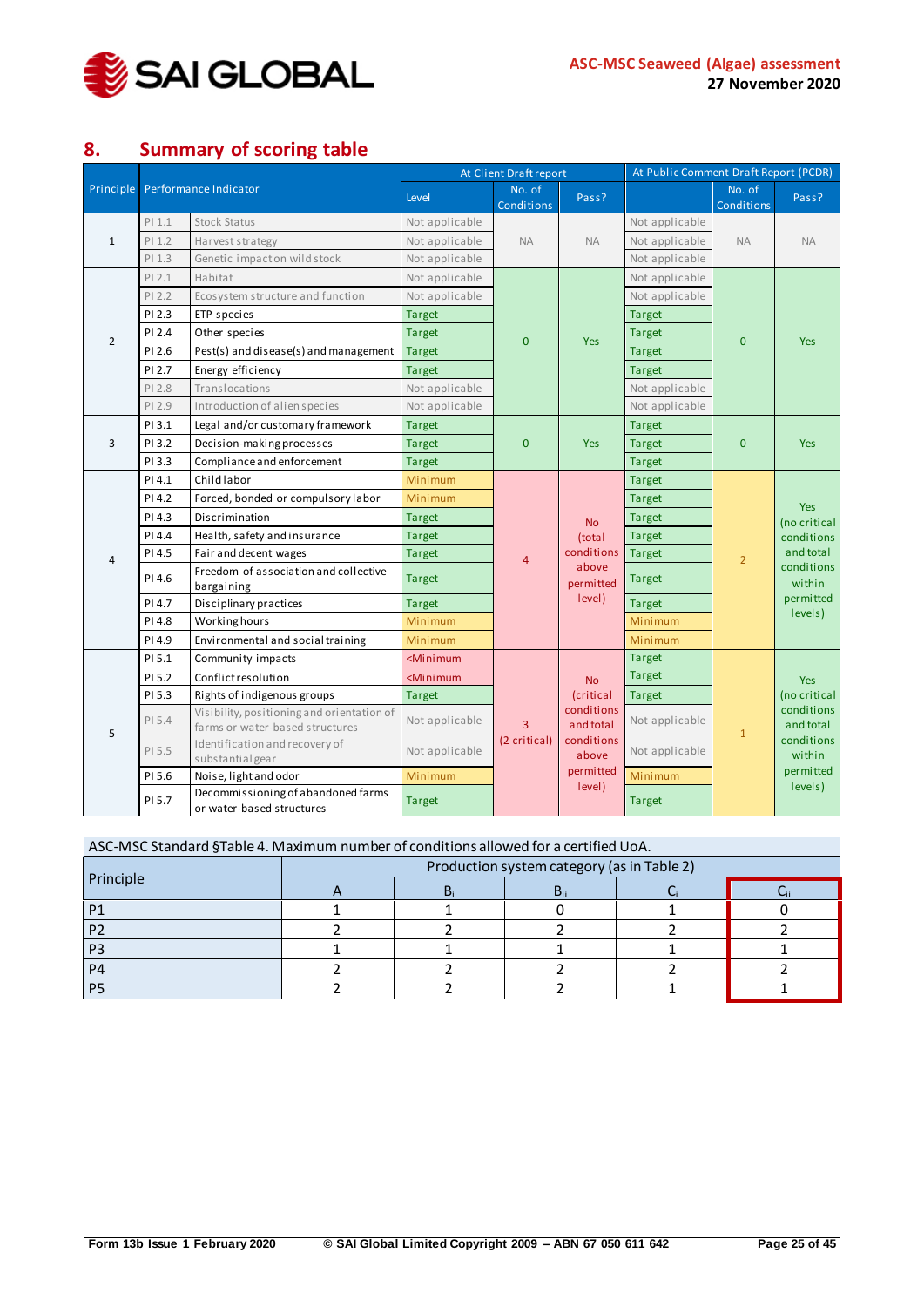

# **9. Summary of critical conditions**

<span id="page-25-0"></span>

| Condition<br>number | Condition                                                                                                                                                                                                                                                                                                                                                                                                                                                                                                                                                                                                                                                                                                                                | Timeframe                                                                                                                       | Performance Scoring<br>Indicator | issue             | <b>Related to</b><br>previously<br>raised<br>condition? | Clientresponse                                                                                                                                                                                                                                                                                                                                                                                                                                                                                                                                                                                                                                                                                                                                                                                                                                 | Rationale for closing conditions                                                                                                                                                                                                                                                                                                                                                                                                                                                                                                                                                                     |
|---------------------|------------------------------------------------------------------------------------------------------------------------------------------------------------------------------------------------------------------------------------------------------------------------------------------------------------------------------------------------------------------------------------------------------------------------------------------------------------------------------------------------------------------------------------------------------------------------------------------------------------------------------------------------------------------------------------------------------------------------------------------|---------------------------------------------------------------------------------------------------------------------------------|----------------------------------|-------------------|---------------------------------------------------------|------------------------------------------------------------------------------------------------------------------------------------------------------------------------------------------------------------------------------------------------------------------------------------------------------------------------------------------------------------------------------------------------------------------------------------------------------------------------------------------------------------------------------------------------------------------------------------------------------------------------------------------------------------------------------------------------------------------------------------------------------------------------------------------------------------------------------------------------|------------------------------------------------------------------------------------------------------------------------------------------------------------------------------------------------------------------------------------------------------------------------------------------------------------------------------------------------------------------------------------------------------------------------------------------------------------------------------------------------------------------------------------------------------------------------------------------------------|
| 1                   | 1. The client must provide evidence of an assessment<br>of the production unit's community impacts.<br>Thereafter, and if deemed necessary by the<br>assessment of the production unit's community<br>impacts, the client must provide evidence of an<br>independent p-SIA having been conducted.                                                                                                                                                                                                                                                                                                                                                                                                                                        | 3 months<br>(from date<br>Critical<br>Conditions<br>are sent to<br>the client)<br>+ 3 months<br>ifan<br>independent<br>p-SIA is | PI 5.1                           | a                 | No                                                      | 1. The client provided an assessment of the The critical condition was closed on the<br>production unit's community impacts conducted<br>as part of the client action plan for this critical<br>condition.<br>Additional document provided in support of<br>2.<br>closing the critical condition included:<br>o A summary of a Safety, Health, and<br>Environmental (SHE) Assessment conducted<br>prior to the construction of the site.<br>Several press releases from the local<br>$\Omega$<br>newspapers documenting the positive social<br>impact of Veramaris.<br>Certificate of Occupancy from the City of<br>Blair issued after all buildings and permits<br>were reviewed and deemed acceptable.<br>Not applicable. The assessment of the production<br>unit's community impacts did not deem an<br>independent p-SIA to be necessary. | basis there is now evidence of the<br>client's having assessed the production<br>unit's community impacts.<br>The Social Impact Assessment deemed<br>the impacts to be either positive, or low<br>or very low risk such that no<br>recommendations requiring were<br>raised. Furthermore, the client was<br>able to provide evidence that the<br>production unit has positive social<br>benefits for the community.<br>The requirements of the minimum and<br>target levels are both now met such<br>that the critical condition is closed, and<br>no further non-critical condition is<br>required. |
| $\overline{2}$      | The client must provide evidence that:                                                                                                                                                                                                                                                                                                                                                                                                                                                                                                                                                                                                                                                                                                   | required<br>3 months                                                                                                            | PI 5.2                           |                   | <b>No</b>                                               |                                                                                                                                                                                                                                                                                                                                                                                                                                                                                                                                                                                                                                                                                                                                                                                                                                                |                                                                                                                                                                                                                                                                                                                                                                                                                                                                                                                                                                                                      |
|                     | a. the community has access to effective, fair and<br>confidential grievance procedures.<br>c. the management system includes consultation<br>processes that obtain relevant information from<br>the main affected parties, including local<br>communities and knowledge, to inform the<br>management system including:<br>having and following a conflict resolution<br>policy that provides a mechanism for<br>presentation, treatment and resolution of any<br>complaints lodged;<br>community testimonials demonstrating that<br>ii.<br>this policy has been implemented and there is<br>a shared understanding of procedures for<br>filing complaints, and;<br>iii. a record of everyone that has received a copy<br>of the policy. | (from date)<br>Critical<br>Conditions<br>are sent to<br>the client)                                                             |                                  | a<br>$\mathsf{C}$ |                                                         | The client provided a document outlining the<br>Complaint Resolution Process in place in the City of<br>Blair including a flow chart of how conflicts are<br>resolved and a link to the website where complaints<br>may be submitted.<br>Complaints may be made:<br>• to the City of Blair via a phone call, email or online<br>complaint form.<br>• directly to Evonik and Veramaris by phone call or<br>email.<br>• during<br>any Washington County Planning<br>Commission meeting, any City Council meeting, any<br>Gateway<br>Washington<br>County<br>Economic<br>Development meeting, or any Washington County<br>Board meeting.                                                                                                                                                                                                          | The critical condition was closed on the<br>basis there is now evidence of the<br>community having access to a<br>grievance procedure appropriate to<br>the production unit under assessment.<br>The management system includes<br>regular consultation with stakeholders<br>through its various Boards and<br>Commissions.<br>Furthermore,<br>the<br>management system demonstrates<br>transparency in that meeting minutes<br>are publicly available online.<br>The lack of complaints in relation to the<br>production unit under assessment is a<br>positive thing and is potentially related    |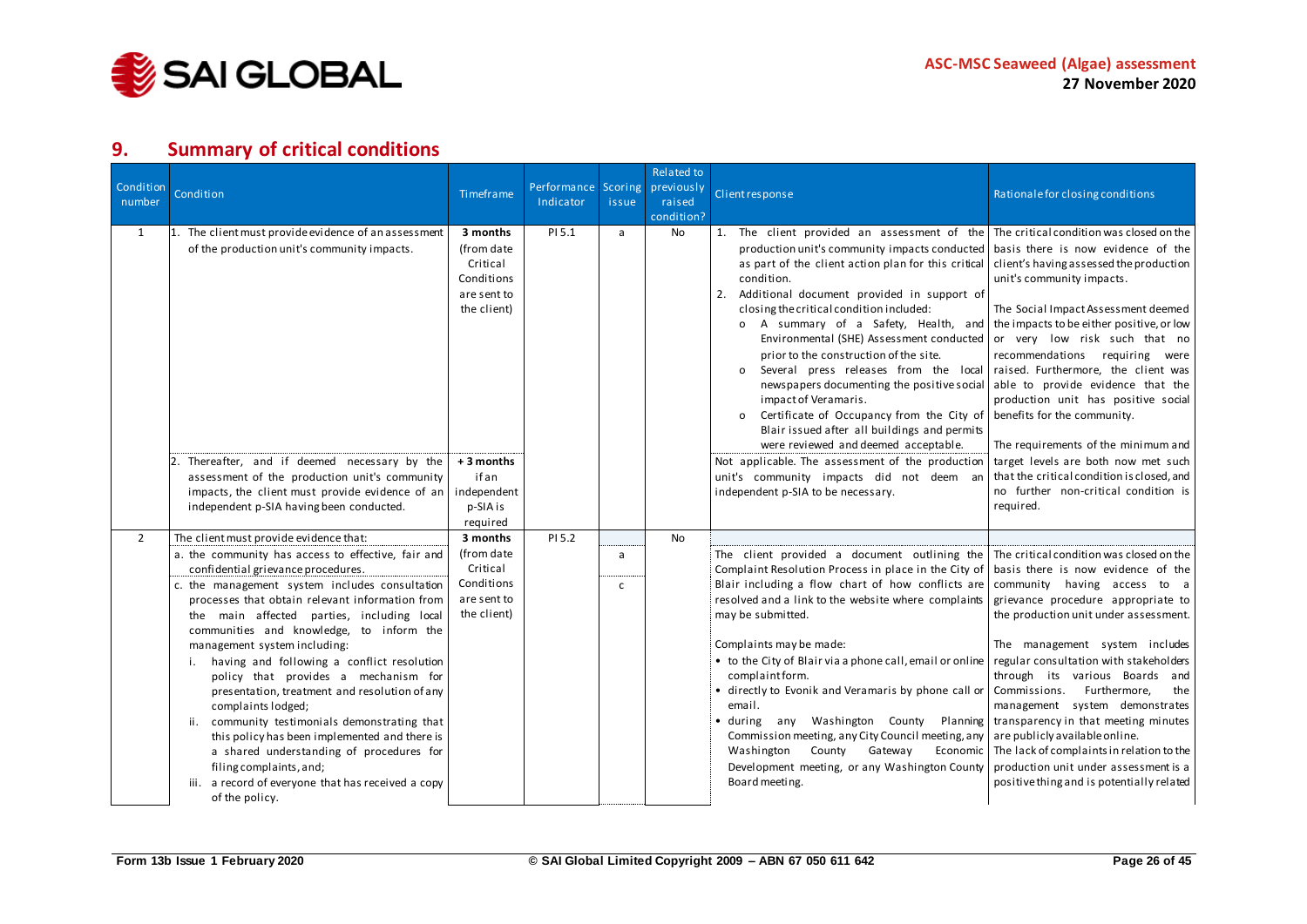

| Condition<br>number | Condition                                                                                                   | Timeframe | Performance Scoring previously<br>Indicator | issue | Related to<br>raised<br>condition? | Client response                                                                                                                                                                                                                                                                                                                                                                                                                                                                                                                                                                                                                                                                                                                                                                                                                                                                                                                                                                                                                                                                                                                        | Rationale for closing conditions                                            |
|---------------------|-------------------------------------------------------------------------------------------------------------|-----------|---------------------------------------------|-------|------------------------------------|----------------------------------------------------------------------------------------------------------------------------------------------------------------------------------------------------------------------------------------------------------------------------------------------------------------------------------------------------------------------------------------------------------------------------------------------------------------------------------------------------------------------------------------------------------------------------------------------------------------------------------------------------------------------------------------------------------------------------------------------------------------------------------------------------------------------------------------------------------------------------------------------------------------------------------------------------------------------------------------------------------------------------------------------------------------------------------------------------------------------------------------|-----------------------------------------------------------------------------|
|                     | d. The consultation process provides opportunity for<br>all interested and affected parties to be involved. |           |                                             | d     |                                    | The County Board and City Council meet biweekly, the $\vert$ to the overall positive social impacts<br>Planning Commission meets monthly, and Gateway attributed to the facility.<br>Economic Development meeting meets bimonthly<br>(Evonik's Site Manager, is a member of this Board), so   Overall, the assessment team is<br>the community has a chance to voice concerns   satisfied that the requirements of the<br>multiple times a month at different meetings. Note. minimum and target levels are both<br>Many meeting minutes are available online at: now met such that the critical<br>http://www.co.washington.ne.us/meetings.html<br>While no complaints have been lodged against<br>Veramaris specifically, the client provided numerous<br>examples of the complaints process in action where<br>complaints have been submitted to the City of Blair<br>against other companies and ultimately resolved.<br>The document illustrates that the complaints<br>mechanism is easily accessible to the community at all<br>times with there being many avenues that allow<br>members of the community voice their concerns | condition is closed, and no further non-<br>critical condition is required. |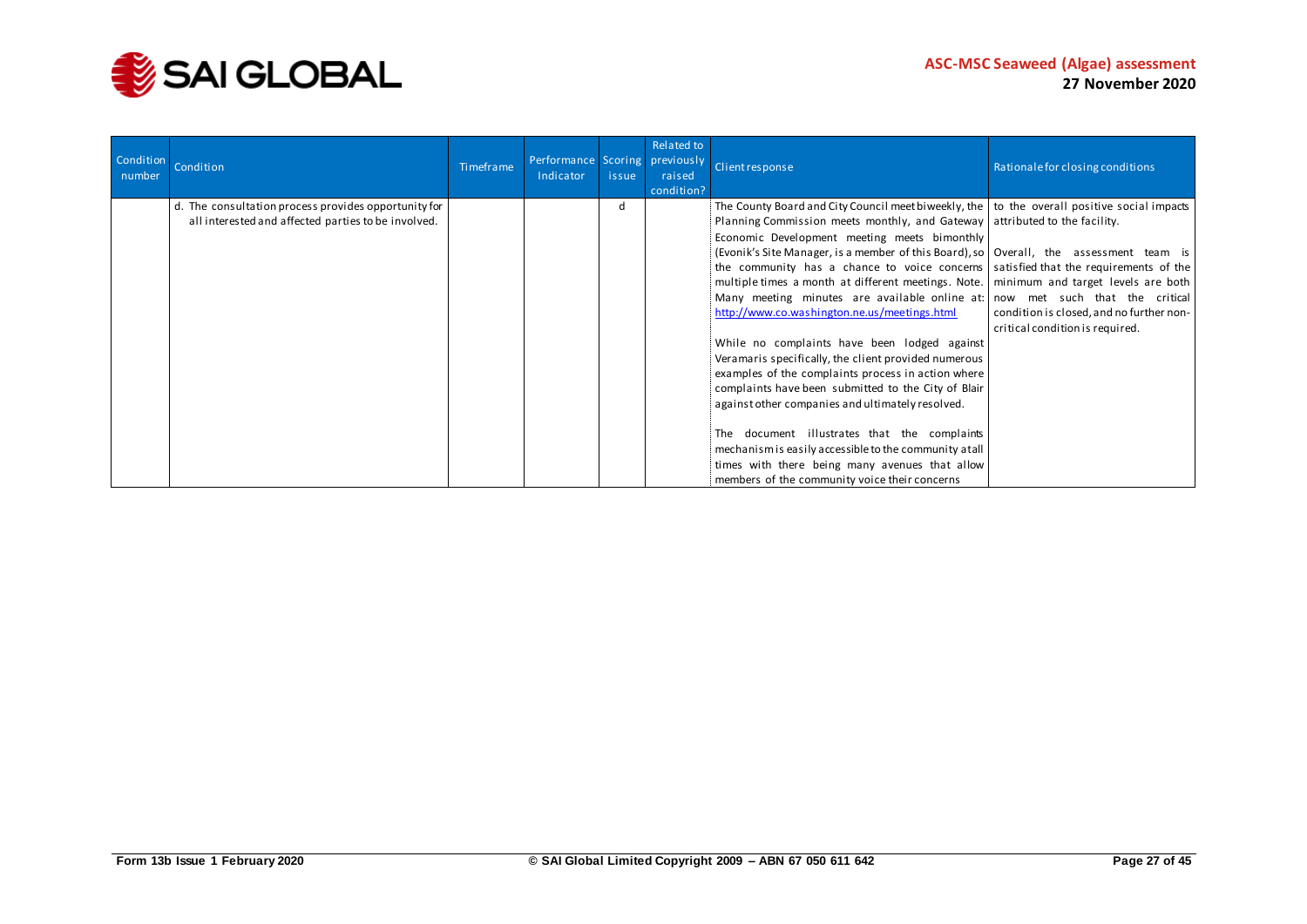

### **10. Summary of conditions**

The assessment team are required to create a schedule of conditions stating the specific requirements that are to be met within a specified timeframe for each performance that has met the minimum level but failed to meet the target level.

Those conditions are drafted to follow the narrative of the scoring issue(s) not met and result in improved performance to the target level within a specified timeframe of not more than one year. Although this timeframe may be extended if achieving the target level may take longer even if the best possible actions are taken [ASC-MSC CAR §17.12.2, §17.2.3 and §17.2.3.1].

<span id="page-27-0"></span>

| Condition<br>number | Condition                                                                                                                                                                                                                                                                                                                                                                                                                                                                                                                           | Timeframe | Performance Scoring<br>Indicator | issue | Related to<br>previously<br>raised<br>condition? | <b>Action Plan</b><br>(provided by the client in the review of the Client Draft<br>Report)                                                                                                                                                                                                                                                                                                                                                                                                                                                                                                                                                                                                                                                                                                                                                                                                                                                                                                                                                                                                                                                                                                                                                                                                                                                                                                                                    | Rationale for closing conditions<br>(to be updated during surveillance)                                                                                                                                                                                                                                                                                                            |
|---------------------|-------------------------------------------------------------------------------------------------------------------------------------------------------------------------------------------------------------------------------------------------------------------------------------------------------------------------------------------------------------------------------------------------------------------------------------------------------------------------------------------------------------------------------------|-----------|----------------------------------|-------|--------------------------------------------------|-------------------------------------------------------------------------------------------------------------------------------------------------------------------------------------------------------------------------------------------------------------------------------------------------------------------------------------------------------------------------------------------------------------------------------------------------------------------------------------------------------------------------------------------------------------------------------------------------------------------------------------------------------------------------------------------------------------------------------------------------------------------------------------------------------------------------------------------------------------------------------------------------------------------------------------------------------------------------------------------------------------------------------------------------------------------------------------------------------------------------------------------------------------------------------------------------------------------------------------------------------------------------------------------------------------------------------------------------------------------------------------------------------------------------------|------------------------------------------------------------------------------------------------------------------------------------------------------------------------------------------------------------------------------------------------------------------------------------------------------------------------------------------------------------------------------------|
| 3                   | The client must provide evidence that the risk of child<br>labor and young worker abuse has been minimized<br>including that the production unit has in place:<br>a. A written policy or declaration stating that:<br>the organization is against child labor and will<br>not employ anybody younger than 15 years old.<br>ii. The actions to be taken if child labor or young<br>worker abuse is discovered.<br>iii. How risks of child labor are minimized.<br>A system that monitors the policy and its<br>b.<br>implementation. | 1 year    | 4.1                              | a     | <b>No</b>                                        | a. A description of the root cause(s) of the condition.<br>Veramaris and Evonik are against child labor and   that a policy now exists stating that the<br>they don't employ any children/minors. This is<br>specified in each company's Code of Conduct.<br>However, a specific, standalone child labor policy age.<br>was not present. Therefore, Evonik must provide<br>evidence that the risk of child labor and young   The policy also includes actions to<br>worker abuse has been minimized including that<br>the production unit has in place:<br>A. A written policy or declaration stating that:<br>the organization is against child labor and<br>will not employ anybody younger than 15<br>years old.<br>The actions to be taken if child labor or<br>young worker abuse is discovered.<br>iii. How risks of child labor are minimized.<br>B. A system that monitors the policy and its<br>implementation.<br>b. The corrective action(s) to be taken and how<br>these will address the condition to meet the<br>target level.<br>A standalone policy stating that Evonik is against<br>child labor will be drafted. This will include a<br>written declaration stating that the organization is<br>against child labor and will not employ anybody<br>younger than 15 years old. The policy will also<br>address actions to be taken if child labor is<br>discovered, how to minimize the risk of child labor. | The condition was closed on the basis<br>organization is against child labor and<br>will not hire any child under 15 years of<br>minimize the risk of child labor, steps to<br>be taken if child labor is discovered,<br>and a system that monitors the policy<br>and implementation.<br>The requirements of the target level<br>are now met such that the condition is<br>closed. |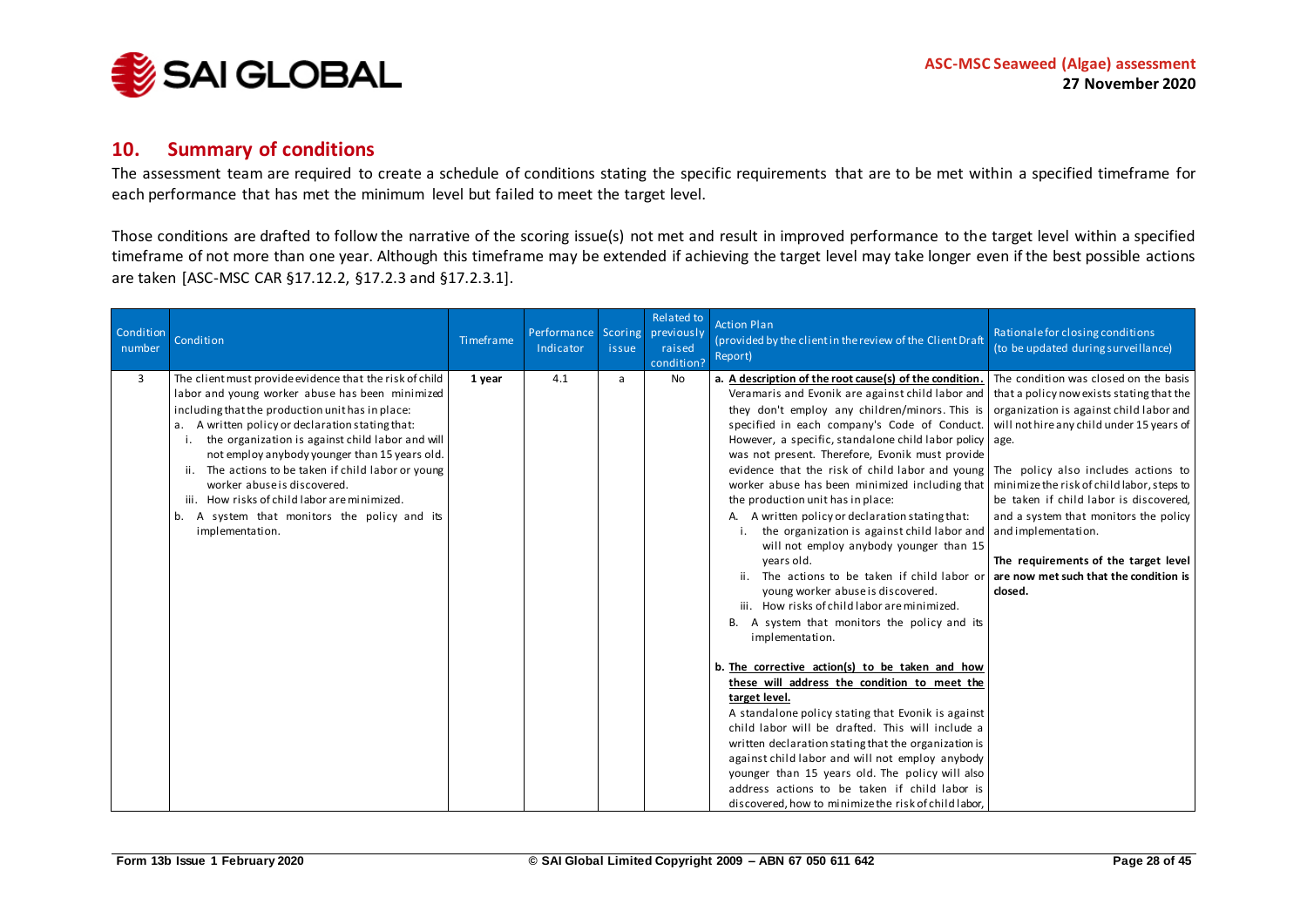

| Condition<br>number | Condition                                                                                                                                                                                                                                                                              | Timeframe | Performance Scoring<br>Indicator | issue | Related to<br>previously<br>raised<br>condition? | <b>Action Plan</b><br>(provided by the client in the review of the Client Draft<br>Report)                                                                                                                                                                                                                                                                                                                                                                                                                                                                                                                                                                                                                                                                                                         | Rationale for closing conditions<br>(to be updated during surveillance)                                                                                                                                                                                                                                     |
|---------------------|----------------------------------------------------------------------------------------------------------------------------------------------------------------------------------------------------------------------------------------------------------------------------------------|-----------|----------------------------------|-------|--------------------------------------------------|----------------------------------------------------------------------------------------------------------------------------------------------------------------------------------------------------------------------------------------------------------------------------------------------------------------------------------------------------------------------------------------------------------------------------------------------------------------------------------------------------------------------------------------------------------------------------------------------------------------------------------------------------------------------------------------------------------------------------------------------------------------------------------------------------|-------------------------------------------------------------------------------------------------------------------------------------------------------------------------------------------------------------------------------------------------------------------------------------------------------------|
|                     |                                                                                                                                                                                                                                                                                        |           |                                  |       |                                                  | and a system that monitors the policy and<br>implementation.<br>c. Who will undertake the actions in the plan to<br>meet the condition(s).<br>Evonik HR and Legal department<br>d. The specified time period within which the<br>condition(s) will be addressed.<br>A draft of the policy is targeted to be completed by<br>~Sept. 15th and will be shared with the audit team.<br>e. How progress to meeting condition(s) will be<br>shown to the audit team.<br>The policy will be shared with the audit team on<br>~Sept. 15th.<br>f. Funding and/or resources of other entities<br>needed to close the condition.<br>Time from Evonik HR and Legal department to draft<br>policy                                                                                                               |                                                                                                                                                                                                                                                                                                             |
| $\overline{4}$      | The client must provide evidence that the risk of<br>forced, bonded or compulsory labor has been<br>minimized including that:<br>a. A clear policy against forced, bonded and<br>compulsory labor is in place.<br>b. All workers have received a copy of and<br>understand the policy. | 1 year    | 4.2                              | a     | <b>No</b>                                        | a. A description of the root cause(s) of the condition.<br>A clear policy that is against forced, bonded, and<br>compulsory labor was missing. Veramaris and<br>Evonik are against forced, bonded, and compulsory<br>labor, and this is stated in their Codes of Conduct.<br>However, a standalone policy was not in place and<br>needs to be so in order to satisfy this requirement.<br>b. The corrective action(s) to be taken and how<br>these will address the condition to meet the<br>target level.<br>A standalone policy stating that Evonik is against<br>forced, bonded, and compulsory labor will be<br>drafted. The workers at the Blair site will receive a<br>copy.<br>c. Who will undertake the actions in the plan to<br>meet the condition(s).<br>Evonik HR and Legal department | The condition was closed on the basis<br>that a policy now exists stating that the<br>organization is against forced, bonded<br>and compuls or y labor and that workers<br>have received a copy of the policy.<br>The requirements of the target level<br>are now met such that the condition is<br>closed. |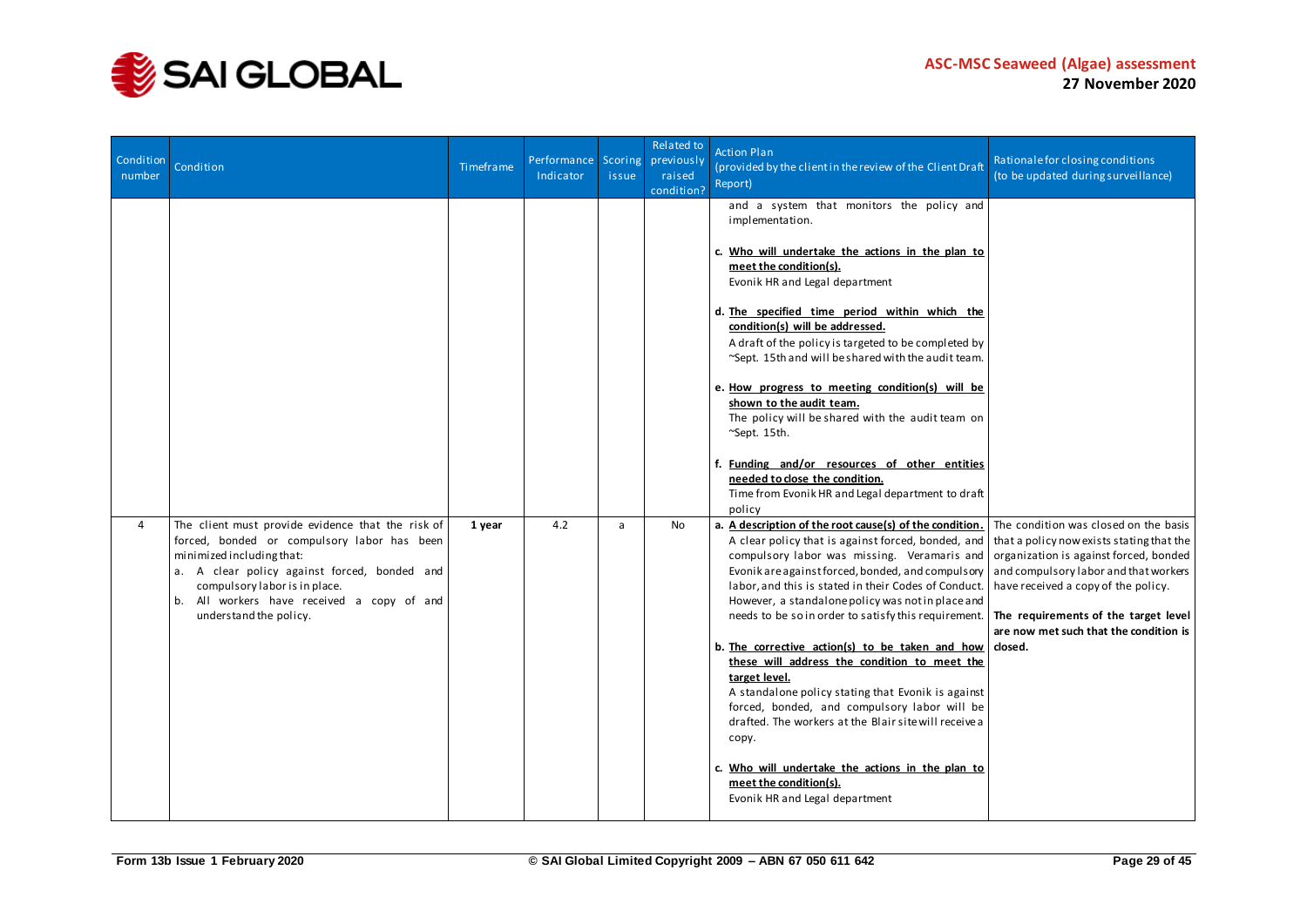

| Condition<br>number | Condition                                                                                                                                                                                                                                                                                                                               | Timeframe | Performance Scoring<br>Indicator | issue | Related to<br>previously<br>raised<br>condition? | <b>Action Plan</b><br>(provided by the client in the review of the Client Draft<br>Report)                                                                                                                                                                                                                                                                                                                                                                                                                                                                                                                                                                                                                                                                                                                                                                                                                                                                                                                                                                                                                                                                                                                                                                                                                                                        | Rationale for closing conditions<br>(to be updated during surveillance)                                                                                                                                                                                                                                                                 |
|---------------------|-----------------------------------------------------------------------------------------------------------------------------------------------------------------------------------------------------------------------------------------------------------------------------------------------------------------------------------------|-----------|----------------------------------|-------|--------------------------------------------------|---------------------------------------------------------------------------------------------------------------------------------------------------------------------------------------------------------------------------------------------------------------------------------------------------------------------------------------------------------------------------------------------------------------------------------------------------------------------------------------------------------------------------------------------------------------------------------------------------------------------------------------------------------------------------------------------------------------------------------------------------------------------------------------------------------------------------------------------------------------------------------------------------------------------------------------------------------------------------------------------------------------------------------------------------------------------------------------------------------------------------------------------------------------------------------------------------------------------------------------------------------------------------------------------------------------------------------------------------|-----------------------------------------------------------------------------------------------------------------------------------------------------------------------------------------------------------------------------------------------------------------------------------------------------------------------------------------|
|                     |                                                                                                                                                                                                                                                                                                                                         |           |                                  |       |                                                  | d. The specified time period within which the<br>condition(s) will be addressed.<br>A draft of the policy is targeted to be completed by<br>~Sept. 15th and will be shared with the audit team.<br>e. How progress to meeting condition(s) will be<br>shown to the audit team.<br>The policy will be shared with the audit team on<br>~Sept. 15th.<br>f. Funding and/or resources of other entities<br>needed to close the condition.<br>Time from Evonik HR and Legal department to draft<br>policy                                                                                                                                                                                                                                                                                                                                                                                                                                                                                                                                                                                                                                                                                                                                                                                                                                              |                                                                                                                                                                                                                                                                                                                                         |
| 5                   | The client must provide evidence that the<br>organization abides by industry norms. Overtime is<br>not regular. Workers are provided with at least one<br>day off following every six consecutive days of<br>working including that working hours do not exceed<br>48 hours including 12 overtime hours per week on a<br>regular basis. | 1 year    | 4.8                              | a     | <b>No</b>                                        | a. A description of the root cause(s) of the condition.<br>The client must provide evidence that the<br>organization abides by industry norms. Overtime is<br>not regular. Workers are provided with at least one<br>day off following every six consecutive days of<br>working including that working hours do not<br>exceed 48 hours including 12 overtime hours per<br>week on a regular basis. Based on the information<br>looked at by the CAB auditor, it was claimed that<br>the workers were having too much overtime.<br>b. The corrective action(s) to be taken and how<br>these will address the condition to meet the<br>target level.<br>The Evonik plant allows for overtime according to<br>local legislation. Based on the shift work schedule,<br>overtime is required during one week, but it is<br>offset during the next week. Therefore for a two<br>week period, scheduled overtime is less than 12<br>hours per week. However, employees can pick up<br>additional overtime, which is voluntary. With the<br>voluntary overtime, overtime could exceed the<br>limits allowed by the ILO guidelines. In order to<br>address this, an agreement with the overtime rules<br>will be documented and signed by the employees.<br>If there is agreement in place which documents the<br>overtime guidelines and is signed by the | The condition has not yet been closed<br>as the requirements of the target level<br>are not yet met.<br>This represents the second action plan<br>as the first was rejected by the audit<br>team.<br>The amended Client Action Plan has<br>been accepted and progress will be<br>assessed at, or before, the 1st<br>surveillance audit. |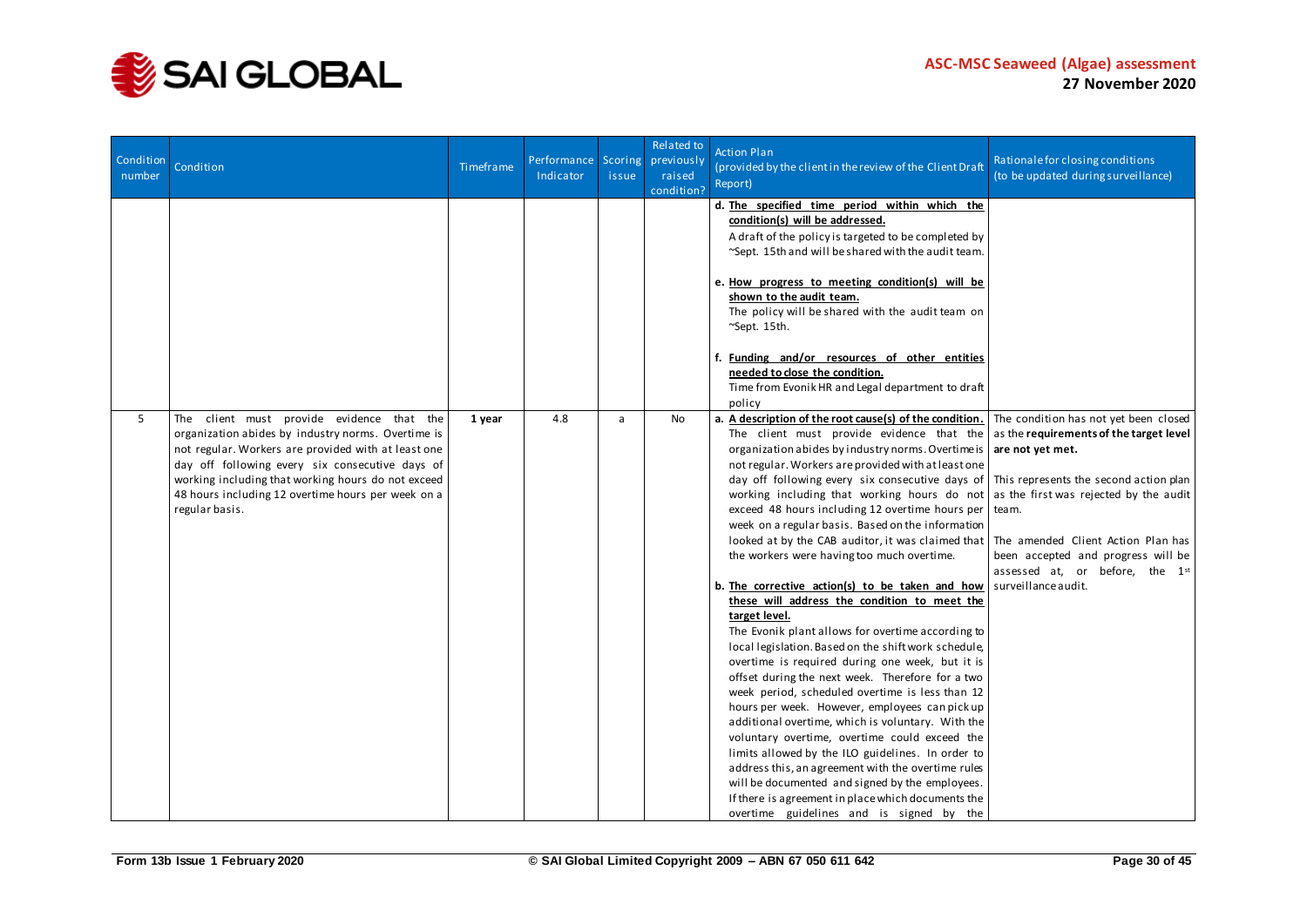

| Condition<br>number | Condition                                                                                                                                                                                                                                                                                                                                                                                                                                                                                                                                                                                                  | Timeframe | Performance Scoring<br>Indicator | issue | Related to<br>previously<br>raised<br>condition? | <b>Action Plan</b><br>(provided by the client in the review of the Client Draft<br>Report)                                                                                                                                                                                                                                                                                                                                                                                                                                                                                                                                                                                                                                                                                                         | Rationale for closing conditions<br>(to be updated during surveillance)                                                                                                                                                         |
|---------------------|------------------------------------------------------------------------------------------------------------------------------------------------------------------------------------------------------------------------------------------------------------------------------------------------------------------------------------------------------------------------------------------------------------------------------------------------------------------------------------------------------------------------------------------------------------------------------------------------------------|-----------|----------------------------------|-------|--------------------------------------------------|----------------------------------------------------------------------------------------------------------------------------------------------------------------------------------------------------------------------------------------------------------------------------------------------------------------------------------------------------------------------------------------------------------------------------------------------------------------------------------------------------------------------------------------------------------------------------------------------------------------------------------------------------------------------------------------------------------------------------------------------------------------------------------------------------|---------------------------------------------------------------------------------------------------------------------------------------------------------------------------------------------------------------------------------|
|                     |                                                                                                                                                                                                                                                                                                                                                                                                                                                                                                                                                                                                            |           |                                  |       |                                                  | employees, then the requirements for PI 4.8 would<br>be covered.<br>c. Who will undertake the actions in the plan to<br>meet the condition(s).<br>Evonik/Veramaris team<br>d. The specified time period within which the<br>condition(s) will be addressed.<br>Target to complete by the end of December 2020,<br>hopefully even earlier.<br>e. How progress to meeting condition(s) will be<br>shown to the audit team.<br>A document will be drafted which details the<br>overtime guidelines. This will be signed by the<br>employees and presented to the auditors.<br>f. Funding and/or resources of other entities<br>needed to close the condition.<br>Some time will be needed to document the<br>overtime guidelines and have these guidelines<br>reviewed and signed by the employees.   |                                                                                                                                                                                                                                 |
| 6                   | The client must provide evidence of environmental<br>and social awareness and training, in production unit<br>workers, sufficient for them to properly dispose of<br>waste, and prevent and manage chemical and<br>hydrocarbon spills, or to lodge a grievance. Including<br>that the production unit:<br>a. Has policies in place to ensure continuing<br>education of workers.<br>Provides incentives that encourage workers to<br>b.<br>participate in educational initiatives.<br>Demonstrates that workers have the appropriate<br>c.<br>level of understanding of environmental and<br>socialissues. | 1 year    | 4.9                              | a     | <b>No</b>                                        | a. A description of the root cause(s) of the condition.<br>The client must provide evidence of environmental<br>and social awareness and training, in production<br>unit workers, sufficient for them to properly<br>dispose of waste, and prevent and manage<br>chemical and hydrocarbon spills, or to lodge a<br>grievance. Including that the production unit:<br>A. Has policies in place to ensure continuing<br>education of workers.<br>B. Provides incentives that encourage workers to<br>participate in educational initiatives.<br>C. Demonstrates that workers have the<br>appropriate level of understanding of<br>environmental and social issues.<br>From the audit report, it was noted that no<br>evidence of a policy to ensure continuing education<br>of workers was observed. | The condition has not yet been closed<br>as the requirements of the target level<br>are not yet met.<br>The Client Action Plan has been<br>accepted and progress will be assessed<br>at, or before, the 1st surveillance audit. |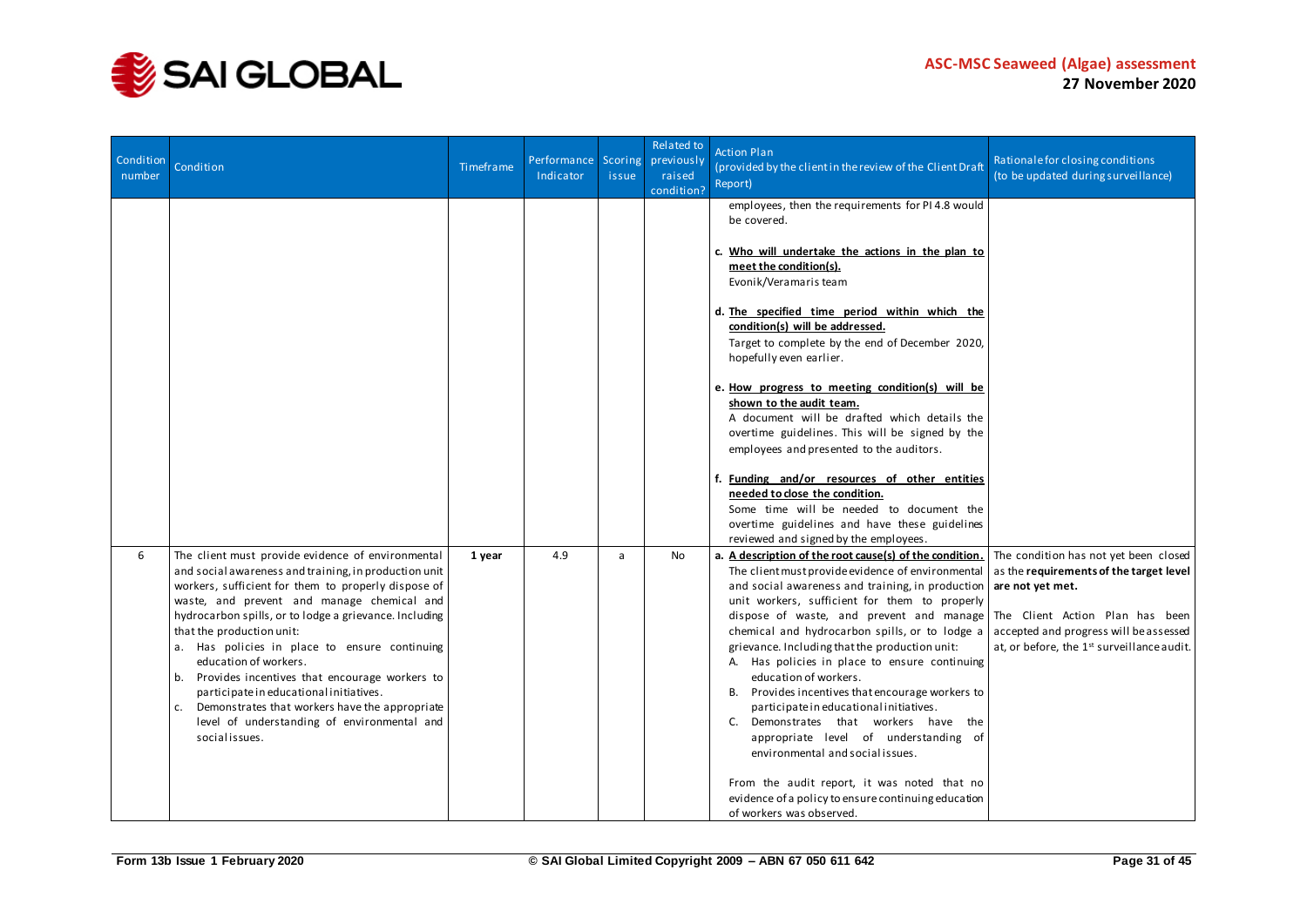

| Condition<br>number | Condition                                                                                                                                                                                                                                                                                              | Timeframe | Performance<br>Indicator | Scoring<br>issue | <b>Related</b> to<br>previously<br>raised<br>condition? | <b>Action Plan</b><br>(provided by the client in the review of the Client Draft<br>Report)                                                                                                                                                                                                                                                                                                                                                                                                                                                                                                                                                                                                                                                                                                                                                                                                                                                                                                                                                                                                                                                                                                                                                                                                                    | Rationale for closing conditions<br>(to be updated during surveillance)                                                                                                                                                         |
|---------------------|--------------------------------------------------------------------------------------------------------------------------------------------------------------------------------------------------------------------------------------------------------------------------------------------------------|-----------|--------------------------|------------------|---------------------------------------------------------|---------------------------------------------------------------------------------------------------------------------------------------------------------------------------------------------------------------------------------------------------------------------------------------------------------------------------------------------------------------------------------------------------------------------------------------------------------------------------------------------------------------------------------------------------------------------------------------------------------------------------------------------------------------------------------------------------------------------------------------------------------------------------------------------------------------------------------------------------------------------------------------------------------------------------------------------------------------------------------------------------------------------------------------------------------------------------------------------------------------------------------------------------------------------------------------------------------------------------------------------------------------------------------------------------------------|---------------------------------------------------------------------------------------------------------------------------------------------------------------------------------------------------------------------------------|
|                     |                                                                                                                                                                                                                                                                                                        |           |                          |                  |                                                         | b. The corrective action(s) to be taken and how<br>these will address the condition to meet the<br>target level.<br>All training records and educational opportunities<br>will be fully documented and shared with the<br>auditors. It has been discussed within the<br>Evonik/Veramaris team that the Evonik site is likely<br>already doing the necessary training and<br>educational opportunities to fulfill the target, but it<br>wasn't properly documented or shown during the<br>audit. After showing all existing training records<br>and educational opportunities, if it is deemed that<br>the target still isn't met, a more complete policy<br>ensuring continuing education can be drafted.<br>c. Who will undertake the actions in the plan to<br>meet the condition(s).<br>Evonik HR and ESH officer.<br>d. The specified time period within which the<br>condition(s) will be addressed.<br>Target to complete by the end of December 2020,<br>hopefully even earlier.<br>e. How progress to meeting condition(s) will be<br>shown to the audit team.<br>Team will come back with all training records and<br>educational opportunities for the site.<br>f. Funding and/or resources of other entities<br>needed to close the condition.<br>Time required by the HR and ESH officer on site. |                                                                                                                                                                                                                                 |
| $\overline{7}$      | The client must provide evidence that noise, light and<br>odor originating from the production unit are<br>minimized in areas where it may impact others or as<br>prescribed by law including that they:<br>a. Have managed to minimize noise, light and odor<br>originating from the production unit. | 1 year    | 5.6                      | a                | No                                                      | a. A description of the root cause(s) of the condition.<br>The client must provide evidence that noise, light<br>and odor originating from the production unit are<br>minimized in areas where it may impact others or<br>as prescribed by law including that they:<br>A. Have managed to minimize noise, light and<br>odor originating from the production unit.                                                                                                                                                                                                                                                                                                                                                                                                                                                                                                                                                                                                                                                                                                                                                                                                                                                                                                                                             | The condition has not yet been closed<br>as the requirements of the target level<br>are not yet met.<br>The Client Action Plan has been<br>accepted and progress will be assessed<br>at, or before, the 1st surveillance audit. |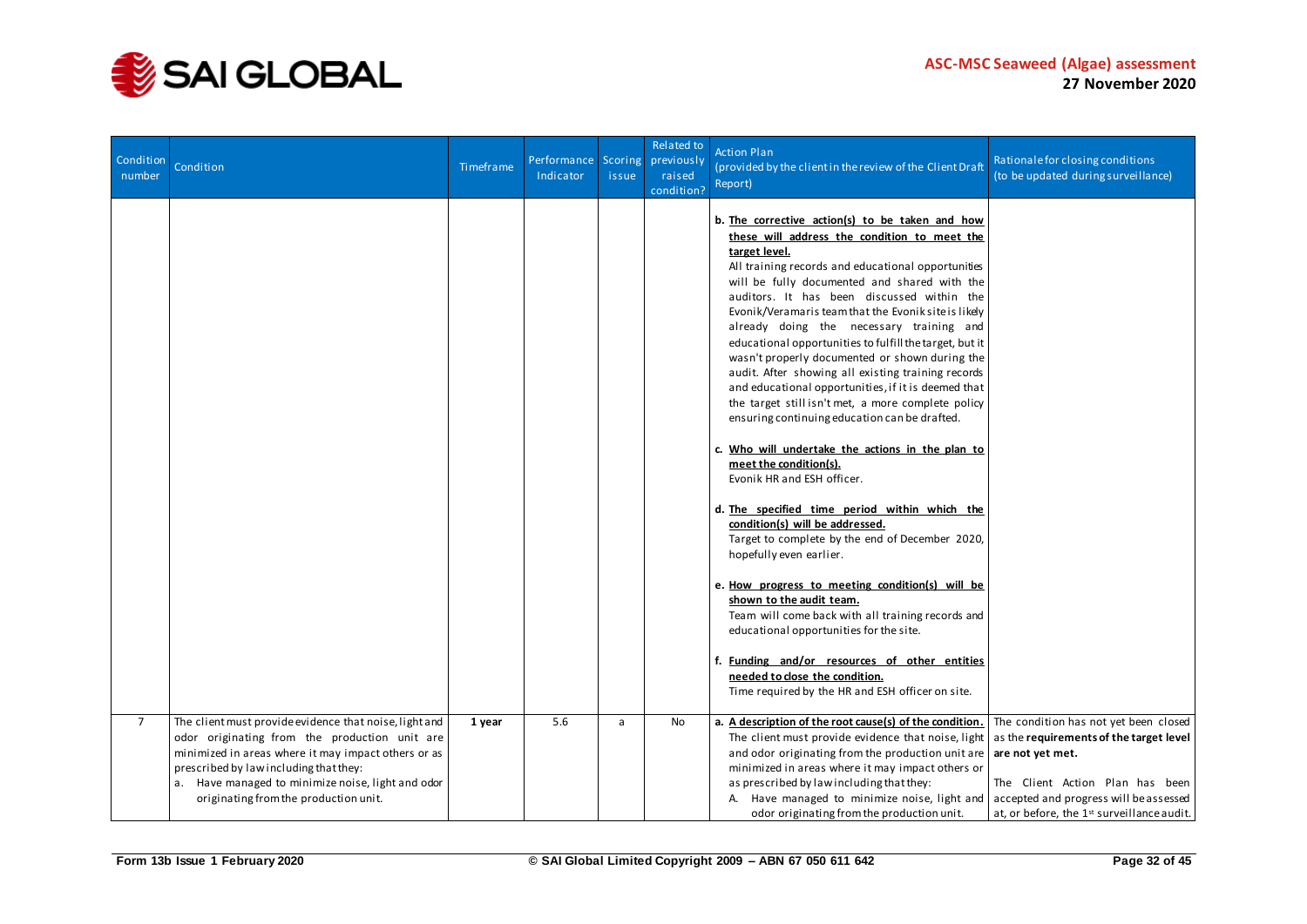

| Condition<br>number | Condition                                                                                                                         | Timeframe | Performance Scoring<br>Indicator | issue | Related to<br>previously<br>raised<br>condition? | <b>Action Plan</b><br>(provided by the client in the review of the Client Draft<br>Report)                                                                                                                                                                                                                                        | Rationale for closing conditions<br>(to be updated during surveillance) |
|---------------------|-----------------------------------------------------------------------------------------------------------------------------------|-----------|----------------------------------|-------|--------------------------------------------------|-----------------------------------------------------------------------------------------------------------------------------------------------------------------------------------------------------------------------------------------------------------------------------------------------------------------------------------|-------------------------------------------------------------------------|
|                     | Have and maintain designated storage areas and<br>b.<br>containers, which are appropriate for the<br>materials that create odors. |           |                                  |       |                                                  | B. Have and maintain designated storage areas<br>and containers, which are appropriate for the<br>materials that create odors.                                                                                                                                                                                                    |                                                                         |
|                     |                                                                                                                                   |           |                                  |       |                                                  | In the audit report no written explanation or<br>interpretation of noise results is presented to know<br>if the noise has been managed to minimize and<br>meet the target level of the indicator.                                                                                                                                 |                                                                         |
|                     |                                                                                                                                   |           |                                  |       |                                                  | b. The corrective action(s) to be taken and how<br>these will address the condition to meet the<br>target level.<br>Build off of the initial Safety, Health, and<br>Environmental study and the existing noise data to<br>complete a full report addressing noise, light, and<br>odor. Prepare updated report with explanation on |                                                                         |
|                     |                                                                                                                                   |           |                                  |       |                                                  | what has been done to minimize detrimental<br>effects of noise, light, and odor.                                                                                                                                                                                                                                                  |                                                                         |
|                     |                                                                                                                                   |           |                                  |       |                                                  | c. Who will undertake the actions in the plan to<br>meet the condition(s).<br>EHS office along with support from Veramaris<br>team.                                                                                                                                                                                               |                                                                         |
|                     |                                                                                                                                   |           |                                  |       |                                                  | d. The specified time period within which the<br>condition(s) will be addressed.<br>By end of Feb 2021.                                                                                                                                                                                                                           |                                                                         |
|                     |                                                                                                                                   |           |                                  |       |                                                  | e. How progress to meeting condition(s) will be<br>shown to the audit team.<br>Updates on the noise, light, and odor study can be<br>shared with the audit team as they are obtained.                                                                                                                                             |                                                                         |
|                     |                                                                                                                                   |           |                                  |       |                                                  | f. Funding and/or resources of other entities<br>needed to close the condition.<br>Time needed to put together the updated noise,<br>light, and odor study and write the report.                                                                                                                                                  |                                                                         |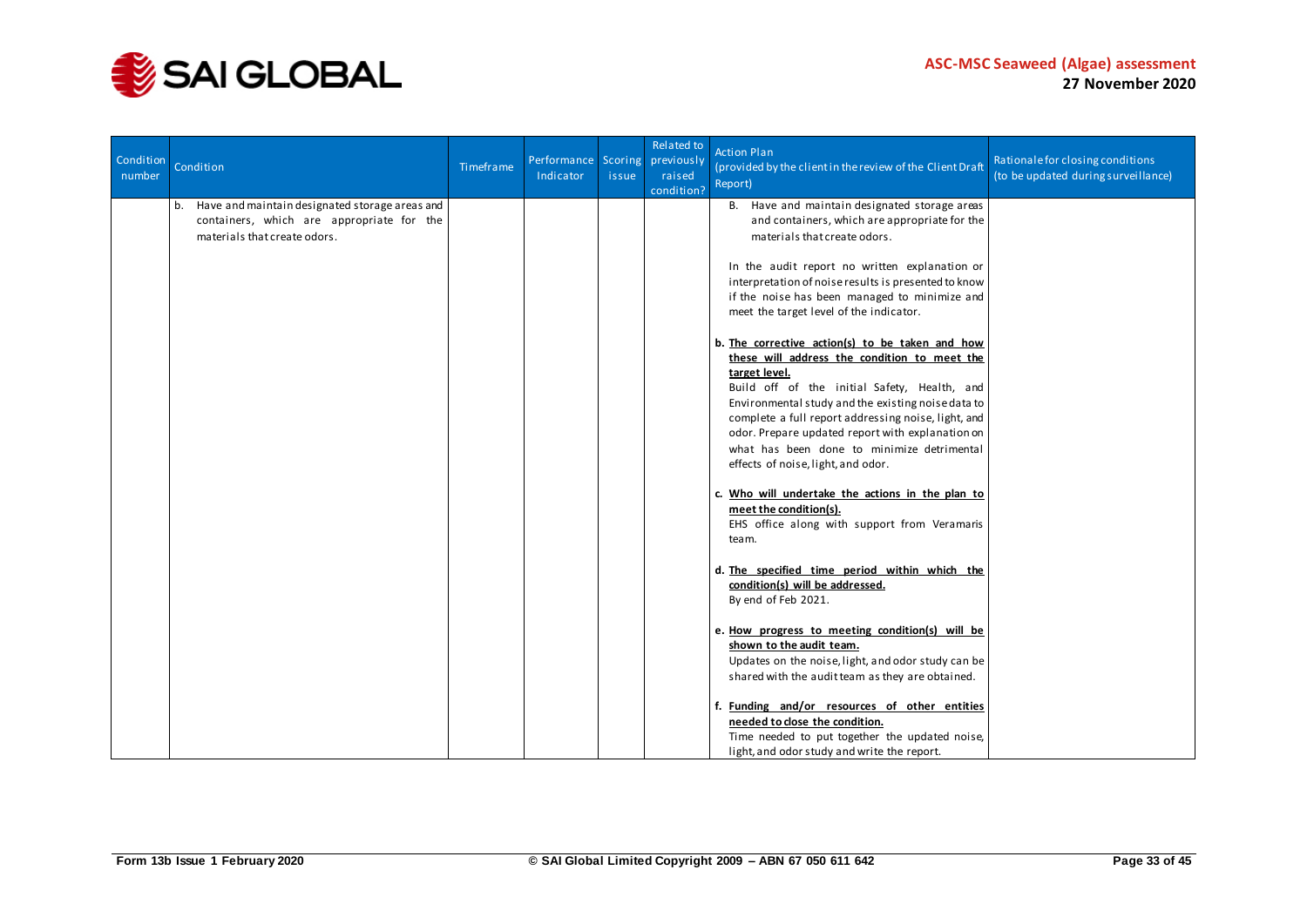

## **11. Traceability (CAR 17.14)**

<span id="page-33-0"></span>

| 1. Review and document:                                                                                                                                                                                              | Description                                         |               |                                                                                                                                                  |                                                   |  |  |
|----------------------------------------------------------------------------------------------------------------------------------------------------------------------------------------------------------------------|-----------------------------------------------------|---------------|--------------------------------------------------------------------------------------------------------------------------------------------------|---------------------------------------------------|--|--|
| 1a. The flow of certified product from harvest to sale within the UoA.                                                                                                                                               |                                                     |               | Algal oil starts with algae cell cultures which are cultured indoors in enclosed facility. Cultures are transferred to larger vats until harvest |                                                   |  |  |
|                                                                                                                                                                                                                      |                                                     |               | parameters are met; then algal oil is extracted and stored until ready for shipment.                                                             |                                                   |  |  |
| 1b. The associated traceability system which allows product to be traced from   Paper batch records and SOPs accompany all the batches produced. This has critical information and details of the batch produced. In |                                                     |               |                                                                                                                                                  |                                                   |  |  |
| first point of sale back to the harvesting/culturing facilities in the UoA.                                                                                                                                          |                                                     |               | addition, PI System Explorer is the software that tracks process conditions over time and lets the operators and engineers to go back            |                                                   |  |  |
| 1c. The traceability documentation at each stage of handling certified product                                                                                                                                       |                                                     |               | and see process trends over time. Laboratory data for all batches are kept using LIMS (Laboratory Information Management System)                 |                                                   |  |  |
| and how product can be linked from each document (e.g. through batch                                                                                                                                                 | software.                                           |               |                                                                                                                                                  |                                                   |  |  |
| codes, lot codes, etc.                                                                                                                                                                                               |                                                     |               |                                                                                                                                                  |                                                   |  |  |
| 1d. A detailed description of the systems used to segregate and identify                                                                                                                                             |                                                     |               | There are no other similar products in the facility, only one type of algae is cultured for oil extraction warehouse has documents and           |                                                   |  |  |
| certified product at each stage of handling.                                                                                                                                                                         |                                                     |               | records for each batch where they keep the bill of lading and shipping schedule for all outbound shipments                                       |                                                   |  |  |
|                                                                                                                                                                                                                      | Currently                                           | Potentially   |                                                                                                                                                  |                                                   |  |  |
| 2. Identify if the following risks are currently or potentially applicable                                                                                                                                           | applicable?                                         | applicable?   | If answer to current or potential risk is yes clearly                                                                                            | Describe any traceability, segregation, or other  |  |  |
|                                                                                                                                                                                                                      | (Yes/No)                                            | (Yes/No)      | document the risk.                                                                                                                               | systems in place to manage and minimize the risk. |  |  |
| 2a. The possibility of mixing or substitution of certified and non-certified                                                                                                                                         | No                                                  | No            | No risk. The facility only produces the product that is                                                                                          |                                                   |  |  |
| product, including product of the same or similar appearance or species,                                                                                                                                             |                                                     |               | the subject of this assessment.                                                                                                                  |                                                   |  |  |
| produced within the same UoA.                                                                                                                                                                                        |                                                     |               |                                                                                                                                                  |                                                   |  |  |
| 2b. The possibility of mixing or substitution of certified and non-certified                                                                                                                                         | No                                                  | No            | Possible risk downstream in chains but not prior to                                                                                              |                                                   |  |  |
| product, type of production/harvest, including product of the same or similar                                                                                                                                        |                                                     |               | entry to Chain of Custody. The facility only produces                                                                                            |                                                   |  |  |
| appearance or species, present during production, harvest, transport,                                                                                                                                                |                                                     |               |                                                                                                                                                  |                                                   |  |  |
|                                                                                                                                                                                                                      | the product that is the subject of this assessment. |               |                                                                                                                                                  |                                                   |  |  |
| storage, or processing activities.                                                                                                                                                                                   |                                                     | ▃             |                                                                                                                                                  |                                                   |  |  |
| 2c. The possibility of subcontractors being used to handle, transport, store, or                                                                                                                                     | Yes                                                 |               | The product is produced by Evonik under a sub-                                                                                                   | The operations of Evonik were included in the     |  |  |
| process certified products.                                                                                                                                                                                          |                                                     |               | contractor agreement but there is no resulting risk as                                                                                           | scope of this assessment.                         |  |  |
|                                                                                                                                                                                                                      |                                                     |               | the operations of Evonik were included in the scope                                                                                              |                                                   |  |  |
|                                                                                                                                                                                                                      |                                                     |               | of this assessment.                                                                                                                              |                                                   |  |  |
| 2d. Any other opportunities where certified product could potentially be                                                                                                                                             | No                                                  | <b>No</b>     | As above, the facility only produces the product that                                                                                            |                                                   |  |  |
| mixed, substituted, or mislabelled with non-certified product before the point                                                                                                                                       |                                                     |               | is the subject of this assessment such that there are                                                                                            |                                                   |  |  |
| where product enters the Chain of Custody.                                                                                                                                                                           |                                                     |               | no opportunities for certified product to be mixed,                                                                                              |                                                   |  |  |
|                                                                                                                                                                                                                      |                                                     |               | substituted, or mislabelled with non-certified                                                                                                   |                                                   |  |  |
|                                                                                                                                                                                                                      |                                                     |               | product before entry to the Chain of Custody.                                                                                                    |                                                   |  |  |
| 3. Determination                                                                                                                                                                                                     | Yes/No                                              | Justification |                                                                                                                                                  |                                                   |  |  |
| 3a. Are traceability and segregations systems in place are sufficient to address                                                                                                                                     | Yes                                                 |               | Given the absence of risk of mixing of certified and uncertified product prior to the entry point to chain of custody, the                       |                                                   |  |  |
| the risks and to ensure all products identified and sold as certified originate                                                                                                                                      |                                                     |               | traceability and segregations systems in place are sufficient to address the risks and to ensure all products identified and                     |                                                   |  |  |
| from the UoA?                                                                                                                                                                                                        | sold as certified originate from the UoA.           |               |                                                                                                                                                  |                                                   |  |  |
| 3b. Is a separate chain of custody certification required for the UoA before                                                                                                                                         | No                                                  |               | Given that there is no risk of mixing of certified and uncertified product prior to the entry point to chain of custody,                         |                                                   |  |  |
| products can be sold as certified?                                                                                                                                                                                   |                                                     |               | separate CoC certification is not required.                                                                                                      |                                                   |  |  |
| 3c. Confirm whether products are eligible to enter further chains of custody.                                                                                                                                        | Yes                                                 |               | Given the above, products originating from the UoA are eligible to enter further chains of custody.                                              |                                                   |  |  |
| 3d. If a separate chain of custody certification is not required, document the                                                                                                                                       | $\overline{\phantom{0}}$                            |               | While legal ownership of the product changes from Veramaris (USA) LLC to Veramaris VOF, both are members of the                                  |                                                   |  |  |
| intended point of first sale.                                                                                                                                                                                        |                                                     |               | same overarching organization and both are named members of the Client Group-therefore, the intended point of first                              |                                                   |  |  |
|                                                                                                                                                                                                                      |                                                     |               | sale is when ownership is transferred to an entity outside of the Client Group.                                                                  |                                                   |  |  |
| 3e. If a separate chain of custody certification is not required, document the                                                                                                                                       | —                                                   |               | Chain of custody is required to begin from the point of transfer of ownership from Veramaris VOF to another entity                               |                                                   |  |  |
| point from which chain of custody is required to begin.                                                                                                                                                              | outside of the Client Group                         |               |                                                                                                                                                  |                                                   |  |  |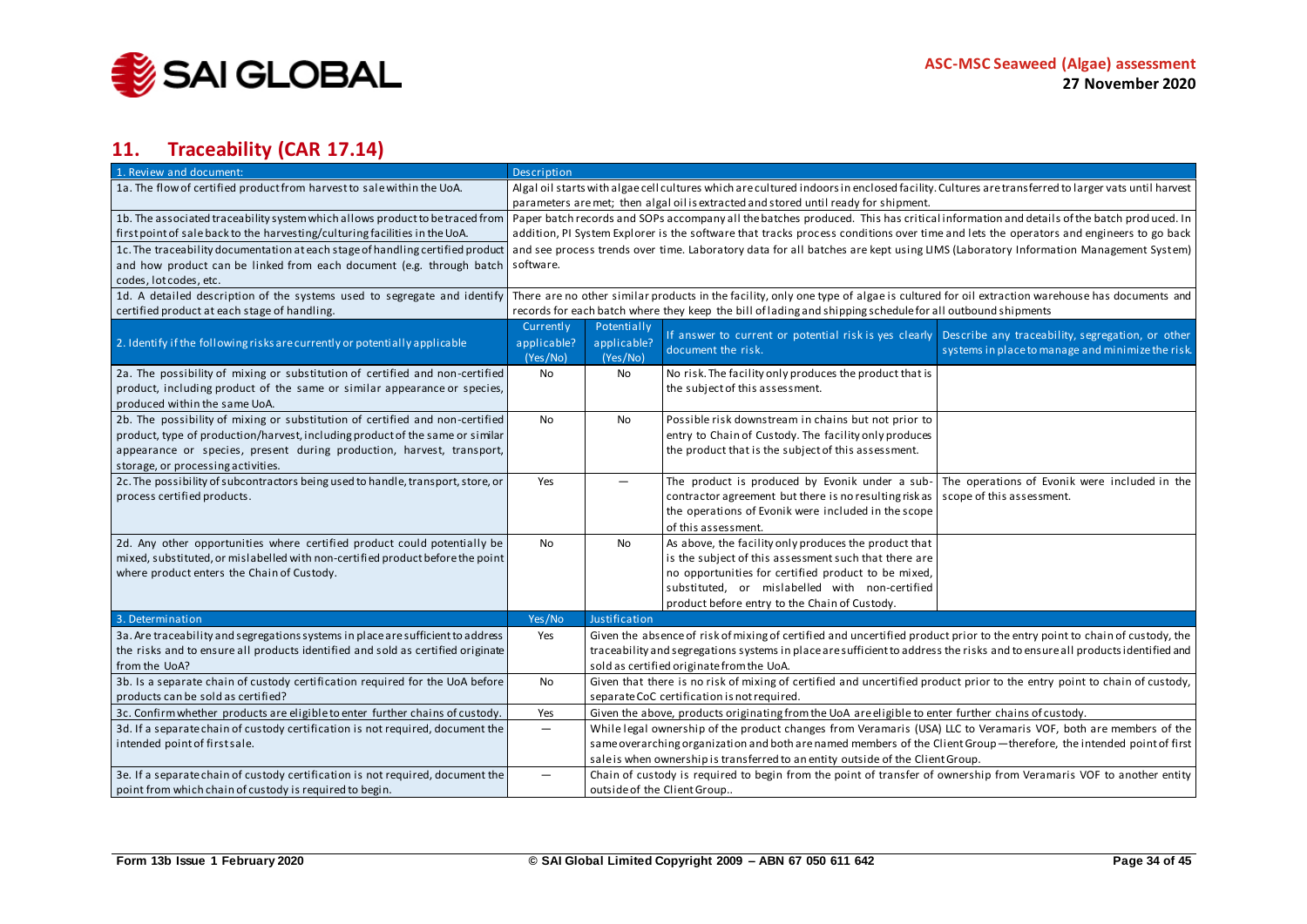

## <span id="page-34-0"></span>**12. Determination**

| Draft determination      | The applicant will be recommended for certification provided:                                  |
|--------------------------|------------------------------------------------------------------------------------------------|
|                          | all critical conditions are closed within the required timeframes;<br>1)                       |
|                          | the number of cumulative conditions in each Principle is reduced to allowable levels as<br>2)  |
|                          | defined in ASC-MSC CAR §Table 4, and;                                                          |
|                          | appropriate actions plans are submitted to address any remaining conditions within the<br>3)   |
|                          | defined timeframes.                                                                            |
| Final determination      | No changes to the determination have been made after PCDR-therefore, the Final                 |
|                          | Determination is as outlined above.                                                            |
| Entities allowed to use  | The entities allowed to use any resulting ASC-MSC certificate are defined by the client group: |
| certificate              | Veramaris (USA) LLC. (Production arm of Veramaris).                                            |
|                          | Veramaris VOF (Sales and Marketing arm of Veramaris) who take ownership of the                 |
|                          | certified product from Veramaris LLC. and sell it on to other customers.                       |
|                          | DSM and Evonik (as parent groups of the Veramaris equal joint venture).<br>-                   |
| The point from which     | As legal ownership of the product changes from Veramaris (USA) LLC to Veramaris VOF, chain     |
| CoC is required to begin | of custody (COC) is required to begin at the point of transfer of ownership from Veramaris     |
|                          | (USA) LLC to Veramaris VOF.                                                                    |
| Eligibility date         | The nominated Eligibility Date is the publication date of the Public Comment Draft Report      |
|                          | (PCDR).                                                                                        |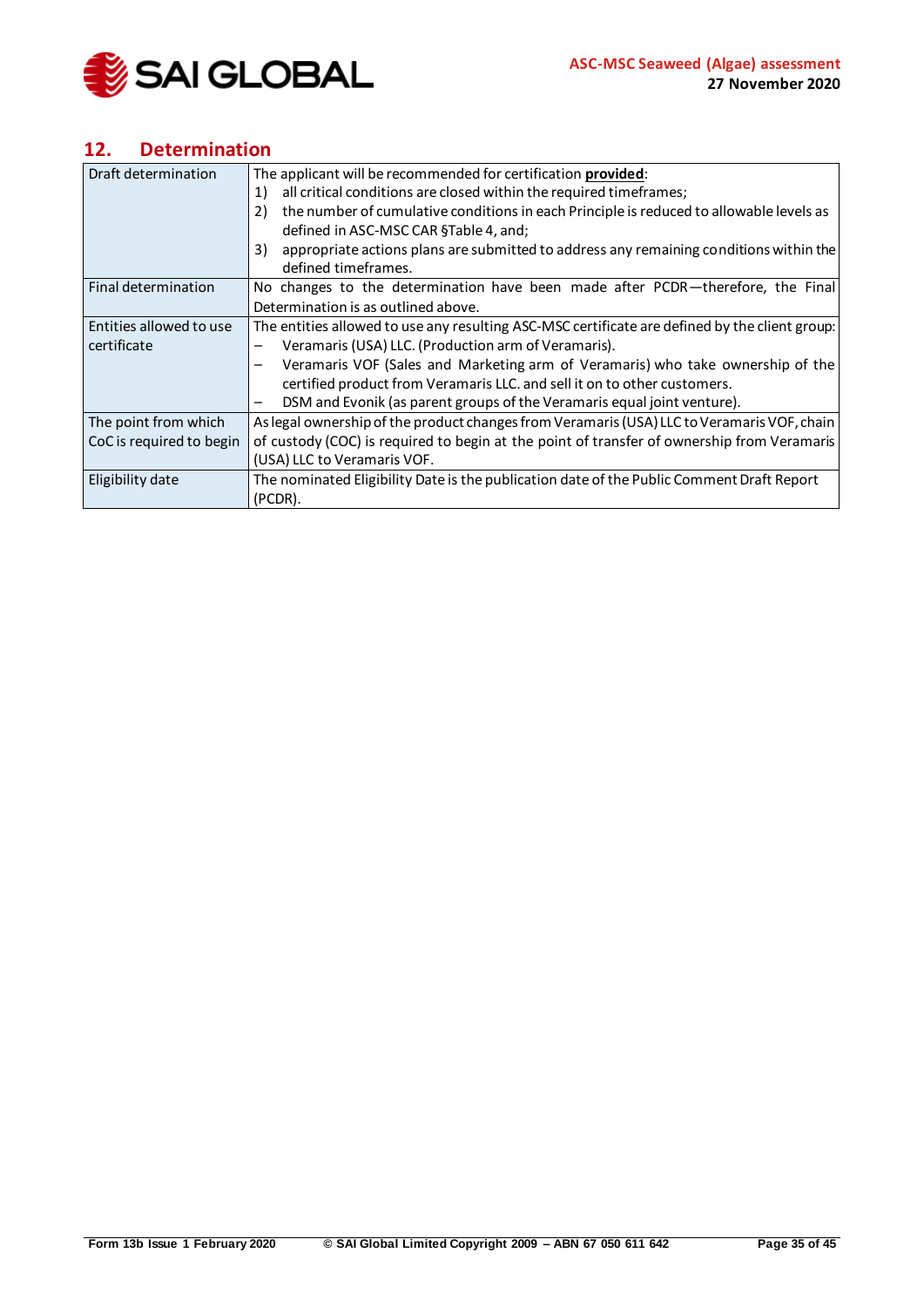

## <span id="page-35-0"></span>**13. Annexes**

#### <span id="page-35-1"></span>**13.1. Annex 1. Summary of Contents of Confidential Annex**

Annex 1 is a Confidential Annex containing the names of workers interviewed during the audit process. Their inclusion in a confidential annex, which is available on request to ASC-MSC and the ASC-MSC appointed accreditation body (Assurance Services International), intends to keep those names confidential and is in accordance with social auditing best practice.

#### <span id="page-35-2"></span>**13.2. Annex 2. Summary of Contents of Confidential Annex**

It is a requirement of the ASC-MSC process that all written submissions from stakeholders received during the audit be attached as a PDF Annex.

In the case of this audit a total of three submissions were received using the ASC-MSC Seaweed Stakeholder Input Template which as such constitute written submissions. With this being said, all three stakeholders input templates simply confirmed their wish to indicate that they wished to be considered as stakeholder in the production unit under assessment and kept informed about each stage of the assessment process. Therefore, as there was no substance to the submissions received beyond the contact details of the relevant stakeholders they have not been attached.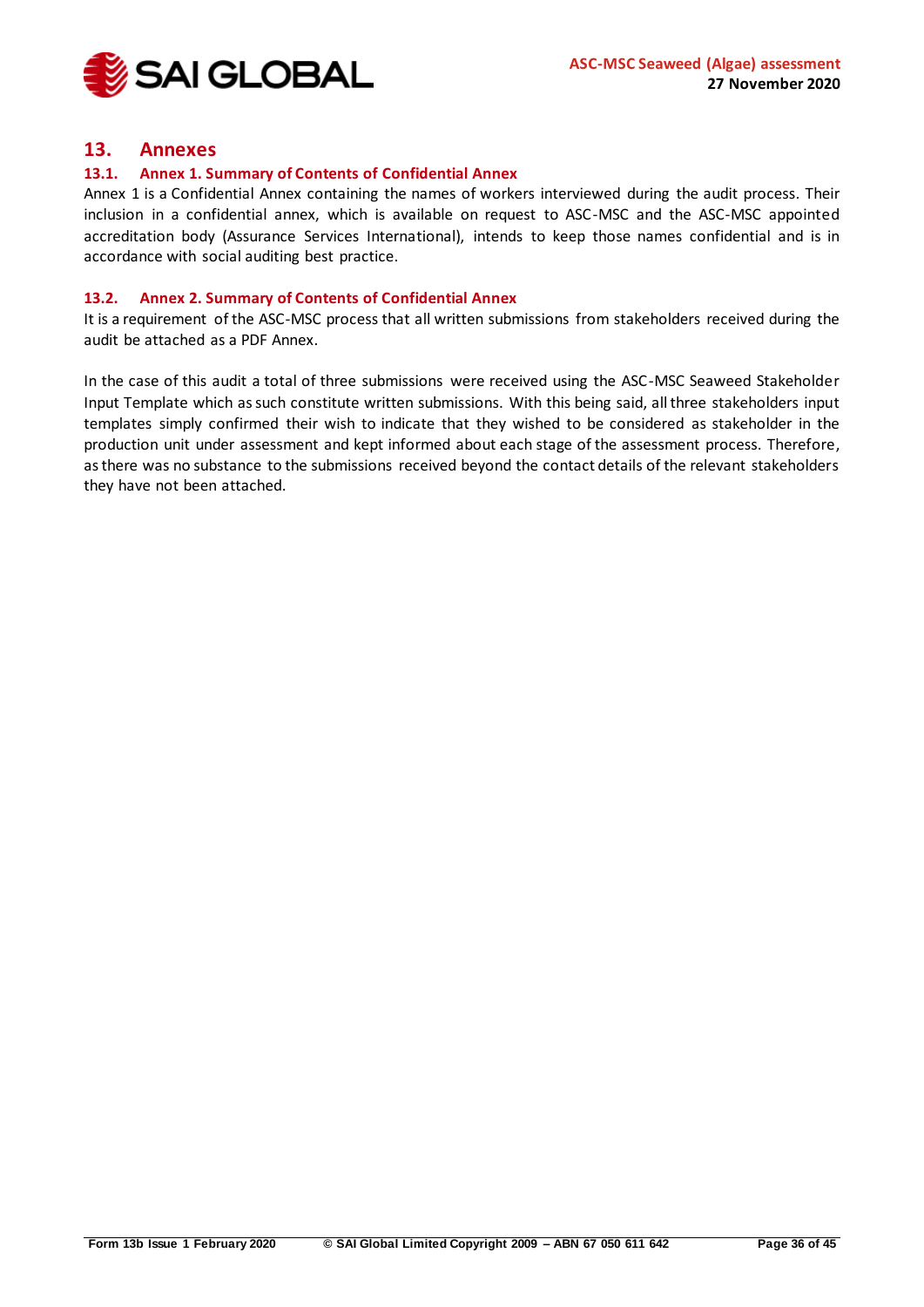

#### <span id="page-36-0"></span>**13.3. Annex 3. ASC-MSC Quality Assurance Report and Technical Oversight (TO)**

The ASC-MSC Seaweed CAR v1.01 §17.18.1  $-$  §17.18.4, requires audit teams to review the PCDR, taking account of any stakeholder and ASC-MSC comments received during the PCDR consultation period, and revise the report as appropriate.

All written submissions received during the consultation phase have also to be included as an annex to the audit report with the addition of explicit responses from the audit team to each submission identifying what (if any) changes to scoring, rationales, conditions, or determination have been made and, where changes are suggested but not made, a substantiated justification for not doing so.

On 03 November 2020, the ASC-MSC provided a Quality Assurance Report provided via the ASC-MSC Quality Assurance process and conducted by and independent peer reviewer and Technical Oversight (TO) related specifically to Chain of Custody (COC) provided by the MSC Supply Chain Standards Team.

While the ASC-MSC CAR makes no reference to Technical Oversight, SAI Global has treated it in a similar manner to input from the ASC-MSC Seaweed Quality Assurance Team.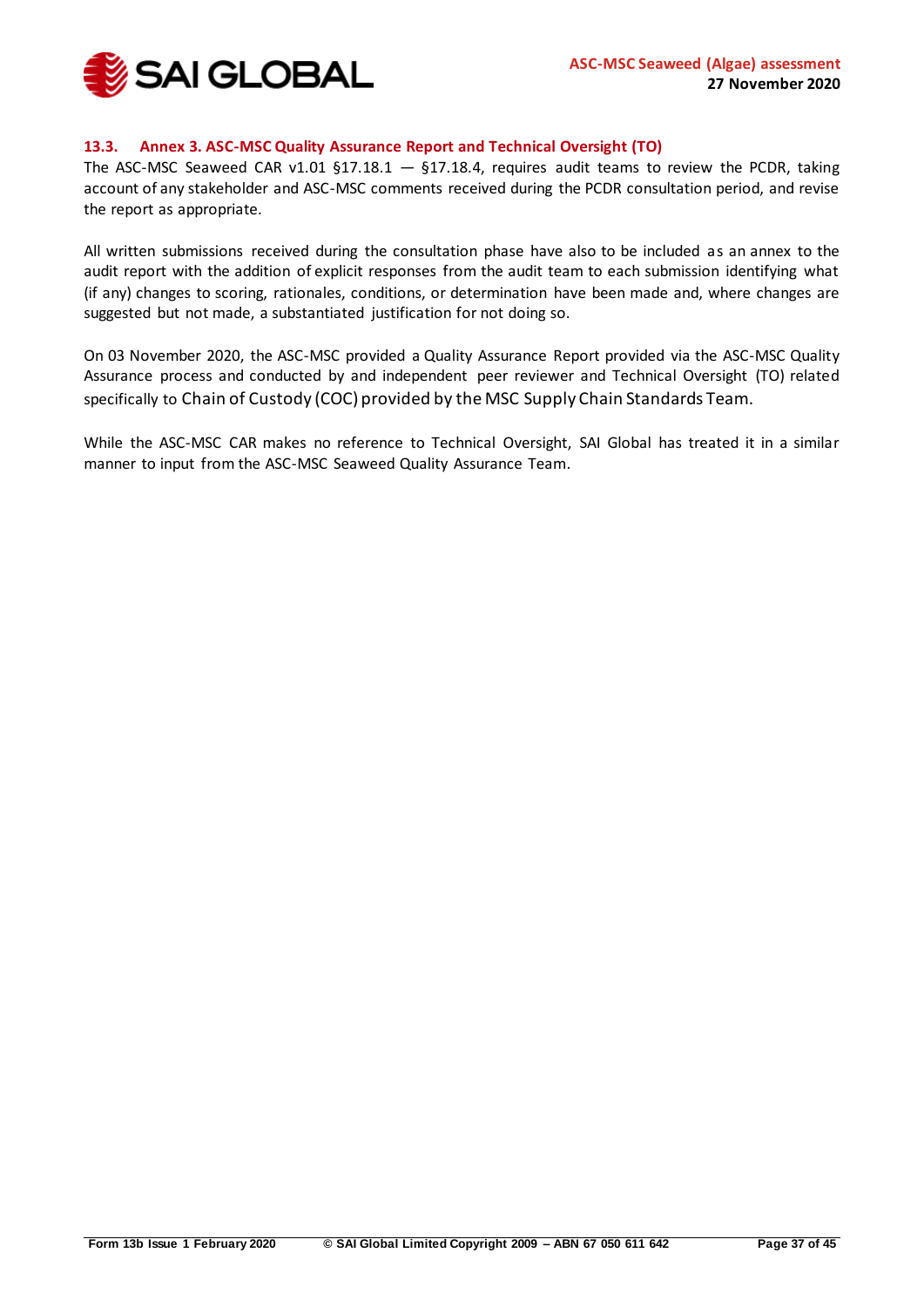

#### **Annex 3.1 ASC-MSC Quality Assurance Report and Audit Team Responses**

#### **General comments**

|                                                             | Yes/No | Justification:                                                                       | <b>CAB Response</b>                                      |
|-------------------------------------------------------------|--------|--------------------------------------------------------------------------------------|----------------------------------------------------------|
| Has the audit team arrived at an appropriate $\sqrt{2}$ Yes |        |                                                                                      | No response required.                                    |
| conclusion based on the evidence presented in               |        |                                                                                      |                                                          |
| the audit report?                                           |        |                                                                                      |                                                          |
| Do you think the condition(s) raised are Yes                |        |                                                                                      | No response required.                                    |
| appropriately written to achieve the target                 |        |                                                                                      |                                                          |
| level within the specified timeframe?                       |        |                                                                                      |                                                          |
| [Reference: CAR 17.12 and sub-clauses]                      |        |                                                                                      |                                                          |
| Do you think the client action plan is sufficient ves       |        |                                                                                      | No response required.                                    |
| conditions<br>raised?<br>the<br>close<br>to                 |        |                                                                                      |                                                          |
| [Reference CAR 17.12.5 and sub-clauses]                     |        |                                                                                      |                                                          |
| Other                                                       |        | Generally, well evidenced report. Only one query over evidence supplied for Decision | See specific responses in PI 3.2 Decision Making Process |
|                                                             |        | Making Process (PI 3.2). Probably worth looking at this again (see review comment)   | scoring issues below.                                    |

#### **Performance Indicators Review**

<span id="page-37-0"></span>

| Performance<br>Indicator | <b>Scoring Issue</b>                               | Has all available<br>relevant<br>information been<br>used to score this<br>Indicator?<br>(Yes/No) | Does the<br>information and/or<br>rationale used to<br>score this Indicator<br>support the given<br>score? (Yes/No) | Will the condition(s)<br>raised improve the<br>production unit<br>performance to the<br>target level?<br>(Yes/No/NA) | Justification<br>Note: Justification is only required where<br>answers given are 'No'. | <b>CAB Response</b>   |
|--------------------------|----------------------------------------------------|---------------------------------------------------------------------------------------------------|---------------------------------------------------------------------------------------------------------------------|----------------------------------------------------------------------------------------------------------------------|----------------------------------------------------------------------------------------|-----------------------|
| 1.1 Stock Status         | a. Stock status relative to<br>irreversible impact |                                                                                                   |                                                                                                                     | NA                                                                                                                   | NA since entirely closed a land based single No response required.<br>celled alga.     |                       |
| 1.2 Harvest              | a. Harvest strategy design                         |                                                                                                   |                                                                                                                     | <b>NA</b>                                                                                                            |                                                                                        | No response required. |
| Strategy                 | b. Harvest strategy<br>evaluation                  |                                                                                                   |                                                                                                                     | <b>NA</b>                                                                                                            |                                                                                        | No response required. |
| 1.3 Genetic              | a. Genetic                                         |                                                                                                   |                                                                                                                     | <b>NA</b>                                                                                                            |                                                                                        | No response required. |
| impact on wild<br>stock  | b. Genetic impact<br>management                    |                                                                                                   |                                                                                                                     | <b>NA</b>                                                                                                            |                                                                                        | No response required. |
| 2.1 Habitats             | a. Seaweed-habitat status                          |                                                                                                   |                                                                                                                     | <b>NA</b>                                                                                                            |                                                                                        | No response required. |
|                          | b. Other commonly<br>encountered habitat status    |                                                                                                   |                                                                                                                     | <b>NA</b>                                                                                                            |                                                                                        | No response required. |
|                          | c. Vulnerable marine<br>Ecosystem (VME) status     |                                                                                                   |                                                                                                                     | <b>NA</b>                                                                                                            |                                                                                        | No response required. |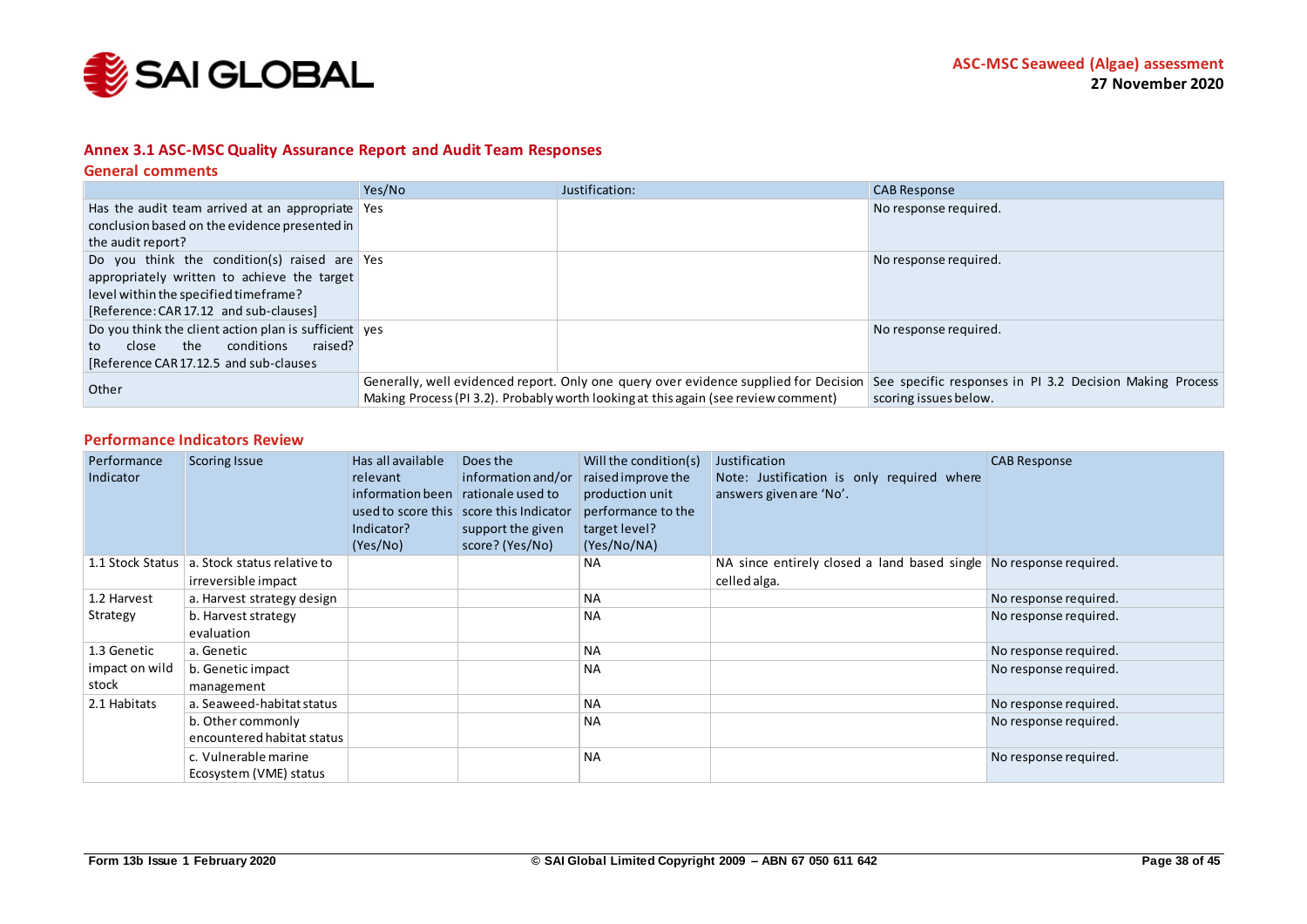

| Performance<br>Indicator                   | <b>Scoring Issue</b>                                                                                          | Has all available<br>relevant<br>information been rationale used to<br>Indicator?<br>(Yes/No) | Does the<br>information and/or<br>used to score this score this Indicator<br>support the given<br>score? (Yes/No) | Will the condition(s)<br>raised improve the<br>production unit<br>performance to the<br>target level?<br>(Yes/No/NA) | Justification<br>Note: Justification is only required where<br>answers given are 'No'. | <b>CAB Response</b>   |
|--------------------------------------------|---------------------------------------------------------------------------------------------------------------|-----------------------------------------------------------------------------------------------|-------------------------------------------------------------------------------------------------------------------|----------------------------------------------------------------------------------------------------------------------|----------------------------------------------------------------------------------------|-----------------------|
| 2.2 Ecosystem<br>structure and<br>function | a. Ecosystem status                                                                                           | Yes                                                                                           | Yes                                                                                                               |                                                                                                                      |                                                                                        | No response required. |
| 2.3 ETP species                            | a. Effects of the UoA on<br>population/stocks within<br>national or international<br>limits, where applicable | Yes                                                                                           | Yes                                                                                                               |                                                                                                                      |                                                                                        | No response required. |
|                                            | b. Direct effects                                                                                             | Yes                                                                                           | Yes                                                                                                               |                                                                                                                      |                                                                                        | No response required. |
|                                            | c. Indirect effects                                                                                           | Yes                                                                                           | Yes                                                                                                               |                                                                                                                      |                                                                                        | No response required. |
|                                            | d. Management strategy in $\sqrt{$ Yes<br>place                                                               |                                                                                               | Yes                                                                                                               |                                                                                                                      |                                                                                        | No response required. |
|                                            | e. Management strategy<br>evaluation                                                                          | Yes                                                                                           | Yes                                                                                                               |                                                                                                                      |                                                                                        | No response required. |
|                                            | f. Management strategy<br>implementation                                                                      | Yes                                                                                           | Yes                                                                                                               |                                                                                                                      |                                                                                        | No response required. |
|                                            | g. Review of alternative<br>measures to minimise<br>mortality of ETP species                                  | Yes                                                                                           | Yes                                                                                                               |                                                                                                                      |                                                                                        | No response required. |
| 2.4 Other<br>species                       | a. Main species stock<br>status                                                                               | Yes                                                                                           | Yes                                                                                                               |                                                                                                                      |                                                                                        | No response required. |
|                                            | b. Management strategy in $ Yes$<br>place                                                                     |                                                                                               | Yes                                                                                                               |                                                                                                                      |                                                                                        | No response required. |
|                                            | c. Management strategy<br>evaluation                                                                          | Yes                                                                                           | Yes                                                                                                               |                                                                                                                      |                                                                                        | No response required. |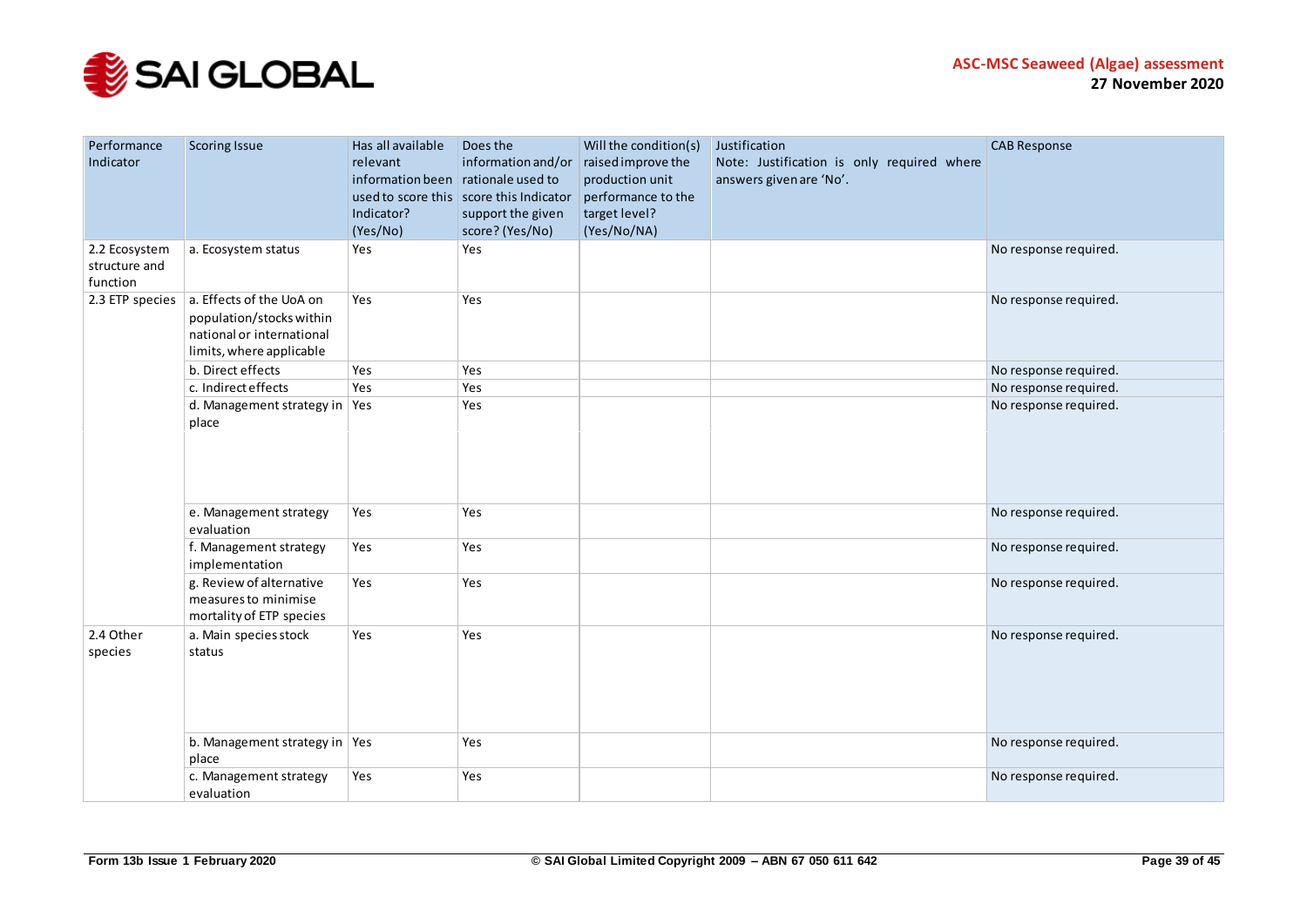

| Performance<br>Indicator                    | <b>Scoring Issue</b>                                                  | Has all available<br>relevant<br>information been rationale used to<br>Indicator?<br>(Yes/No) | Does the<br>information and/or<br>used to score this score this Indicator<br>support the given<br>score? (Yes/No) | Will the condition(s)<br>raised improve the<br>production unit<br>performance to the<br>target level?<br>(Yes/No/NA) | Justification<br>Note: Justification is only required where<br>answers given are 'No'.                | <b>CAB Response</b>                                                                                                                                         |
|---------------------------------------------|-----------------------------------------------------------------------|-----------------------------------------------------------------------------------------------|-------------------------------------------------------------------------------------------------------------------|----------------------------------------------------------------------------------------------------------------------|-------------------------------------------------------------------------------------------------------|-------------------------------------------------------------------------------------------------------------------------------------------------------------|
|                                             | d. Management strategy<br>implementation                              | Yes                                                                                           | <b>Yes</b>                                                                                                        |                                                                                                                      |                                                                                                       | No response required.                                                                                                                                       |
|                                             | e. Review of alternative<br>measures                                  | <b>NA</b>                                                                                     | <b>NA</b>                                                                                                         |                                                                                                                      |                                                                                                       | No response required.                                                                                                                                       |
| 2.5 Waste                                   | a. Waste reduction                                                    | Yes                                                                                           | Yes                                                                                                               |                                                                                                                      |                                                                                                       | No response required.                                                                                                                                       |
| management<br>and pollution                 | b. Chemicals and<br>hydrocarbon wastes                                | Yes                                                                                           | <b>Yes</b>                                                                                                        |                                                                                                                      |                                                                                                       | No response required.                                                                                                                                       |
| control                                     | c. Chemicals and<br>hydrocarbon spills                                | Yes                                                                                           | Yes                                                                                                               |                                                                                                                      |                                                                                                       | No response required.                                                                                                                                       |
| 2.6 Pest(s) and<br>disease(s)<br>management | a. Spread of pest(s) and<br>disease(s)                                | Yes                                                                                           | Yes                                                                                                               |                                                                                                                      |                                                                                                       | No response required.                                                                                                                                       |
| 2.7 Energy                                  | a. Energy use monitoring                                              | Yes                                                                                           | Yes                                                                                                               |                                                                                                                      |                                                                                                       | No response required.                                                                                                                                       |
| efficiency                                  | b. Maintenance records of<br>equipment                                | Yes                                                                                           | Yes                                                                                                               |                                                                                                                      |                                                                                                       | No response required.                                                                                                                                       |
| 2.8<br>Translocations                       | a. Impact of translocation<br>activity                                | <b>NA</b>                                                                                     |                                                                                                                   |                                                                                                                      |                                                                                                       | No response required.                                                                                                                                       |
|                                             | b. Translocation<br>management strategy<br>evaluation                 | <b>NA</b>                                                                                     |                                                                                                                   |                                                                                                                      |                                                                                                       | No response required.                                                                                                                                       |
| 2.9<br>Introduction of<br>alien species     | a. Management of alien<br>species                                     | <b>NA</b>                                                                                     |                                                                                                                   |                                                                                                                      |                                                                                                       | No response required.                                                                                                                                       |
| 3.1 Legal<br>and/or<br>customary            | a. Compatibility of laws or<br>standards with effective<br>management | Yes                                                                                           | Yes                                                                                                               |                                                                                                                      |                                                                                                       | No response required.                                                                                                                                       |
| framework                                   | b. Respect for rights                                                 | Yes                                                                                           | Yes                                                                                                               |                                                                                                                      |                                                                                                       | No response required.                                                                                                                                       |
| 3.2 Decision-                               | a. Objectives                                                         | Yes                                                                                           | Yes                                                                                                               |                                                                                                                      |                                                                                                       | No response required.                                                                                                                                       |
| making<br>processes                         | b. Decision-making process No                                         |                                                                                               | No                                                                                                                | <b>NA</b>                                                                                                            | Doesn't describe workings of decision-making<br>process. Company web site alone not really<br>enough. | The audit team has added some<br>additional rationale. It is however<br>difficult to provide extensive evidence of<br>the 'workings' of the decision making |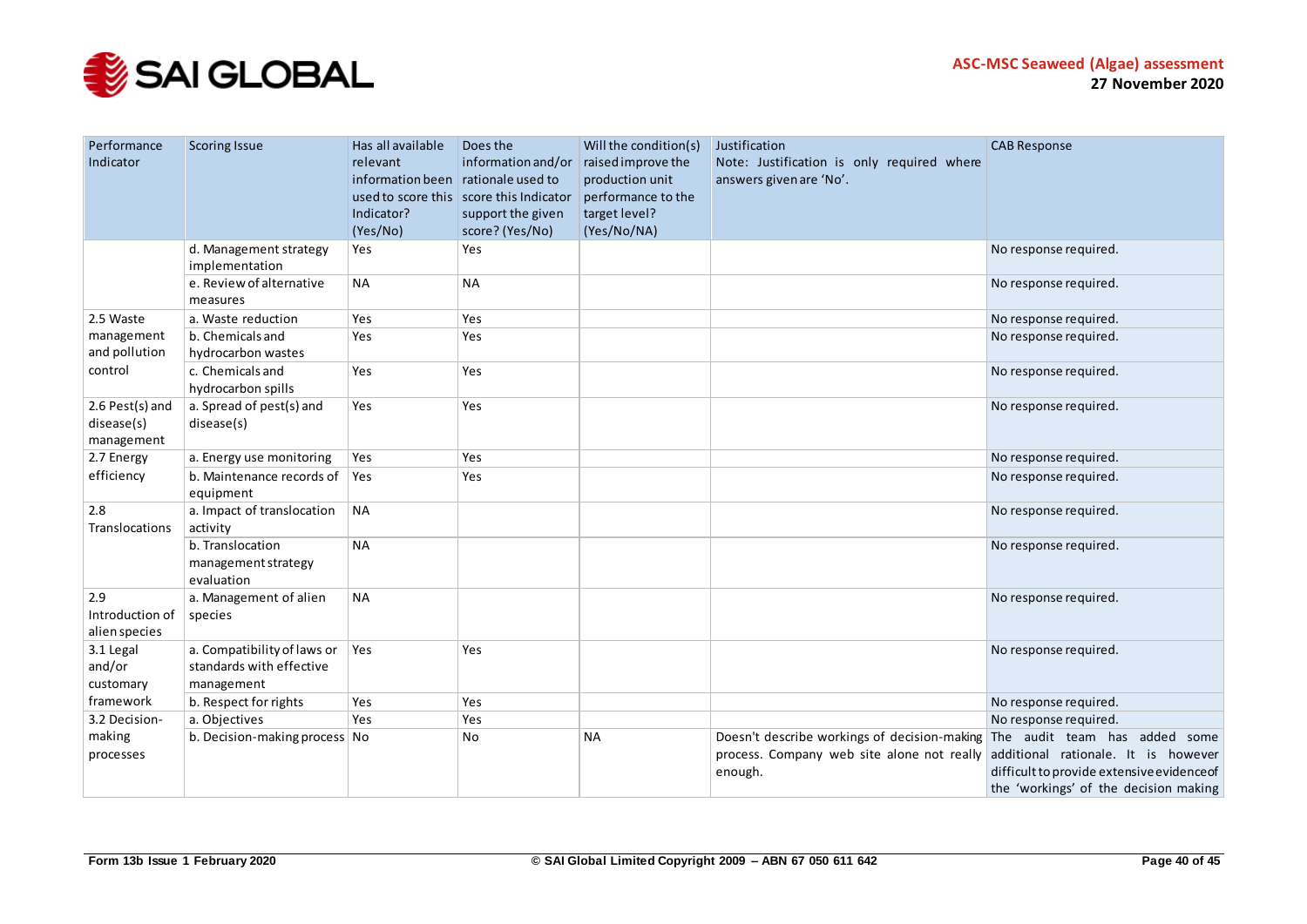

| Performance<br>Indicator                         | <b>Scoring Issue</b>                                                                         | Has all available<br>relevant      | Does the<br>information and/or          | Will the condition(s)<br>raised improve the | Justification<br>Note: Justification is only required where                                                                                                                                     | <b>CAB Response</b>                                                                                                    |
|--------------------------------------------------|----------------------------------------------------------------------------------------------|------------------------------------|-----------------------------------------|---------------------------------------------|-------------------------------------------------------------------------------------------------------------------------------------------------------------------------------------------------|------------------------------------------------------------------------------------------------------------------------|
|                                                  |                                                                                              | information been rationale used to |                                         | production unit                             | answers given are 'No'.                                                                                                                                                                         |                                                                                                                        |
|                                                  |                                                                                              |                                    | used to score this score this Indicator | performance to the                          |                                                                                                                                                                                                 |                                                                                                                        |
|                                                  |                                                                                              | Indicator?                         | support the given                       | target level?                               |                                                                                                                                                                                                 |                                                                                                                        |
|                                                  |                                                                                              | (Yes/No)                           | score? (Yes/No)                         | (Yes/No/NA)                                 |                                                                                                                                                                                                 |                                                                                                                        |
|                                                  |                                                                                              |                                    |                                         |                                             |                                                                                                                                                                                                 | process as they relate primarily to the<br>efficient production of the end product<br>while minimizing waste.          |
|                                                  | c. Responsiveness of                                                                         | No                                 | No                                      |                                             | Workings not clear, see 3.2b, and no indication Again here, the audit team has added                                                                                                            |                                                                                                                        |
|                                                  | decision-making processes                                                                    |                                    |                                         |                                             | of responsiveness, e.g. Complaints procedure, some additional rationale. The lack of<br>emergency responses dealt with and serious issues requiring responses<br>management decisions recorded. | makes it somewhat difficult to provide<br>explicit evidence of the responsiveness                                      |
|                                                  |                                                                                              |                                    |                                         |                                             |                                                                                                                                                                                                 | of those processes to same. The audit<br>team is however satisfied that, if the                                        |
|                                                  |                                                                                              |                                    |                                         |                                             |                                                                                                                                                                                                 | need arises, the processes themselves<br>would respond appropriately. Note<br>complaints are dealt with in PI 5.2 SIa. |
|                                                  | d. Use of precautionary<br>approach                                                          | Yes                                | Yes                                     |                                             | Explain evidence not just give web site alone                                                                                                                                                   |                                                                                                                        |
|                                                  | e. Accountability and<br>transparency of<br>management system and<br>decision-making process | Yes                                | Yes                                     |                                             |                                                                                                                                                                                                 | No response required.                                                                                                  |
|                                                  | f. Approach to disputes                                                                      | Yes                                | Yes                                     |                                             |                                                                                                                                                                                                 | No response required.                                                                                                  |
| 3.3 Compliance                                   | a. MCS implementation                                                                        | Yes                                | Yes                                     |                                             |                                                                                                                                                                                                 | No response required.                                                                                                  |
| and                                              | b. Sanctions                                                                                 | Yes                                | Yes                                     |                                             |                                                                                                                                                                                                 | No response required.                                                                                                  |
| enforcement                                      | c. Compliance                                                                                | Yes                                | Yes                                     |                                             |                                                                                                                                                                                                 | No response required.                                                                                                  |
|                                                  | d. Systematic non-<br>compliance                                                             | Yes                                | Yes                                     |                                             |                                                                                                                                                                                                 | No response required.                                                                                                  |
| 4.1 Child labour                                 | a. Child labour                                                                              | Yes                                | Yes                                     | Yes                                         |                                                                                                                                                                                                 | No response required.                                                                                                  |
| 4.2 Forced,<br>bonded or<br>compulsory<br>labour | a. Incidences and risk of<br>forced, bonded or<br>compulsory labour                          | Yes                                | Yes                                     | Yes                                         |                                                                                                                                                                                                 | No response required.                                                                                                  |
| 4.3<br>Discrimination                            | a. Incidences and risk of<br>discrimination                                                  | Yes                                | Yes                                     |                                             |                                                                                                                                                                                                 | No response required.                                                                                                  |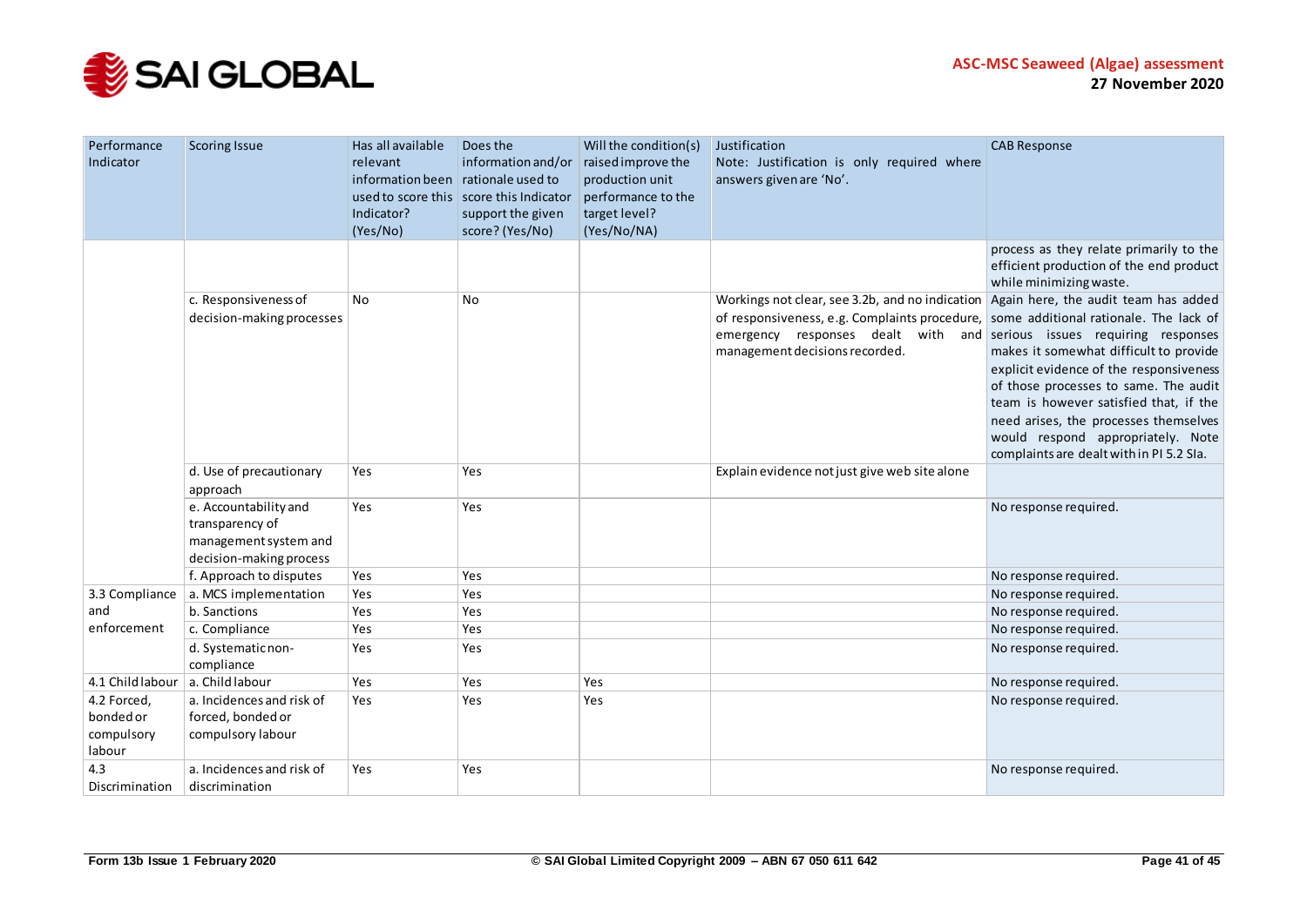

| Performance      | <b>Scoring Issue</b>           | Has all available                  | Does the                                | Will the condition(s) | Justification                                                          | <b>CAB Response</b>   |
|------------------|--------------------------------|------------------------------------|-----------------------------------------|-----------------------|------------------------------------------------------------------------|-----------------------|
| Indicator        |                                | relevant                           | information and/or                      | raised improve the    | Note: Justification is only required where                             |                       |
|                  |                                | information been rationale used to |                                         | production unit       | answers given are 'No'.                                                |                       |
|                  |                                |                                    | used to score this score this Indicator | performance to the    |                                                                        |                       |
|                  |                                | Indicator?                         | support the given                       | target level?         |                                                                        |                       |
|                  |                                | (Yes/No)                           | score? (Yes/No)                         | (Yes/No/NA)           |                                                                        |                       |
| 4.4 Health,      | a. Safe and healthy            | Yes                                | Yes                                     |                       |                                                                        | No response required. |
| safety and       | working and living             |                                    |                                         |                       |                                                                        |                       |
| insurance        | environment for workers        |                                    |                                         |                       |                                                                        |                       |
|                  | b. Health and safety           | Yes                                | Yes                                     |                       |                                                                        | No response required. |
|                  | records and corrective         |                                    |                                         |                       |                                                                        |                       |
|                  | action                         |                                    |                                         |                       |                                                                        |                       |
|                  | c. Occupational health and Yes |                                    | Yes                                     |                       |                                                                        | No response required. |
|                  | safety assessment and          |                                    |                                         |                       |                                                                        |                       |
|                  | personnel training             |                                    |                                         |                       |                                                                        |                       |
|                  | d. Organisation                | Yes                                | Yes                                     |                       |                                                                        | No response required. |
|                  | responsibility and             |                                    |                                         |                       |                                                                        |                       |
|                  | insurance provided for         |                                    |                                         |                       |                                                                        |                       |
|                  | personnel accident or          |                                    |                                         |                       |                                                                        |                       |
|                  | injury                         |                                    |                                         |                       |                                                                        |                       |
| 4.5 Fair and     | a. Fair and decent wages       | Yes                                | Yes                                     |                       |                                                                        | No response required. |
| decent wages     |                                |                                    |                                         |                       |                                                                        |                       |
| 4.6 Freedom of   | a. Freedom of association      | Yes                                | Yes                                     |                       |                                                                        | No response required. |
| association and  | and collective bargaining      |                                    |                                         |                       |                                                                        |                       |
| collective       |                                |                                    |                                         |                       |                                                                        |                       |
| bargaining       |                                |                                    |                                         |                       |                                                                        |                       |
| 4.7 Disciplinary | a. Disciplinary practices      | Yes                                | Yes                                     |                       |                                                                        | No response required. |
| practices        |                                |                                    |                                         |                       |                                                                        |                       |
| 4.8 Working      | a. Working hours               | Yes                                | Yes                                     | <b>Yes</b>            |                                                                        | No response required. |
| hours            |                                |                                    |                                         |                       |                                                                        |                       |
| 4.9 Environ-     | a. Environmental               | Yes                                | Yes                                     | Yes                   | NB. Says target level 'is met' - think its typo for Fixed with thanks. |                       |
| mental and       | awareness and training         |                                    |                                         |                       | 'not met'?                                                             |                       |
| social training  |                                |                                    |                                         |                       |                                                                        |                       |
| 5.1 Community    | a. Community impact            | Yes                                | Yes                                     | Yes                   |                                                                        | No response required. |
| impacts          |                                |                                    |                                         |                       |                                                                        |                       |
| 5.2 Conflict     | a. Resolution of disputes      | Yes                                | Yes                                     | Yes                   |                                                                        | No response required. |
| resolution       | b. Roles and                   | Yes                                | Yes                                     |                       |                                                                        | No response required. |
|                  | responsibilities               |                                    |                                         |                       |                                                                        |                       |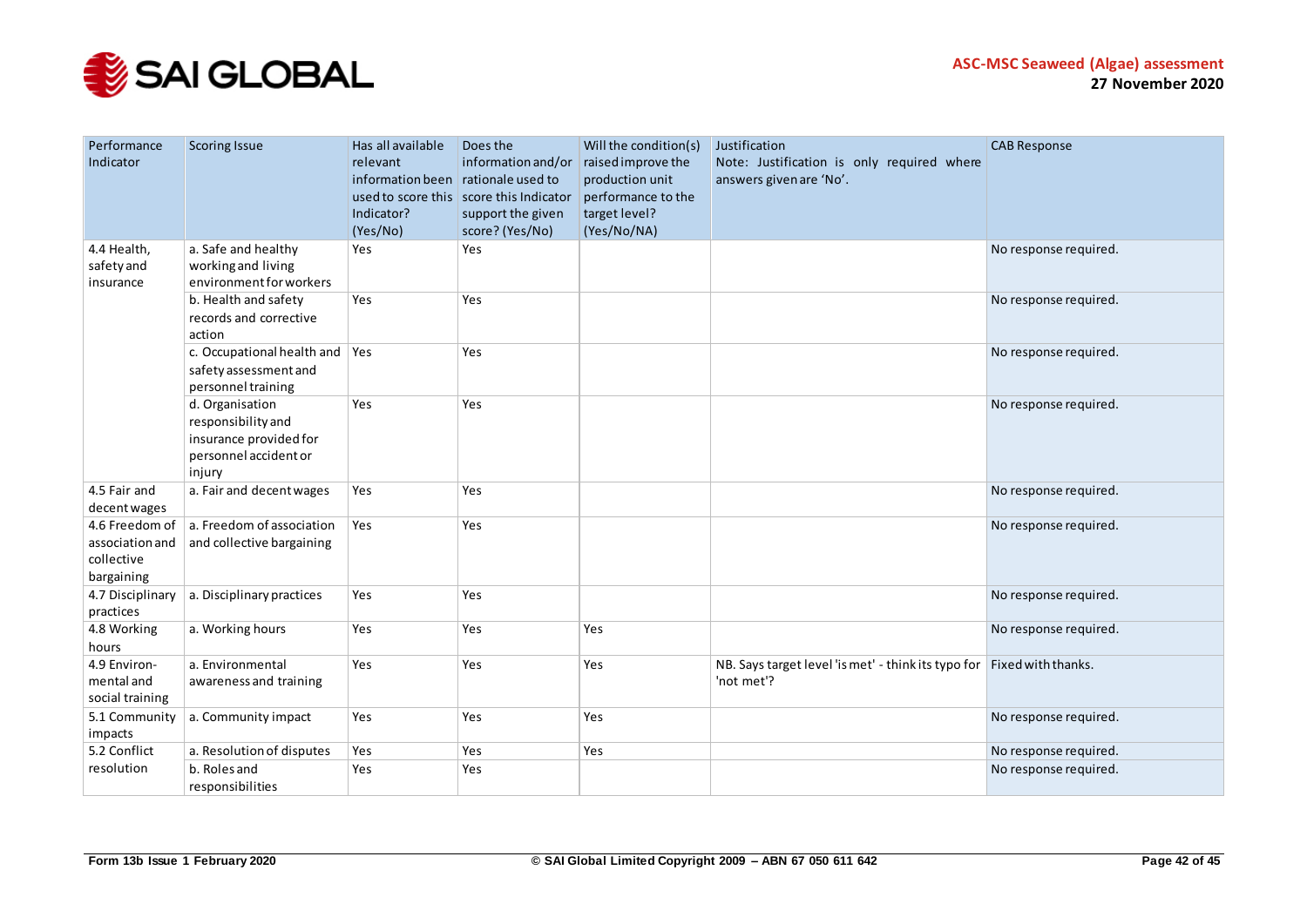

| Performance<br>Indicator                             | <b>Scoring Issue</b>                                        | Has all available<br>relevant<br>information been rationale used to<br>Indicator?<br>(Yes/No) | Does the<br>information and/or<br>used to score this score this Indicator<br>support the given<br>score? (Yes/No) | Will the condition(s)<br>raised improve the<br>production unit<br>performance to the<br>target level?<br>(Yes/No/NA) | Justification<br>Note: Justification is only required where<br>answers given are 'No'. | <b>CAB Response</b>   |
|------------------------------------------------------|-------------------------------------------------------------|-----------------------------------------------------------------------------------------------|-------------------------------------------------------------------------------------------------------------------|----------------------------------------------------------------------------------------------------------------------|----------------------------------------------------------------------------------------|-----------------------|
|                                                      | c. Consultation process                                     | Yes                                                                                           | Yes                                                                                                               | Yes                                                                                                                  |                                                                                        | No response required. |
|                                                      | d. Participation                                            | Yes                                                                                           | Yes                                                                                                               | Yes                                                                                                                  |                                                                                        | No response required. |
| 5.3 Rights of<br>indigenous<br>people                | a. Rights of indigenous<br>people                           | Yes                                                                                           | Yes                                                                                                               |                                                                                                                      |                                                                                        | No response required. |
| 5.4 Visibility,<br>positioning and<br>orientation of | a. Compliance with<br>navigational rules and<br>regulations | <b>NA</b>                                                                                     |                                                                                                                   |                                                                                                                      |                                                                                        | No response required. |
| production<br>units or water-<br>based<br>structures | b. Positioning of<br>production unit sites                  | <b>NA</b>                                                                                     |                                                                                                                   |                                                                                                                      |                                                                                        | No response required. |
| 5.5<br>Identification                                | a. Identification of<br>substantial gear                    | <b>NA</b>                                                                                     |                                                                                                                   |                                                                                                                      |                                                                                        | No response required. |
| and recovery of                                      | b. Gear recovery                                            | <b>NA</b>                                                                                     |                                                                                                                   |                                                                                                                      |                                                                                        | No response required. |
| substantial gear                                     | c. Float use                                                | <b>NA</b>                                                                                     |                                                                                                                   |                                                                                                                      |                                                                                        | No response required. |
| 5.6 Noise, light<br>and odour                        | a. Noise, light and odour                                   | Yes                                                                                           | Yes                                                                                                               | Yes                                                                                                                  |                                                                                        | No response required. |
| 5.7 Abandoned<br>production<br>units                 | a. Abandoned production<br>units                            | Yes                                                                                           | Yes                                                                                                               |                                                                                                                      |                                                                                        | No response required. |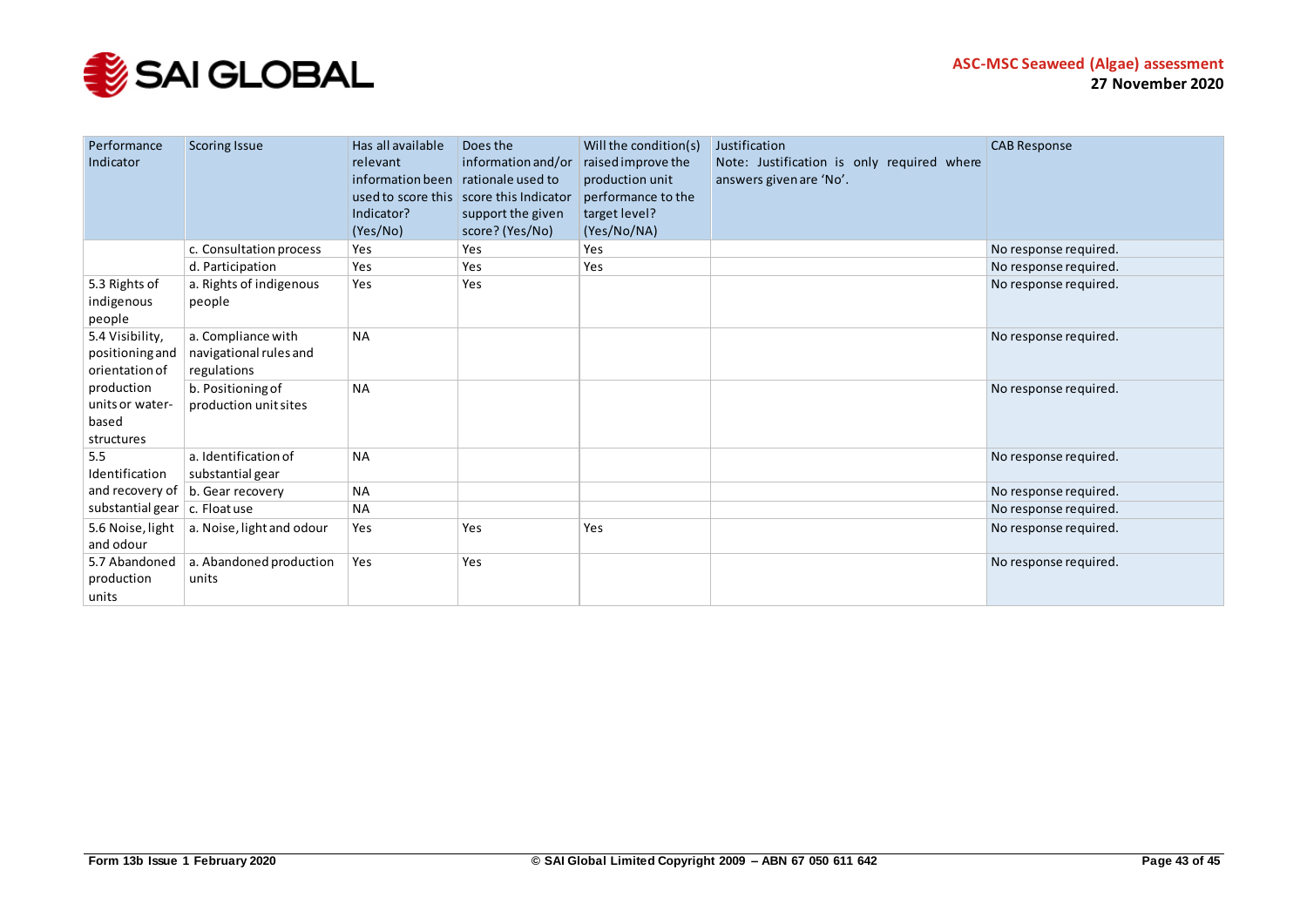

#### **Annex 3.2 MSC Technical Oversight and Audit Team Responses**

<span id="page-43-0"></span>

| Sub <sub>ID</sub> | Page Reference<br>(of PCDR) | Grade | Requirement<br>Version       | <b>Oversight Description</b>                                                                                                                                                                                                                                                                                                                                                                                                                                                                                                                                                                                     | PI | <b>CAB Comment</b>                                                                                                                                                                                                                                                                                                                                                                                                                                                                                                                                                                                                                                                                                                                                                                                                                                                                                                                                                                                                                                                                                                     |
|-------------------|-----------------------------|-------|------------------------------|------------------------------------------------------------------------------------------------------------------------------------------------------------------------------------------------------------------------------------------------------------------------------------------------------------------------------------------------------------------------------------------------------------------------------------------------------------------------------------------------------------------------------------------------------------------------------------------------------------------|----|------------------------------------------------------------------------------------------------------------------------------------------------------------------------------------------------------------------------------------------------------------------------------------------------------------------------------------------------------------------------------------------------------------------------------------------------------------------------------------------------------------------------------------------------------------------------------------------------------------------------------------------------------------------------------------------------------------------------------------------------------------------------------------------------------------------------------------------------------------------------------------------------------------------------------------------------------------------------------------------------------------------------------------------------------------------------------------------------------------------------|
| 1                 | P34                         | Minor | Seaweed CAR<br>17.14.2 V1.01 | There is some description missing for "Describe any $\vert$ NA<br>traceability, segregation, or other systems in place to<br>manage and minimize the risk".                                                                                                                                                                                                                                                                                                                                                                                                                                                      |    | It is not clear to what this refers? The audit team conformed to<br>the relevant ASC-MSC template. If this refers to the three blank<br>cells, these are deliberately left blank because the audit team<br>identified no risks and hence no traceability, segregation, or<br>other systems are required to manage and minimize the non-<br>existent risks.                                                                                                                                                                                                                                                                                                                                                                                                                                                                                                                                                                                                                                                                                                                                                             |
| $\overline{2}$    | P34 & 35                    | Minor | Seaweed CAR<br>17.14.4 V1.01 | Please further clarify the relationship of Evonik vs NA<br>Veramaris (USA) LLC, would all product will be taken by<br>Veramaris (USA) LLC? Does Evonik culture other<br>product for other client and any risk of mixing? Which<br>party is responsible for managing the traceability<br>system? And also please include the detail description<br>for the production flow from culturing to Algal oil and<br>which companies are involved in the production. And<br>clarify if their parent company DSM and Evonik are<br>involved in the production, or require CoC. And the<br>justification for the decision. |    | Veramaris is an equal joint venture of DSM and Evonik (the<br>parent groups):<br>1. Evonik Industries AG (Evonik)<br>Based in Germany, Evonik is one of the largest specialty<br>chemicals companies in the world employing >37,000<br>people in >100 countries. Evonik has a manufacturing facility<br>in Blair, Nebraska, U.S.A. where the product under<br>assessment is manufactured.<br>2. DSM (Koninklijke DSM N.V./Royal DSM)<br>A Dutch multinational in the fields of health, nutrition and<br>materials employing >20,000 people in 50 countries.<br>Veramaris in turn consists of two entities:<br>1. Veramaris (USA) LLC.<br>The production arm of the Veramaris joint venture who<br>contract Evonik to conduct the actual manufacturing at their<br>Cargill campus.<br>2. Veramaris VOF<br>The Sales and Marketing arm of Veramaris based in The<br>Netherlands who take ownership of all certified product<br>from Veramaris LLC. and sell it on to other customers.<br>All of the above entities are included in the client group and as<br>such are allowed to use any resulting ASC-MSC certificate. |